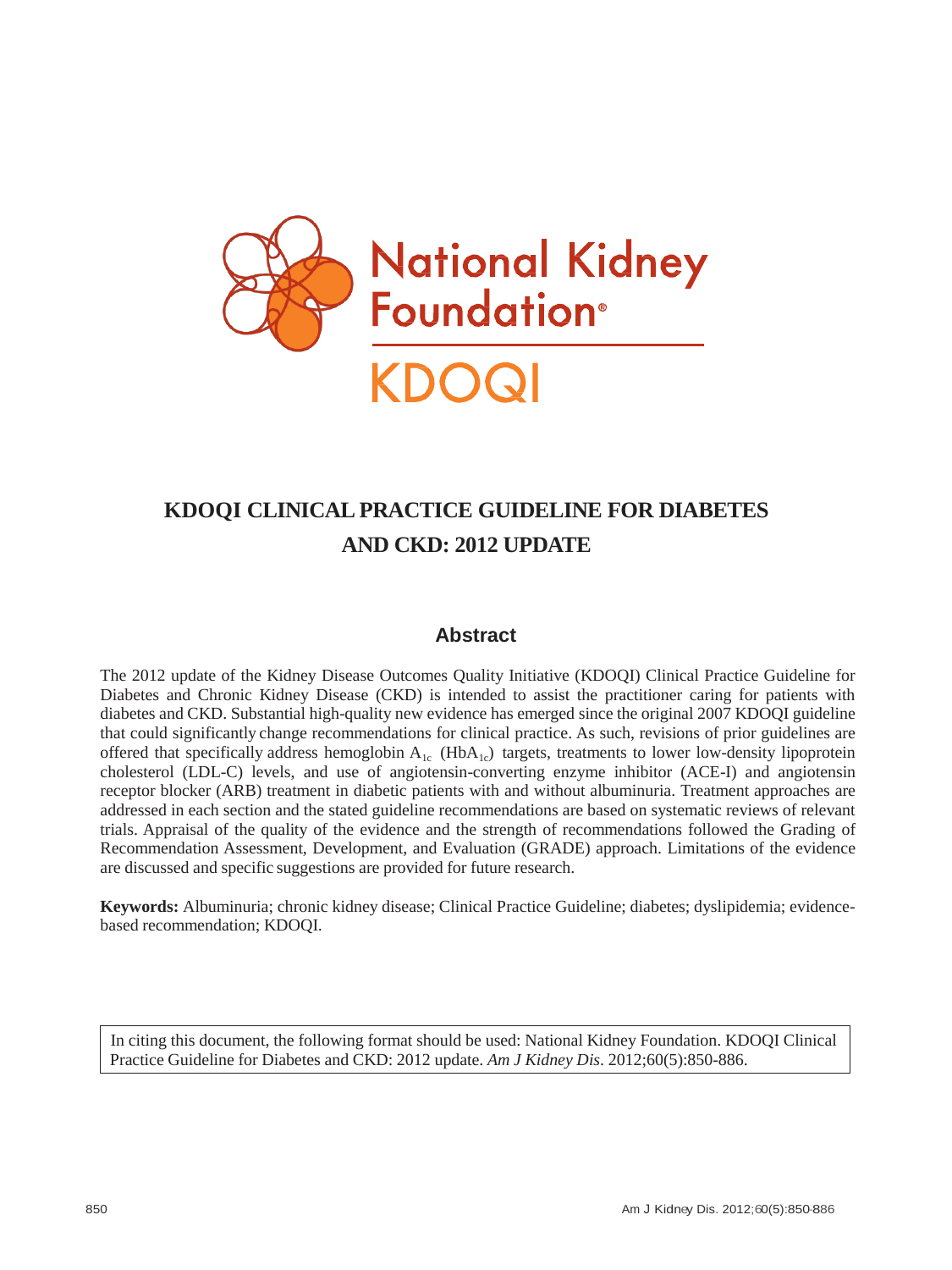### **NOTICE**

### **SECTION I: USE OF THE CLINICAL PRACTICE GUIDELINE**

This Clinical Practice Guideline is based upon a systematic literature search that included articles published through October 2010 and upon the best information available from relevant newer publications and scientific presentations through April 2012. It is designed to provide information and assist decision making. It is not intended to define a standard of care, and should not be construed as one, nor should it be interpreted as prescribing an exclusive course of management. Variations in practice will inevitably and appropriately occur when clinicians take into account the needs of individual patients, available resources, and limitations unique to an institution or type of practice. Every health-care professional making use of these recommendations is responsible for evaluating the appropriateness of applying them in any particular clinical situation. The recommendations for research contained within this document are general and do not imply a specific protocol.

#### **SECTION II: DISCLOSURE**

Kidney Disease Outcomes Quality Initiative (KDOQI) makes every effort to avoid any actual or reasonably perceived conflicts of interest that may arise as a result of an outside relationship or a personal, professional, or business interest of a member of the Work Group. All members of the Work Group are required to complete, sign, and submit a disclosure and attestation form showing all such relationships that might be perceived or actual conflicts of interest. This document is updated annually and information is adjusted accordingly. All reported information is on file at the National Kidney Foundation (NKF).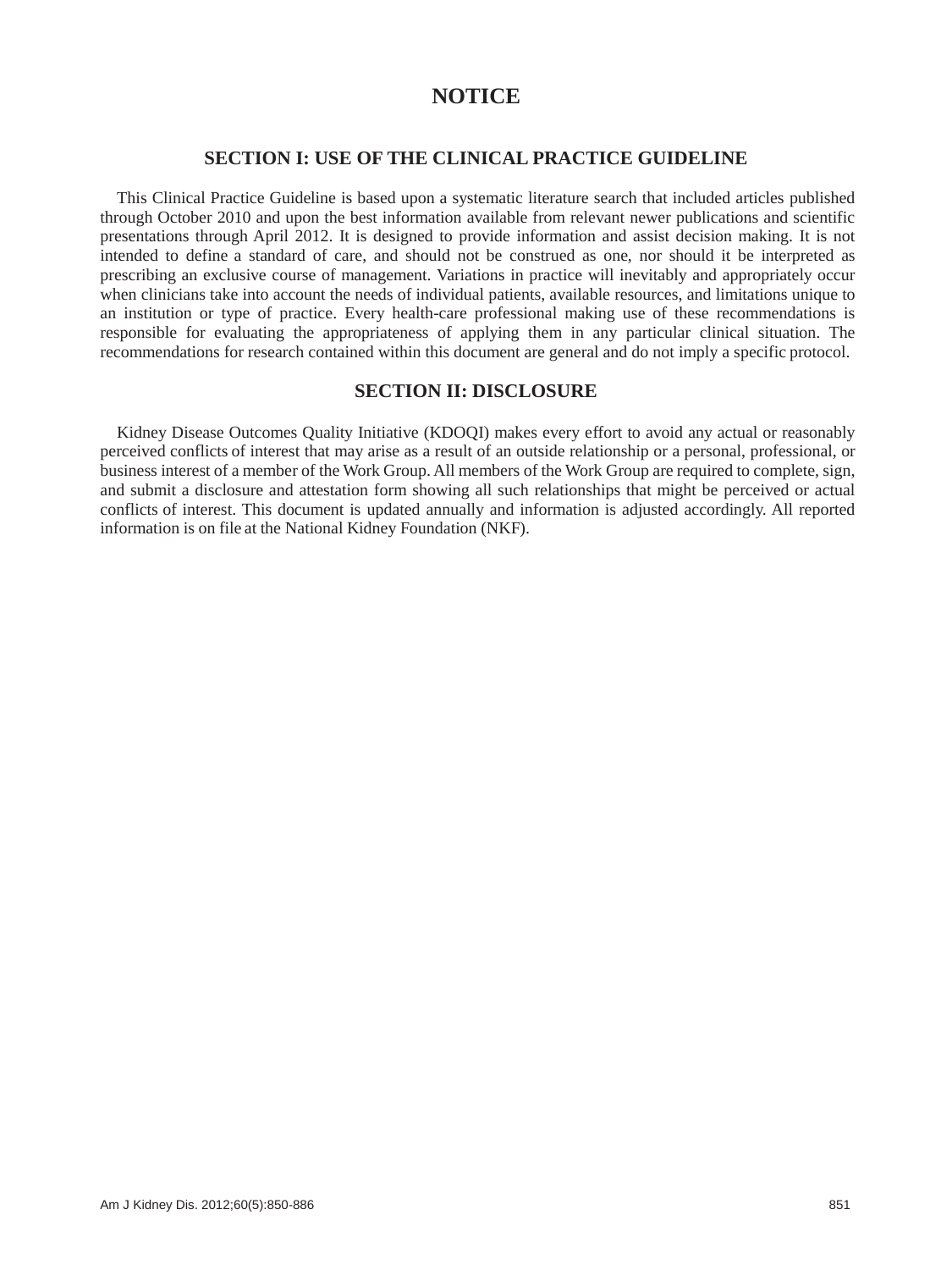### **Work Group Membership**

### **Work Group Co-Chairs**

Robert G. Nelson, MD, PhD National Institutes of Health Phoenix, AZ, USA

Katherine R. Tuttle, MD, FASN, FACP Providence Medical Research Center University of Washington School of Medicine Spokane, WA, USA

### **Work Group**

Rudolph W. Bilous, MD The James Cook University Hospital Middlesbrough, UK

J. Michael Gonzalez-Campoy, MD, PhD, FACE Minnesota Center for Obesity, Metabolism and Endocrinology, PA (MNCOME) Eagan, MN, USA

Michael Mauer, MD University of Minnesota Medical School Minneapolis, MN, USA

> Mark E. Molitch, MD Northwestern University Chicago, IL, USA

Kumar Sharma, MD, FAHA University of California San Diego La Jolla, CA, USA

#### **Liasion Members**

Judith E. Fradkin, MD National Institutes of Health Bethesda, MD, USA

Andrew S. Narva, MD National Institutes of Health Bethesda, MD, USA

### **KDOQI Evidence Review Team University of Minnesota Department of Medicine Minneapolis VA Center for Chronic Disease Outcomes Research. Minneapolis, MN, USA:**

Timothy J. Wilt, MD, MPH, Professor of Medicine and Project Director Areef Ishani, MD, MS, Chief, Section of Nephrology, Associate Professor of Medicine Thomas S. Rector, PhD, PharmD, Professor of Medicine Yelena Slinin, MD, MS, Assistant Professor of Medicine Patrick Fitzgerald, MPH, Project Manager Maureen Carlyle, MPH, PIVOT Coordinator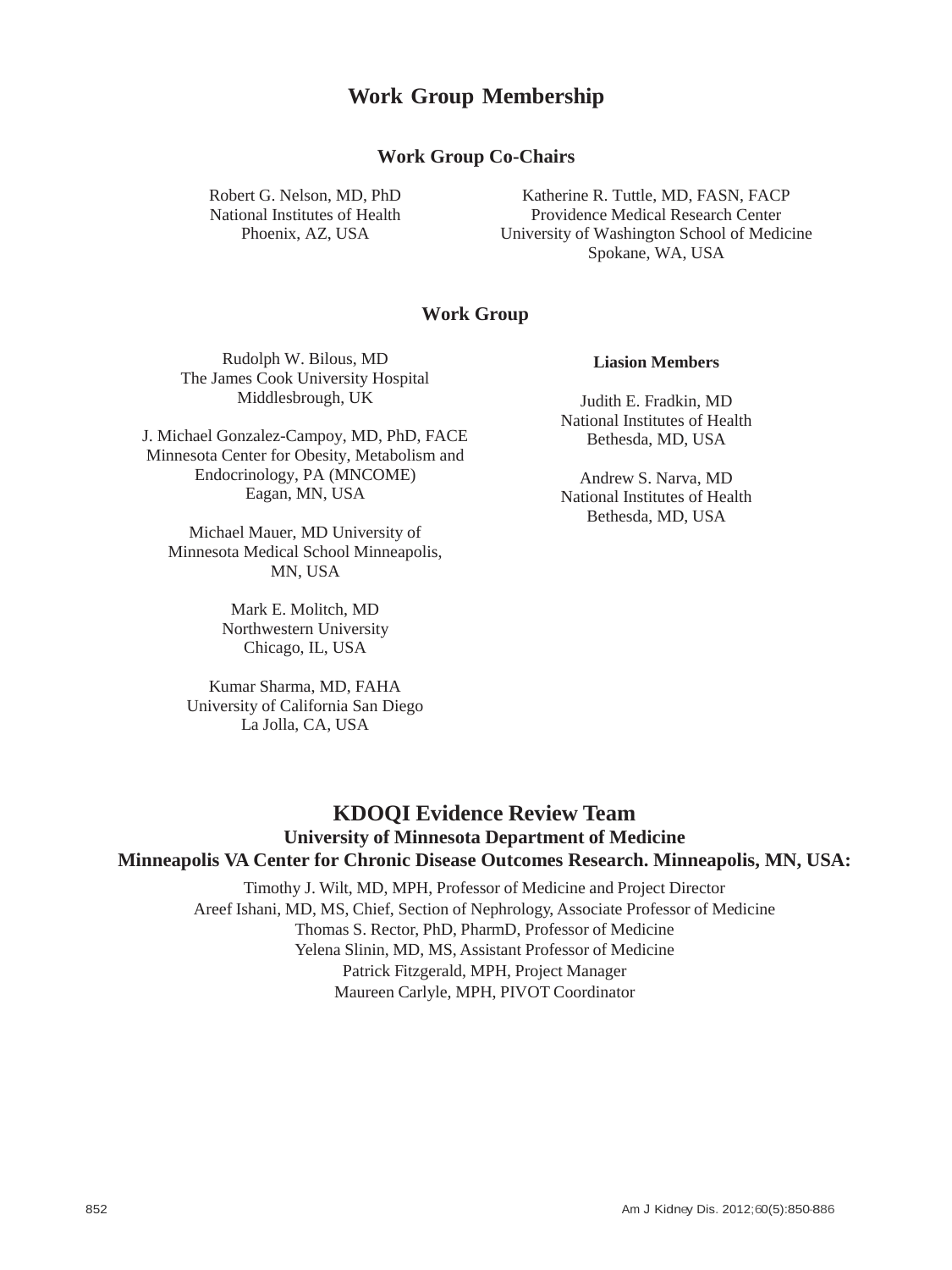### **KDOQI Leadership**

Michael V. Rocco, MD, MSCE KDOQI Chair

Jeffrey S. Berns, MD Vice Chair, Guidelines and Commentary

> Joseph V. Nally, Jr, MD Vice Chair, Public Policy

Holly Kramer, MD Vice Chair, Research

Michael J. Choi, MD Vice Chair, Education

### **NKF-KDOQI Guideline Development Staff**

Kerry Willis, PhD, Senior Vice-President for Scientific Activities Emily Howell, MA, Communications Director Michael Cheung, MA, Guideline Development Director Sean Slifer, BA, Guideline Development Manager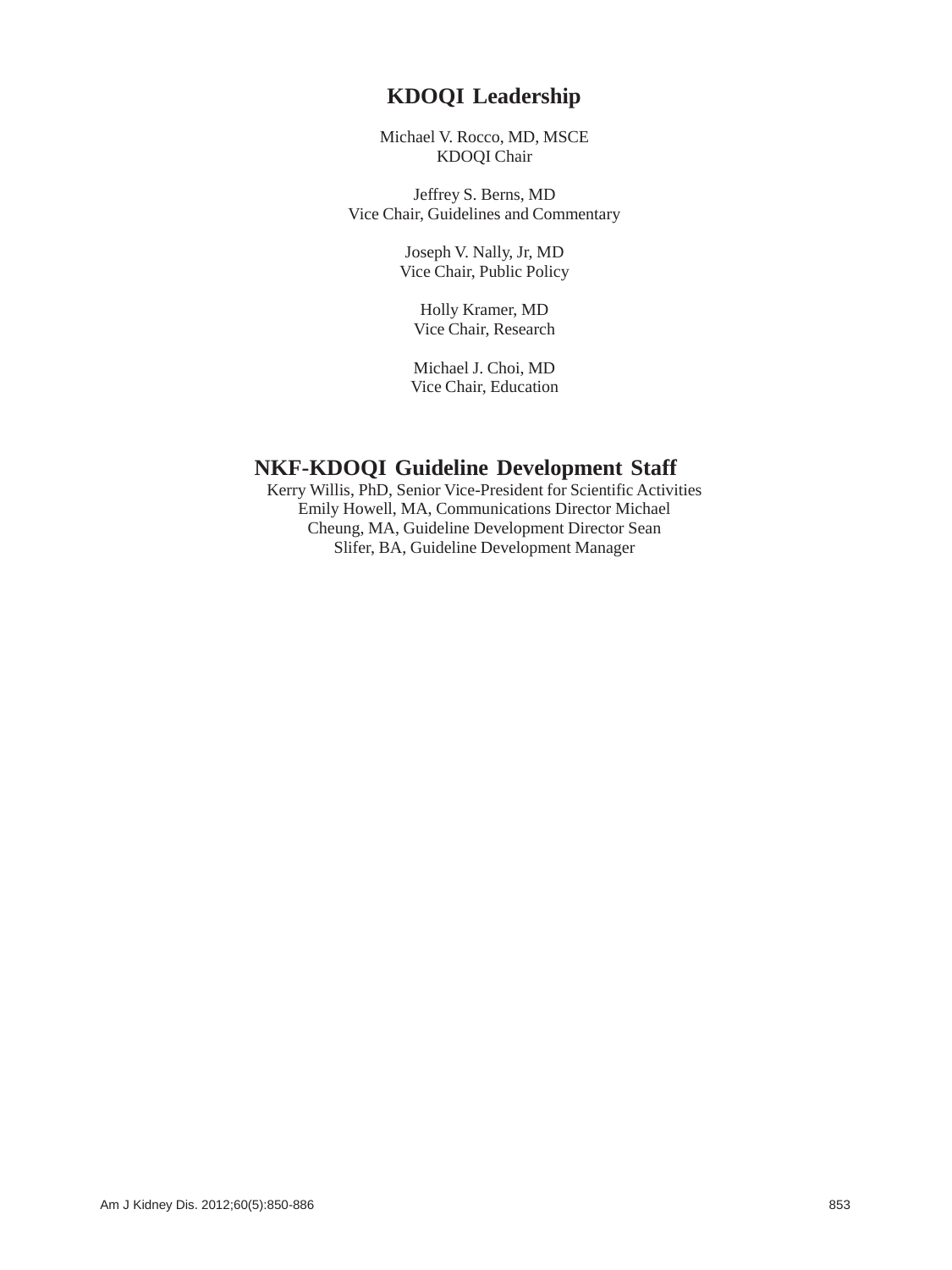### **Table of Contents**

| Guideline 6: Management of Albuminuria in Normotensive Patients with Diabetes 873 |  |
|-----------------------------------------------------------------------------------|--|
|                                                                                   |  |
|                                                                                   |  |
|                                                                                   |  |
|                                                                                   |  |
|                                                                                   |  |

### **Tables**

| Table 1. |                                                                                                       |  |
|----------|-------------------------------------------------------------------------------------------------------|--|
| Table 2. |                                                                                                       |  |
| Table 3. | Target and Achieved HbA <sub>1</sub> . Levels in the Intensively and Conventionally Treated Groups of |  |
|          | Three Recent Clinical Trials that Examined Different Levels of Glycemic Control in Patients           |  |
|          |                                                                                                       |  |
| Table 4. | Dose Adjustment for Insulin Compounds and Oral Medicines for Diabetes in CKD  865                     |  |
| Table 5. | Summary of Four Post Hoc Analyses Reports of Lipid Lowering in People with Diabetes                   |  |
|          |                                                                                                       |  |
| Table 6. |                                                                                                       |  |
| Table 7. |                                                                                                       |  |

## **Figure**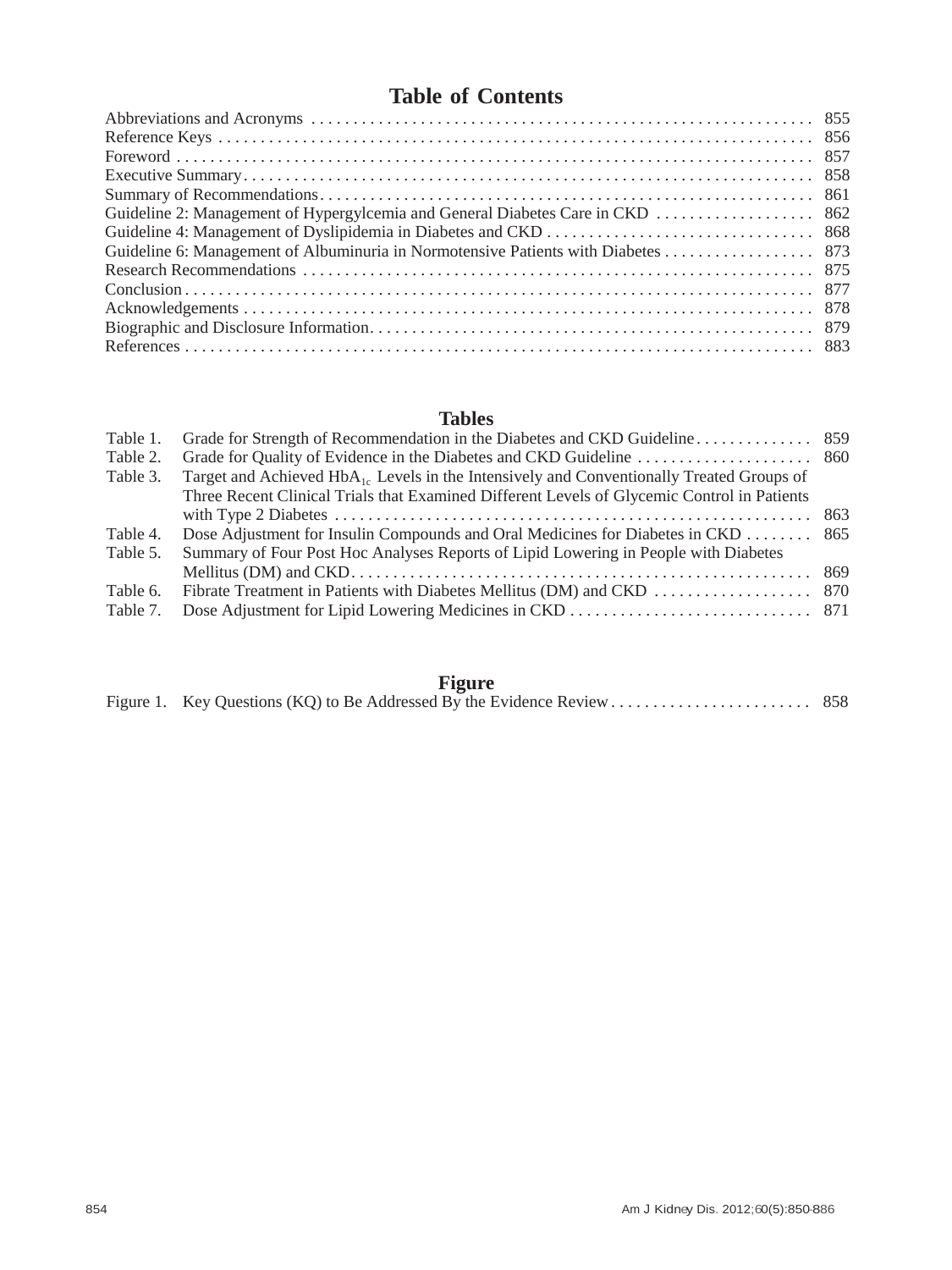# **Abbreviations and Acronyms**

| 4D                     | Deutsche Diabetes Dialyse Studie                                                                                                        |  |  |  |
|------------------------|-----------------------------------------------------------------------------------------------------------------------------------------|--|--|--|
| 4S                     | Scandinavian Simvastatin Survival Study                                                                                                 |  |  |  |
| <b>ACCORD</b>          | Action to Control Cardiovascular Risk in Diabetes                                                                                       |  |  |  |
| ACE                    | Angiotensin-converting enzyme                                                                                                           |  |  |  |
| ACE-I                  | Angiotensin-converting enzyme inhibitor                                                                                                 |  |  |  |
| AdDIT                  | Adolescent type 1 Diabetes cardio-renal Intervention Trial                                                                              |  |  |  |
| <b>ADVANCE</b>         | Action in Diabetes and Vascular Disease: Preterax and Diamicron Modified Release Controlled                                             |  |  |  |
|                        | Evaluation                                                                                                                              |  |  |  |
| <b>ALERT</b>           | Assessment of Lescol in Renal Transplant                                                                                                |  |  |  |
| <b>ALTITUDE</b>        | Aliskiren Trial in Type 2 Diabetes Using Cardiovascular and Renal Endpoints                                                             |  |  |  |
| ARB                    | Angiotensin receptor blocker                                                                                                            |  |  |  |
| <b>AURORA</b>          | A study to evaluate the Use of Rosuvastatin in subjects On Regular hemodialysis: an Assessment of<br>survival and cardiovascular events |  |  |  |
| AVOID                  | Aliskiren in the Evaluation of Proteinuria in Diabetes                                                                                  |  |  |  |
| <b>CARDS</b>           | Collaborative Atorvastatin Diabetes Study                                                                                               |  |  |  |
| CARE                   | Cholesterol and Recurrent Events                                                                                                        |  |  |  |
| CI                     | Confidence interval                                                                                                                     |  |  |  |
| <b>CKD</b>             | Chronic kidney disease                                                                                                                  |  |  |  |
| <b>CVD</b>             | Cardiovascular disease                                                                                                                  |  |  |  |
| <b>DAIS</b>            | Diabetes Atherosclerosis Intervention Study                                                                                             |  |  |  |
| <b>DCCT</b>            | The Diabetes Control and Complications Trial                                                                                            |  |  |  |
| <b>DKD</b>             | Diabetic kidney disease                                                                                                                 |  |  |  |
| DM                     | Diabetes mellitus                                                                                                                       |  |  |  |
| DPP-4                  | Dipeptidyl peptidase-4                                                                                                                  |  |  |  |
| <b>EDIC</b>            | Epidemiology of Diabetes Interventions and Complications                                                                                |  |  |  |
| $e$ GFR                | Estimated glomerular filtration rate                                                                                                    |  |  |  |
| <b>ESRD</b>            | End-stage renal disease                                                                                                                 |  |  |  |
| <b>FDA</b>             | Food and Drug Administration                                                                                                            |  |  |  |
| <b>FIELD</b>           |                                                                                                                                         |  |  |  |
| GFR                    | Fenofibrate Intervention and Event Lowering in Diabetes<br>Glomerular filtration rate                                                   |  |  |  |
| $GLP-1$                |                                                                                                                                         |  |  |  |
| <b>GRADE</b>           | Glucagon-like peptide-1                                                                                                                 |  |  |  |
|                        | Grading of Recommendation Assessment, Development, and Evaluation                                                                       |  |  |  |
| $HbA_{1c}$             | Hemoglobin $A_{1c}$                                                                                                                     |  |  |  |
| HDL-C<br><b>HPS</b>    | High-density lipoprotein cholesterol                                                                                                    |  |  |  |
|                        | <b>Heart Protection Study</b><br>Hazard ratio                                                                                           |  |  |  |
| HR                     |                                                                                                                                         |  |  |  |
| JNC                    | Joint National Committee on Prevention, Detection, Evaluation, and Treatment of High Blood<br>Pressure                                  |  |  |  |
| <b>KDIGO</b>           |                                                                                                                                         |  |  |  |
| <b>KDOOI</b>           | Kidney Disease: Improving Global Outcomes                                                                                               |  |  |  |
| KQ                     | Kidney Disease Outcomes Quality Initiative<br>Key question                                                                              |  |  |  |
| LDL-C                  | Low-density lipoprotein cholesterol                                                                                                     |  |  |  |
| <b>LIPID</b>           | Long-term Intervention with Pravastatin in Ischemic Disease                                                                             |  |  |  |
|                        |                                                                                                                                         |  |  |  |
| МI<br><b>MICROHOPE</b> | Myocardial infarction<br>Microalbuminuria, Cardiovascular, and Renal Outcomes in Heart Outcomes Prevention Evaluation                   |  |  |  |
| <b>NHANES</b>          | National Health and Nutrition Examination Survey                                                                                        |  |  |  |
|                        |                                                                                                                                         |  |  |  |
| NKF<br><b>RAS</b>      | National Kidney Foundation<br>Renin-angiotensin system                                                                                  |  |  |  |
|                        | Relative risk                                                                                                                           |  |  |  |
| RR                     |                                                                                                                                         |  |  |  |
| SCr                    | Serum creatinine                                                                                                                        |  |  |  |
| <b>SHARP</b>           | Study of Heart and Renal Protection                                                                                                     |  |  |  |
| TNT                    | Treating to New Targets UKPDS                                                                                                           |  |  |  |
|                        | UK Prospective Diabetes Study                                                                                                           |  |  |  |
| <b>USRDS</b>           | United States Renal Data System                                                                                                         |  |  |  |
| <b>VADT</b>            | Veterans Affairs Diabetes Trial                                                                                                         |  |  |  |
| VA-HIT                 | Veterans Affairs High-density lipoprotein Intervention Trial                                                                            |  |  |  |
| VS.                    | Versus                                                                                                                                  |  |  |  |
| WOSCOPS                | West of Scotland Coronary Prevention Study                                                                                              |  |  |  |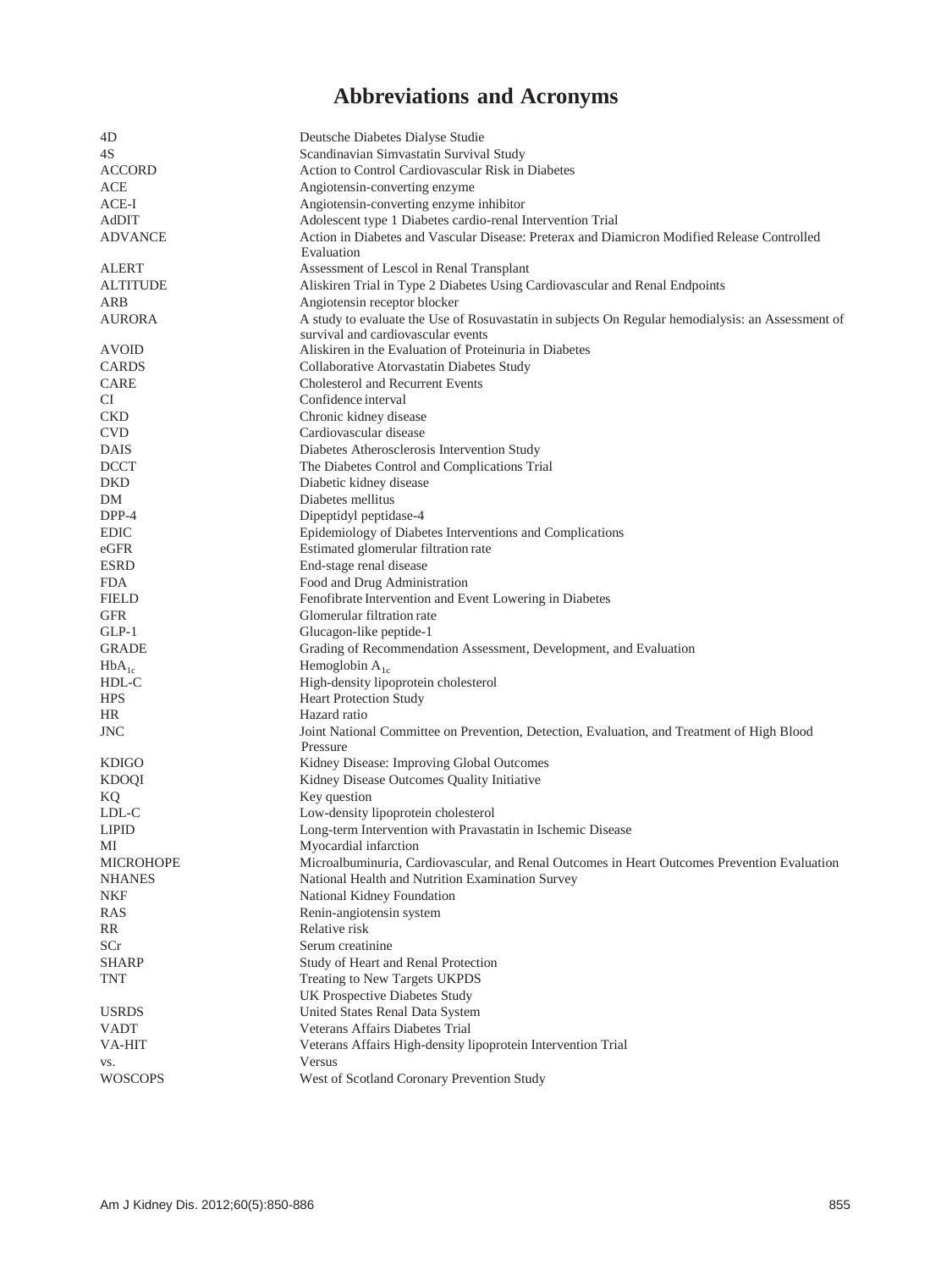# **Reference Keys**

### **CKD NOMENCLATURE USED BY KDOQI**

| <b>CKD</b> Categories      | <b>Definition</b>                                                                                                                                            |  |  |  |
|----------------------------|--------------------------------------------------------------------------------------------------------------------------------------------------------------|--|--|--|
| <b>CKD</b>                 | CKD of any stage (1-5), with or without a kidney transplant, including both<br>non-dialysis dependent CKD (CKD 1-5ND) and dialysis-dependent CKD<br>(CKD 5D) |  |  |  |
| CKD ND                     | Non-dialysis-dependent CKD of any stage $(1-5)$ , with or without a kidney<br>transplant (i.e., CKD excluding CKD 5D)                                        |  |  |  |
| CKD T                      | Non-dialysis-dependent CKD of any stage (1-5) with a kidney transplant                                                                                       |  |  |  |
| <b>Specific CKD Stages</b> |                                                                                                                                                              |  |  |  |
| CKD 1, 2, 3, 4             | Specific stages of CKD, CKD ND, or CKD T                                                                                                                     |  |  |  |
| CKD 3-4, etc.              | Range of specific stages (e.g., both CKD 3 and CKD 4)                                                                                                        |  |  |  |
| CKD <sub>5D</sub>          | Dialysis-dependent CKD 5                                                                                                                                     |  |  |  |
| CKD 5HD                    | Hemodialysis-dependent CKD 5                                                                                                                                 |  |  |  |
| CKD 5PD                    | Peritoneal dialysis–dependent CKD 5                                                                                                                          |  |  |  |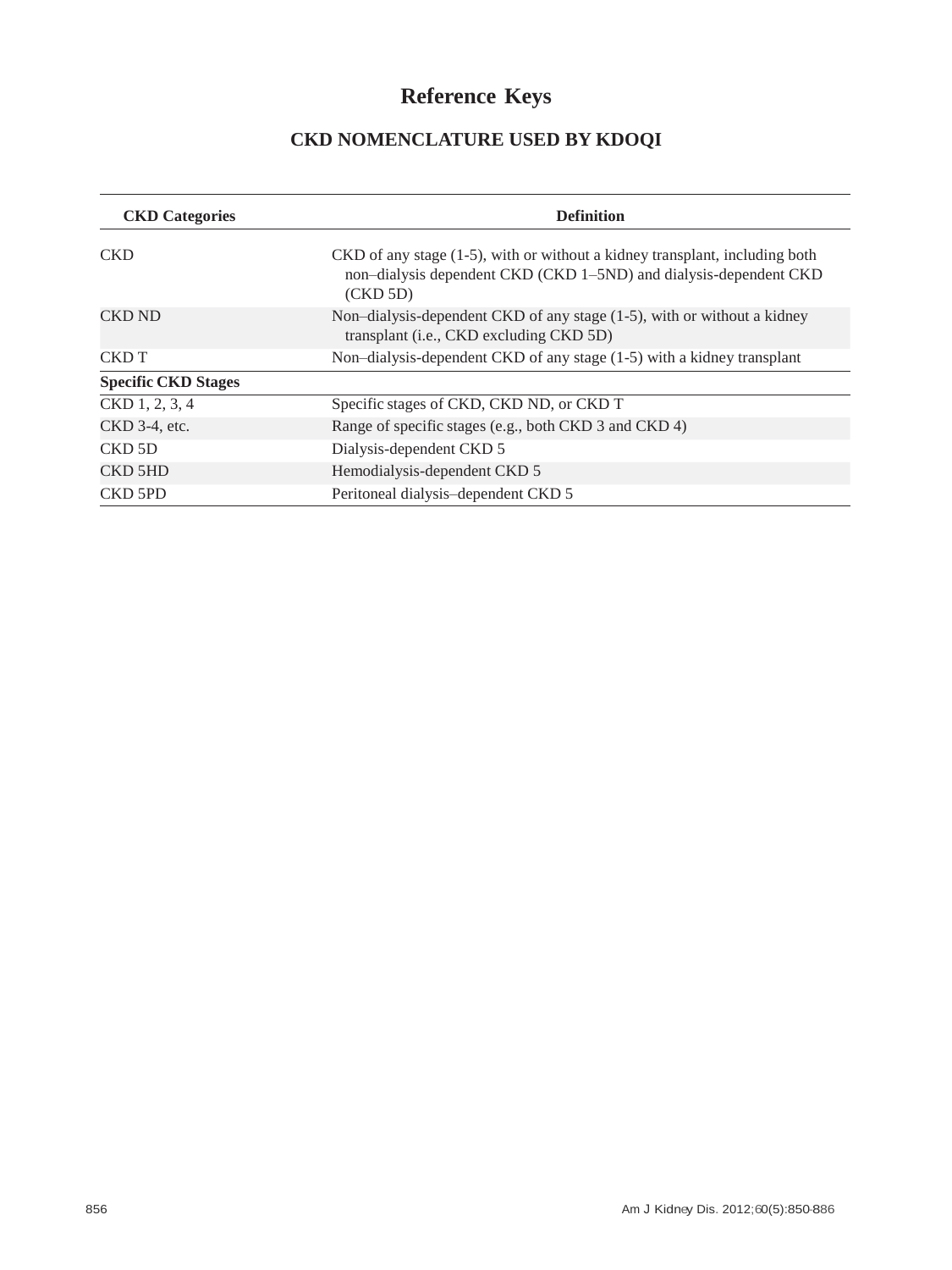### **Foreword**

This publication of the Kidney Diseases Out-<br>
comes Quality Initiative (KDOQI) updates comes Quality Initiative (KDOQI) updates several areas of the 2007 KDOQI Clinical Practice Guidelines and Clinical Practice Recommendations for Diabetes and Chronic Kidney Disease. The need for this update was the result of increasing recognition that substantial high-quality new evidence had become available since 2007 that could significantly change recommendations for clinical practice. Using the usual rigorous analytical methods of the KDOQI process, an outstanding Work Group, under the leadership of Robert Nelson and Katherine Tuttle, working with the Minneapolis Veterans Administration Center for Chronic Disease Outcomes Research, reviewed new studies addressing management of hyperglycemia, hyperlipidemia, and albuminuria in individuals with diabetes mellitus and chronic kidney disease (CKD). Their analysis focuses on important outcomes such as all-cause mortality, CKD progression and development of end-stage renal disease (ESRD), fatal and non-fatal cardiovascular events, among others. Revisions of prior guidelines are offered that specifically address

 $HbA_{1c}$  targets, treatments to lower LDL-C levels, and use of ACE-I and ARB treatment in diabetic patients with and without albuminuria. The new guideline updates published here are each accompanied by an indication of the strength and quality of supporting evidence. Five of seven of these recommendations carry 1A or 1B grades indicative of the strength of these new recommendations and the quality of evidence supporting them. Finally, important research recommendations are proposed.

As with prior KDOQI efforts, Drs Tuttle and Nelson and members of the Work Group devoted countless hours, all voluntarily, to the development of this important document. To each of them, and to all the others involved in this effort, we offer our most sincere thanks for their dedication and commitment to helping us all provide the very best care possible to the many patients with diabetes mellitus and CKD.

> **Michael V. Rocco, MD, MSCE** KDOQI Chair

**Jeffrey S. Berns, MD** Vice Chair, Guidelines and Commentary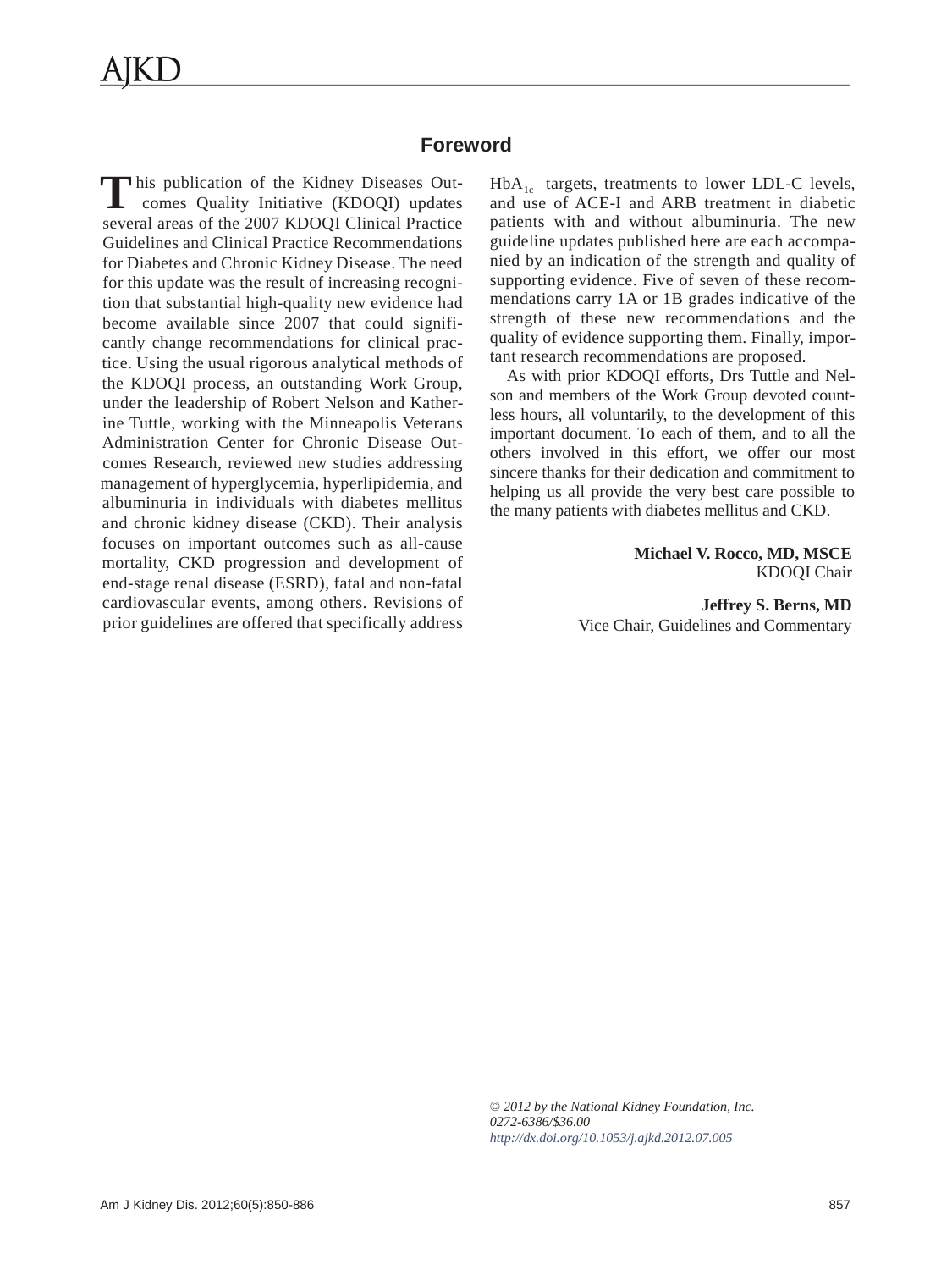### **Executive Summary**

#### INTRODUCTION

Chronic kidney disease (CKD) is a worldwide public health problem that affects millions of people from all racial and ethnic groups. Diabetes mellitus (henceforth referred to as diabetes) is the leading cause of CKD, and the rapidly increasing prevalence of diabetes worldwide virtually assures that the proportion of CKD attributable to diabetes will continue to rise. Indeed, a recent report from the National Health and Nutrition Education Survey (NHANES) found that prevalence of diabetic kidney disease (DKD) increased steadily from1988 through 2008, and the latest United States Renal Data System (USRDS) report indicates a �30% increase in incidence of ESRD in persons with diabetes in the USA between 1992 and 2008.<sup>1,2</sup>

In 1997, as part of an effort to address the growing problem of CKD, the National Kidney Foundation (NKF) established the Kidney Disease Outcomes Quality Initiative (KDOQI) to develop clinical practice guidelines for the management of all stages of  $CKD<sup>3</sup>$  By 2007, with the publication of the KDOQI Clinical Practice Guidelines and Clinical Practice Recommendations for Diabetes and Chronic Kidney Disease,<sup>4</sup> the KDOQI reached its primary goal of producing evidence-based guidelines on the aspects of CKD most likely to improve care for patients.<sup>5</sup> To ensure that practitioners and patients benefit from the latest knowledge, an essential part of

KDOQI activities is to provide regular updates of these guidelines.

Since publication of the diabetes guidelines in 2007, several large well-designed clinical trials have addressed management issues relevant to patients with diabetes and CKD. Findings from these trials suggest that the existing guideline recommendations for the management of hyperglycemia, hypertension, hyperlipidemia, and albuminuria may no longer accurately reflect current medical knowledge. To properly incorporate the new findings from these clinical trials and other recent studies into a guideline update, a systematic review of the new evidence was warranted to formally determine their applicability and methodologic quality.

This report describes updates of guidelines for the management of hyperglycemia, hyperlipidemia, and albuminuria in patients with diabetes and kidney disease as a result of this systematic review. An update of the guideline for management of blood pressure is presently underway by Kidney Disease: Improving Global Outcomes (KDIGO), an independent not-for-profit foundation governed by its own international board of directors. KDIGO was established to improve international cooperation in the development, dissemination, and implementation of clinical practice guidelines.<sup>6</sup> KDOQI and KDIGO work in concert to expand the scope of guidelines relevant to the care of patients with CKD and improve the care of these patients worldwide. 5

- KQ 1: In patients with diabetes (type 1 or 2), with or without CKD, does intensive glycemic control (as defined by lower target glycosylated hemoglobin) improve health outcomes compared to controls?
- KQ 2: What harms result from more intense glycemic control in individuals with diabetes (type 1 or 2)?
- KQ 3: In patients with diabetes (type 1 or 2) and CKD, what evidence is there for specific lipid management targets (defined as goals for total cholesterol, LDL-C, HDL-C, triglycerides) that improve health outcomes?
- KQ 4: Is there evidence for specific lipid altering agent use for patients with diabetes (type 1 or 2) and CKD?
- KQ 5: What harms result from more intense lipid management or use of specific lipid altering agents in individuals with diabetes (type 1 or 2) and CKD?
- KQ 6: What interventions prevent incident albuminuria and/or progression of albuminuria in patients with diabetes in whom further reduction in blood pressure is not the specific treatment objective?
- KQ 7: Is albuminuria a valid surrogate for health outcomes in diabetes?

**Figure 1.** Key questions (KQ) to be addressed by the evidence review. Abbreviations: CKD, chronic kidney disease; HDL-C, high-density lipoprotein cholesterol; LDL-C; low-density lipoprotein cholesterol.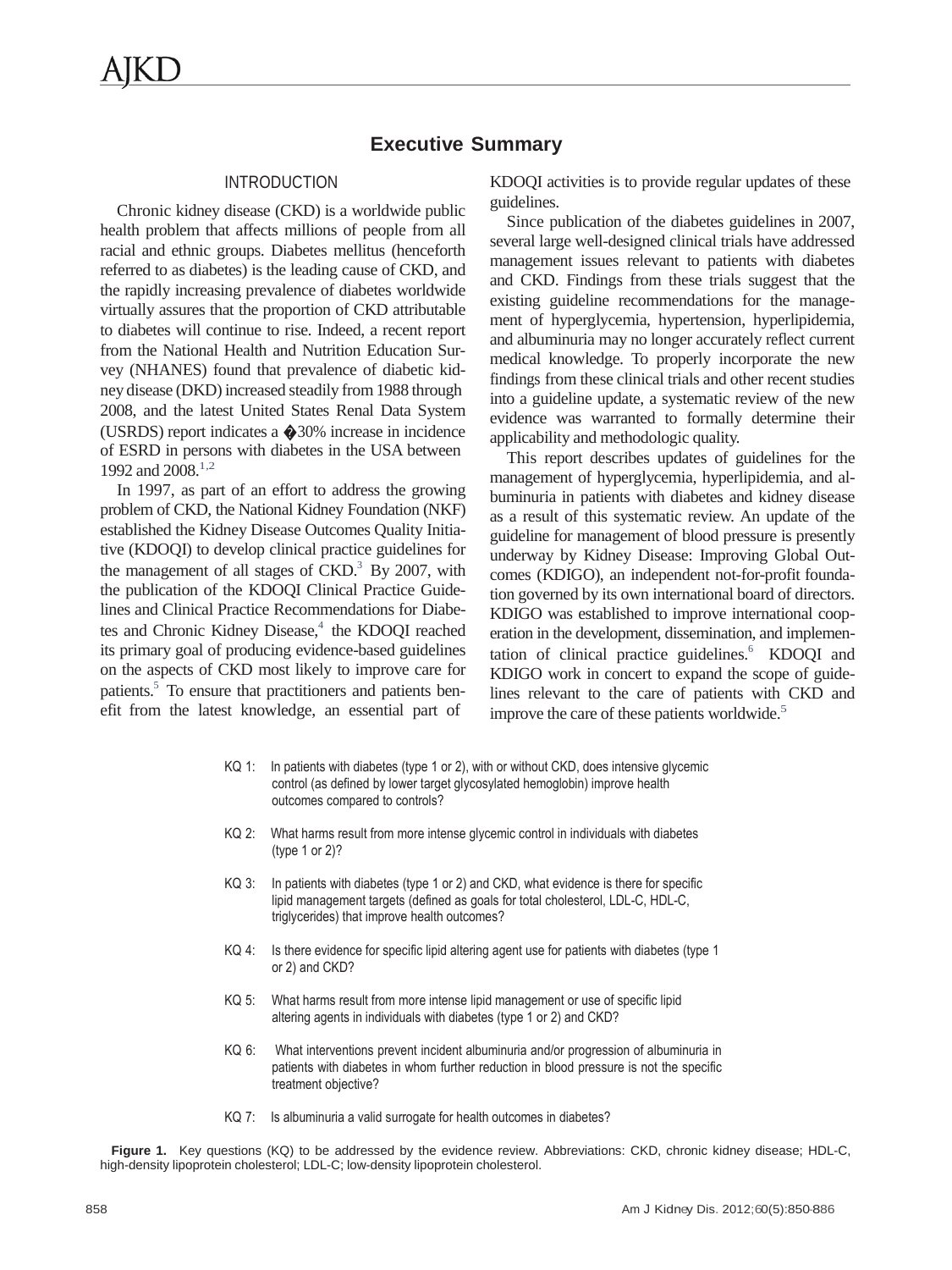#### **METHODS**

The guideline update effort was a voluntary and multidisciplinary undertaking that included input from NKF scientific staff, an evidence review team from the Minneapolis Veterans Administration Center for Chronic Disease Outcomes Research, and a Work Group of experts in relevant disciplines. The approach to the systematic literature review and the comprehensive findings prepared for this update are reported in detail elsewhere.<sup>7</sup> Briefly, MEDLINE was searched to identify randomized controlled trials published between January 2003 and October 2010 that related to albuminuria, glycemic and lipid management in patients with diabetes. All titles and abstracts were assessed for their appropriateness to address key questions that were developed by the multidisciplinary team and outlined in Fig 1. Study reference lists, reviews, and meta-analyses were evaluated and references to other clinical trials were elicited from members of the Work Group. Data from each study that pertained to study quality, trial characteristics, population characteristics, efficacy, outcomes, withdrawals, and adverse events were extracted. Evidence tables were created to address the key questions. Study quality was rated as good, fair, or poor according to criteria suggested by the Cochrane Collaboration, and included information on adequate allocation concealment, method of blinding, use of the intention-to-treat principle for data analysis, reporting of dropouts, and reasons for attrition.

In formulating the guideline statements, separate recommendation levels (1 or 2) were assigned for each specific recommendation based on the overall strength of the recommendation and separate letter grades (A, B, C, or D) were assigned based on the

overall quality of the evidence for a particular intervention and outcome (Tables 1 and 2).<sup>8</sup> Strength of guide*line recommendations* was determined by the GRADE approach used by KDIGO. The overall quality and strength of evidence was assessed using methodology developed by the Agency for Healthcare Research and Quality and the Effective Health Care Program. *Quality of evidence* ratings included four categories: A) high confidence, which indicated that further research was unlikely to change the confidence in the estimate of effect; B) moderate confidence, which indicated that further research may change the confidence in the estimate of effect; C) low confidence, which indicated that further research would likely have an important impact on the confidence in the estimate of effect; and D) insufficient, which indicated that the evidence was unavailable or did not permit a conclusion.

#### **Outcomes**

The primary health outcome examined in this review was all-cause mortality. Secondary health outcomes included ESRD and cardiovascular death, nonfatal cardiovascular events, clinically significant retinopathy including vision loss, amputations, and symptomatic hypoglycemia of sufficient severity to require the assistance of another person. Intermediate outcomes examined included changes in the level of albuminuria and glomerular filtration rate, doubling of serum creatinine (SCr) concentration, and progression to CKD stage 4 or higher.<sup>7</sup> The impact of treatments described in the recent clinical trials on these health and intermediate outcomes was assessed in formulating the guideline statements.

|                                    | <b>Implications</b>                                                                                                          |                                                                                                                                                                                               |                                                                                                                                      |  |  |
|------------------------------------|------------------------------------------------------------------------------------------------------------------------------|-----------------------------------------------------------------------------------------------------------------------------------------------------------------------------------------------|--------------------------------------------------------------------------------------------------------------------------------------|--|--|
| Grade*                             | <b>Patients</b>                                                                                                              | <b>Clinicians</b>                                                                                                                                                                             | Policy<br>The recommendation can be evaluated<br>as a candidate for developing a<br>policy or a performance measure.                 |  |  |
| Level 1<br>"We recommend"          | Most people in your situation<br>would want the<br>recommended course of<br>action and only a small<br>proportion would not. | Most patients should receive<br>the recommended course<br>of action.                                                                                                                          |                                                                                                                                      |  |  |
| Level <sub>2</sub><br>"We suggest" | The majority of people in<br>your situation would want<br>the recommended course<br>of action, but many would<br>not.        | Different choices will be<br>appropriate for different<br>patients. Each patient<br>needs help to arrive at a<br>management decision<br>consistent with her or his<br>values and preferences. | The recommendation is likely to require<br>substantial debate and involvement<br>of stakeholders before policy can be<br>determined. |  |  |

**Table 1.** Grade for Strength of Recommendation in the Diabetes and CKD Guideline

\*The additional category "Not Graded" is used, typically, to provide guidance based on common sense or where the topic does not allow adequate application of evidence. The most common examples include recommendations regarding monitoring intervals, counseling, and referral to other clinical specialists. The ungraded recommendations are generally written as simple declarative statements, but are not meant to be interpreted as being stronger recommendations than Level 1 or 2 recommendations.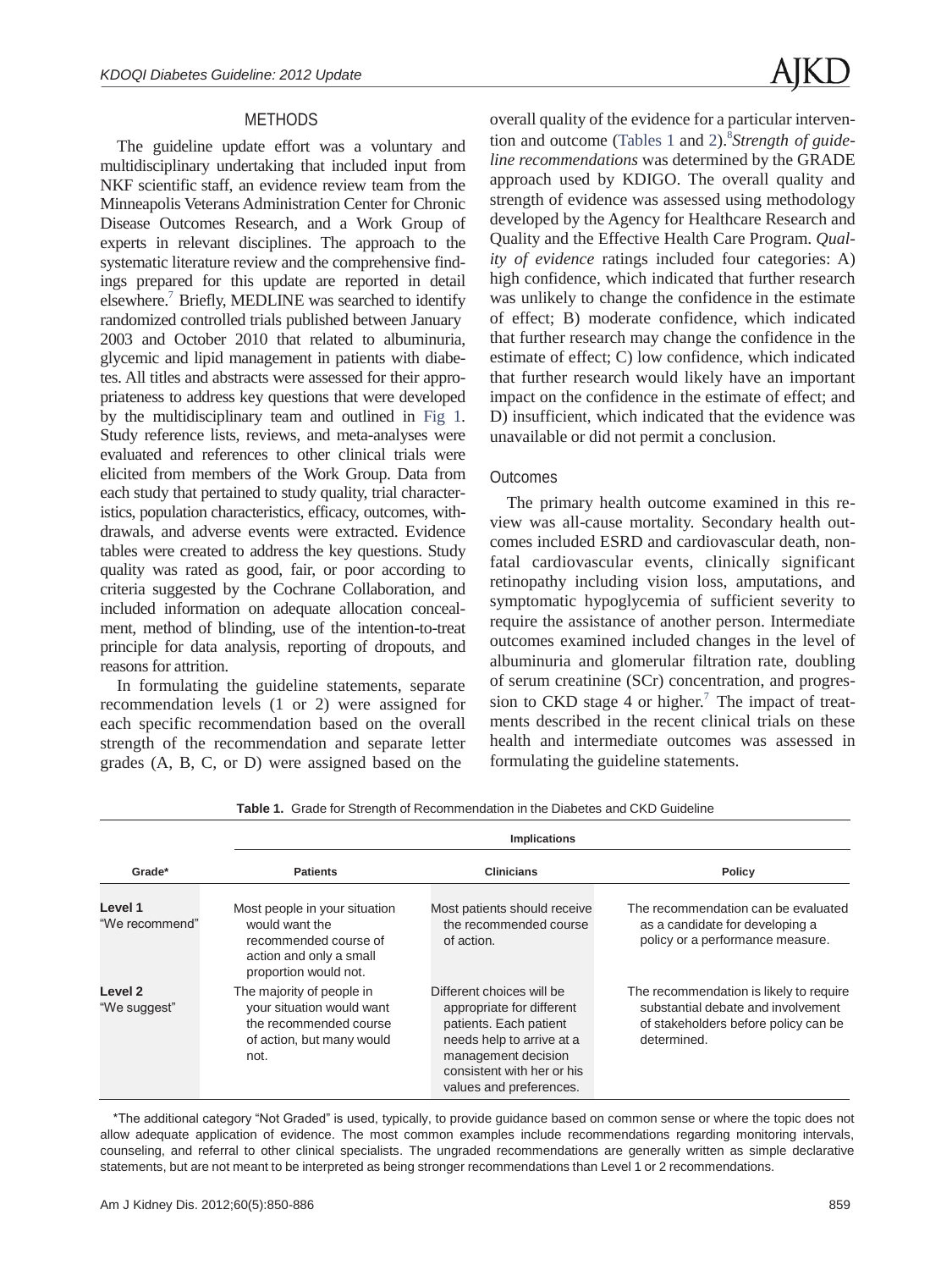| Grade | <b>Quality of Evidence</b> | Meaning                                                                                                                                |  |  |
|-------|----------------------------|----------------------------------------------------------------------------------------------------------------------------------------|--|--|
| A     | High                       | We are confident that the true effect lies close to that of the estimate of the effect.                                                |  |  |
| B     | Moderate                   | The true effect is likely to be close to the estimate of the effect, but there is a<br>possibility that it is substantially different. |  |  |
| C     | LOW                        | The true effect may be substantially different from the estimate of the effect.                                                        |  |  |
| D     | Very low                   | The estimate of effect is very uncertain, and often will be far from the truth.                                                        |  |  |

**Table 2.** Grade for Quality of Evidence in the Diabetes and CKD Guideline

#### Nomenclature

Guideline statements have evolved since the publication of the original diabetes guideline. The moral imperative that clinicians "should" implement a particular treatment was replaced by "We recommend" if the strength of the recommendation was strong or moderately strong and "We suggest" if the strength of the recommendation was weak.<sup>8</sup> This change was made to reflect the uncertainties inherent to all research findings and the need to adjust any recommendations to the needs of the individual patient.

#### GUIDELINE STATEMENTS

The customary practice of the NKF when the original diabetes guideline was published was to divide the statements into clinical practice guidelines and clinical practice recommendations. The

guideline statements were based on a consensus with the Work Group that the strength of the evidence was sufficient to make definitive statements about appropriate clinical practice. When the strength of the evidence was not sufficient to make such statements, the Work Group offered recommendations based on the best available evidence and expert opinion. The original document contained five clinical practice guidelines and four clinical practice recommendations; updates for two clinical practice guidelines and one clinical practice recommendation are reported herein. The NKF now combines these statements and refers to them all as a clinical practice guideline, while specifying the strength of each recommendation and its underlying quality of evidence. Hence, Clinical Practice Recommendation 1 in the original document is now referred to as Clinical Practice Guideline 6 in this update.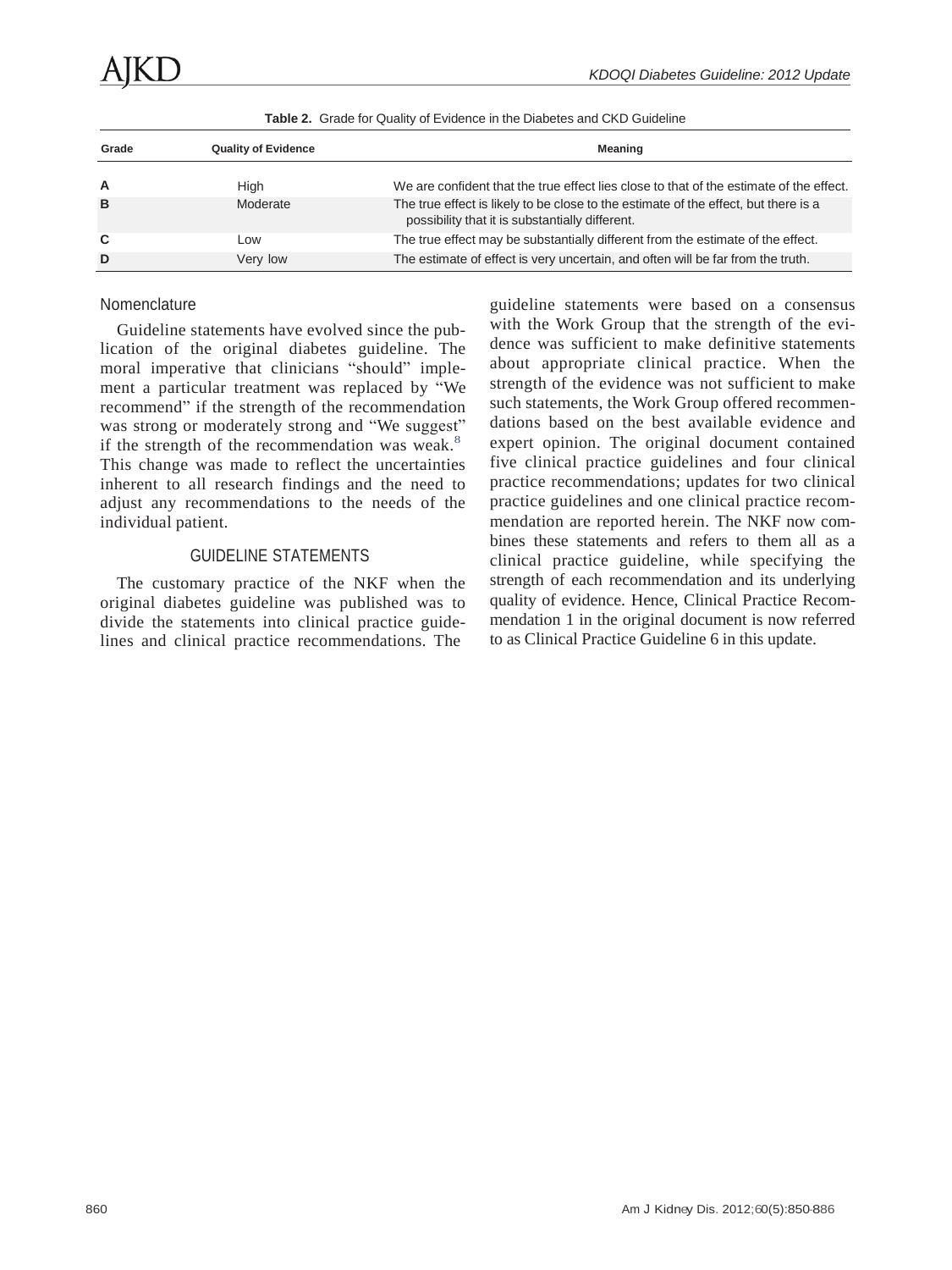### **Summary of Recommendations**

### *Guideline 2: Management of Hyperglycemia and General Diabetes Care in CKD*

**Hyperglycemia, the defining feature of diabetes, is a fundamental cause of vascular target organ complications, including diabetic kidney disease (DKD). Intensive treatment of hyperglycemia prevents elevated albuminuria or delays its progression, but patients treated by approaches designed to achieve near normal glycemia may be at increased risk of severe hypoglycemia. Evidence that intensive treatment has an effect on loss of glomerular filtration rate (GFR) is sparse**.

- 2.1: We recommend a target hemoglobin  $A_{1c}$  (Hb $A_{1c}$ ) of  $\hat{\phi}$ 7.0% to prevent or delay progression of **the microvascular complications of diabetes, including DKD. (***1A***)**
- 2.2: We recommend not treating to an  $HbA_{1c}$  target of <7.0% in patients at risk of hypoglycemia. (*IB*)
- **2.3**: **We suggest that target HbA1c be extended above 7.0% in individuals with co-morbidities or limited life expectancy and risk of hypoglycemia. (***2C***)**

#### *Guideline 4: Management of Dyslipidemia in Diabetes and CKD*

**Dyslipidemia is common in people with diabetes and CKD. Cardiovascular events are a frequent cause of morbidity and mortality in this population. Lowering low-density lipoprotein cholesterol (LDL-C) with statin-based therapies reduces risk of major atherosclerotic events, but not all-cause mortality, in patients with CKD including those with diabetes**.

- **4.1**: **We recommend using LDL-C lowering medicines, such as statins or statin/ezetimibe combination, to reduce risk of major atherosclerotic events in patients with diabetes and CKD, including those who have received a kidney transplant. (***1B***)**
- **4.2**: **We recommend not initiating statin therapy in patients with diabetes who are treated by dialysis. (***1B***)**

#### *Guideline 6: Management of Albuminuria in Normotensive Patients with Diabetes*

**Treatments that produce a lasting decrease in urinary albumin excretion may slow the progression of DKD even in the absence of hypertension. However, most people with diabetes and albuminuria have hypertension. Assessment of albuminuria is addressed in Guideline 1 (2007 KDOQI Diabetes Guideline). Management of hypertension is addressed in Guideline 3 (2007 KDOQI Diabetes Guideline) and the KDIGO Clinical Practice Guideline for the Management of Blood Pressure in CKD.**

- **6.1**: **We recommend not using an angiotensin-converting enzyme inhibitor (ACE-I) or an angiotensin receptor blocker (ARB) for the primary prevention of DKD in normotensive normoalbuminuric patients with diabetes. (***1A***)**
- **6.2**: **We suggest using an ACE-I or an ARB in normotensive patients with diabetes and albuminuria levels** >**<sup>30</sup> mg/g who are at high risk of DKD or its progression. (***2C***)**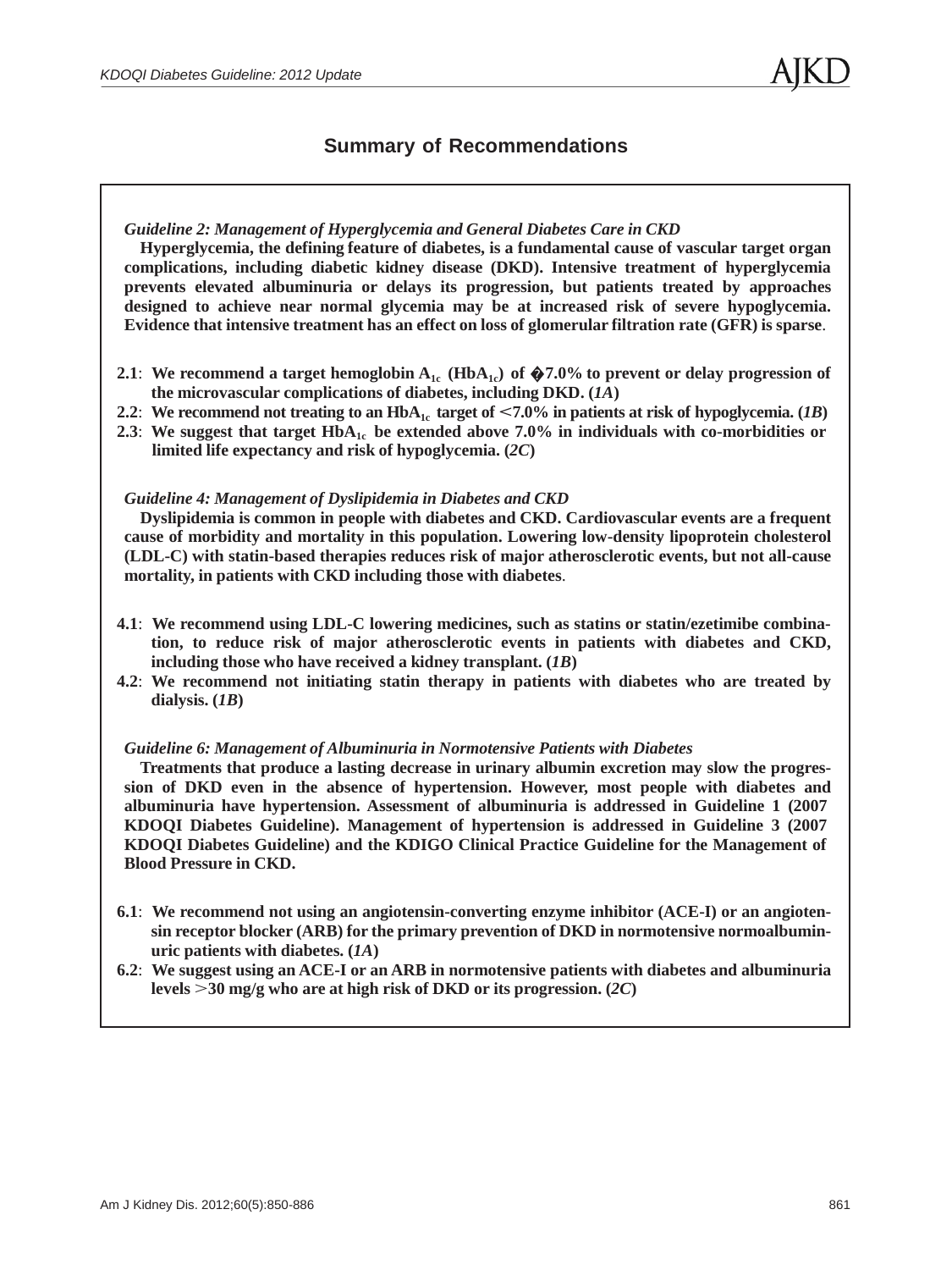## **Guideline 2: Management of Hyperglycemia and General Diabetes Care in CKD**

**Hyperglycemia, the defining feature of diabetes, is a fundamental cause of vascular target organ complications, including diabetic kidney disease (DKD). Intensive treatment of hyperglycemia prevents elevated albuminuria or delays its progression, but patients treated by approaches designed to achieve near normal glycemia may be at increased risk of severe hypoglycemia. Evidence that intensive treatment has an effect on loss of glomerular filtratin rate (GFR) is sparse.**

### **2.1**: We recommend a target  $HbA_1$  of  $\bigotimes 7.0\%$  to **prevent or delay progression of the microvascular complications of diabetes, including DKD. (***1A***)**

The evidence that achieving an  $HbA_{1c}$  level of  $\triangle 7.0\%$  is able to prevent the microvascular complications of diabetes was presented in detail in the original KDOQI diabetes guideline.<sup>4</sup> For type 1 diabetes, evidence from the Diabetes Control and Complications Trial  $(DCCT)$ ,  $9,10$  as well as from a metaanalysis of a number of smaller studies that preceded the  $DCCT$ ,<sup>11</sup> established that this level of glycemic control decreases the risk of microalbuminuria and retinopathy compared to less stringent control. The beneficial effects of intensive therapy on these outcomes persisted during the long-term follow-up study of the DCCT subjects, called the Epidemiology of Diabetes Interventions and Complications (EDIC) Study. Despite the gradual narrowing of the difference in  $HbA_{1c}$  levels between the two DCCT groups over the first two years in the follow-up period, and levels remaining near 8% for both groups for the subsequent 12 years, the reduction in risk of microvascular complications of diabetes persisted.<sup>12</sup> Similar benefits of glycemic control on the development of microalbuminuria in patients with type 2 diabetes were originally observed in three studies; the Kumamoto Study,<sup>13,14</sup> the United Kingdom Prospective Diabetes Study (UKPDS), $15,16$  and the Veterans Affairs Cooperative Study on Glycemic Control and Complications in Type 2 Diabetes Feasibility Trial. $17$  Intensive glycemic control also significantly reduced the development of macroalbuminuria in patients with type 1 diabetes, as shown in the DCCT/EDIC  $Study^{9,10,12}$  as well as the similarly designed but smaller Stockholm study, $18$  and in those with type 2 diabetes, as shown in the Kumamoto study<sup>13,14</sup> and the VA Cooperative Study.<sup>17</sup> The UKPDS showed a trend toward decreased development of macroalbumin-

Three new studies have added to the evidence that even more intensive glycemic control reduces the development of elevated albuminuria in patients with type 2 diabetes. In the Action in Diabetes and Vascular Disease: Preterax and Diamicron Modified Release Controlled Evaluation (ADVANCE) trial, more intensive control that achieved an  $HbA<sub>1c</sub>$  of 6.5%, compared with standard control ( $HbA_{1c}$  7.3%), was associated with a 21% reduction in new onset or worsening nephropathy defined by new onset macroalbuminuria, doubling of SCr, need for kidney replacement therapy, or death due to kidney disease (4.1% vs. 5.2%). Additionally, intensive glycemic control reduced development of macroalbuminuria by 30% (2.9% vs. 4.1%), and development of new onset microalbuminuria by 9% (23.7% vs. 25.7%).<sup>19</sup> The Action to Control Cardiovascular Risk in Diabetes (ACCORD) study similarly showed that more intensive control, achieving an  $HbA_{1c}$  of 6.4%, compared with standard control (HbA<sub>1c</sub> 7.6%), resulted in a 32% reduction in the development of incident macroalbuminuria (2.7% vs. 3.9%) and a 21% reduction in the development of incident microalbuminuria  $(12.5\% \text{ vs. } 15.3\%).^{20}$  In the Veterans Affairs Diabetes Trial (VADT), more intensive glycemic control that achieved an  $HbA_{1c}$  of 6.9% compared with standard control ( $HbA_{1c}$  8.4%) resulted in a 37% reduction in macroalbuminuria (7.6% vs.12.1%) and a 32% reduction in microalbuminuria (10.0% vs.14.7%).<sup>21</sup>

A few long-term observational cohort studies and secondary or post hoc analyses of interventional studies using ACE-Is or ARBs found that poorer glycemic control is associated with a greater rate of fall of GFR in patients with type 1 diabetes.<sup>22-26</sup> Most of the prospective, randomized studies used as evidence for the effect of glycemic control on kidney function are limited by the small numbers of patients reaching this intermediate outcome. However, the EDIC/DCCT follow-up study recently reported that 2.0% (1.6/1000 person-years) of participants in the previously intensive treatment group and 5.5% (3.0/1000 personyears) of those in the previously conventional treatment group developed sustained estimated glomerular filtration rate (eGFR) measurements  $\leq 60$  mL/min/ 1.73  $m^2$  with a relative risk (RR) reduction of 50%  $(p=0.006)$ ; there were similar RR reductions for single eGFR measurements <45 mL/min/1.73 m<sup>2</sup> (50%, 1.6/1000 person-years vs. 2.5/1000 person-years,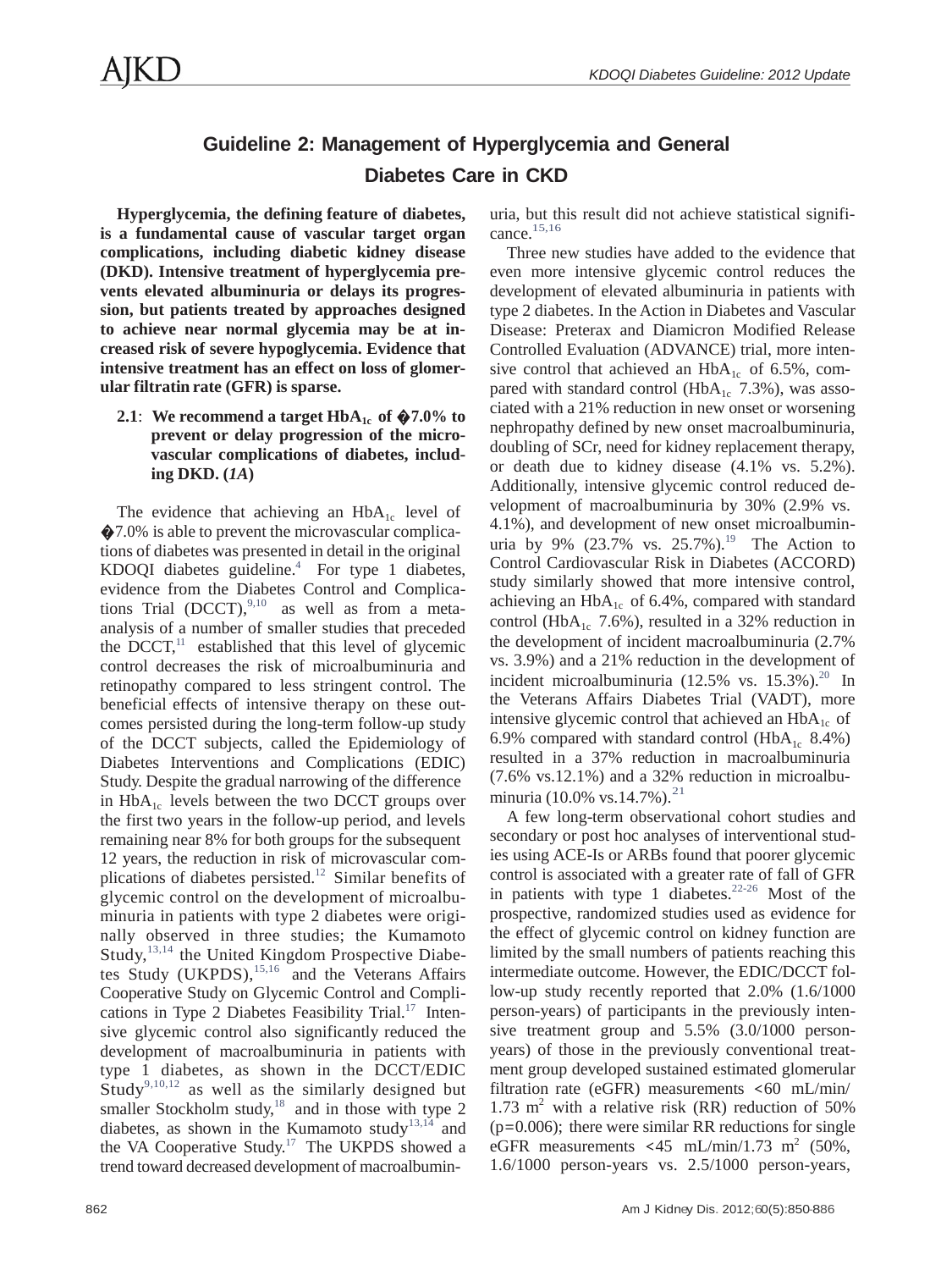| Table 3. Target and Achieved HbA <sub>10</sub> Levels in the Intensively and Conventionally Treated Groups of Three Recent Clinical Trials |
|--------------------------------------------------------------------------------------------------------------------------------------------|
| that Examined Different Levels of Glycemic Control in Patients with Type 2 Diabetes                                                        |

| <b>Intensive Treatment</b> |               |          |               | <b>Conventional Treatment</b> |  |
|----------------------------|---------------|----------|---------------|-------------------------------|--|
| Study                      | <b>Target</b> | Achieved | <b>Target</b> | Achieved                      |  |
| ADVANCE <sup>19</sup>      | $<6.5\%$      | 6.5%     | Unspecified   | 7.3%                          |  |
| ACCORD <sup>29</sup>       | $< 6.0\%$     | 6.4%     | $7 - 9%$      | 7.5%                          |  |
| VADT <sup>21</sup>         | $< 6.0\%$     | 6.9%     | $<9\%$        | 8.4%                          |  |

Abbreviations: ACCORD, Action to Control Cardiovascular Risk in Diabetes; ADVANCE, Action in Diabetes and Vascular Disease: Preterax and Diamicron Modified Release Controlled Evaluation; VADT, Veterans Affairs Diabetes Trial.

 $p=0.045$ ) and <30 mL/min/1.73 m<sup>2</sup> (44%, 0.8/1000 person-years vs. 1.5/1000 person-years, p=0.088) and for ESRD (51%, 0.5/1000 person-years vs. 1.1/1000 person-years,  $p=0.098$ .<sup>27</sup> For patients with type 2 diabetes, intensive treatment in the UKPDS was associated with a 67% risk reduction for a doubling of plasma creatinine levels at 9 years (0.71% of the intensive group and 1.76% of the conventional group,  $p=0.027$ .<sup>15</sup> None of the three more recent studies therapy and the mean achieved HbA<sub>1c</sub> levels in these mentioned above (ADVANCE, ACCORD, VADT) showed significant benefits of more intensive glycemic control on creatinine-based estimates of GFR.<sup>19-21</sup>

sparse. Although there is no evidence that intensive glycemia.<sup>30</sup> Therefore, lowering  $HbA_{1c}$  to levels Accordingly, the evidence that intensive glycemic control reduces the microvascular complications of diabetes is based almost exclusively on prevention of microalbuminuria (a predictor of actual complications), reduced progression to macroalbuminuria, and on prevention of retinopathy. Evidence for the prevention of other intermediate microvascular outcomes, including declining eGFR and doubling of SCr, is glycemic control slows progression to the clinical endpoint of ESRD, it is likely that if the earlier manifestations of kidney disease are reduced (i.e., albuminuria and earlier-stage CKD), then the eventual outcome of ESRD will also be reduced. However, such assumption presumes that benefits of intensive **2.3**: We suggest that target  $HbA_{1c}$  be extended such assumption presumes that benefits of intensive glycemic control are not outweighed by harms and that patients survive to reach ESRD.

#### 2.2: We recommend not treating to an  $HbA_{1c}$ **target of <7.0% in patients at risk of hypoglycemia. (***1B***)**

The major risk of attaining  $HbA_{1c}$  levels <7.0% in people with diabetes is hypoglycemia. Risk of hypoglycemia is amplified in those with CKD, especially if kidney function is substantially reduced (CKD stages 4 and 5). At  $HbA_{1c}$  levels <7.0%, increased risk of hypoglycemia is clearly evident for patients with type 1 diabetes.9,18,28 Although the Kumamoto Study and UKDPS also demonstrated an increased risk of hypoglycemia in those with type 2 diabetes treated with insulin, $14,15$  the magnitude of the risk was considerably less than in type 1 diabetes. The UKPDS also showed that sulfonylureas are associated with a small risk of hypoglycemia. $15$  The three most recent clinical trials (ADVANCE, ACCORD, and VADT) all showed substantial increases (range 1.5-3 fold) in severe and non-severe hypoglycemia among patients with type 2 diabetes who were receiving more intensive therapy. Targets for conventional and intensive glycemic clinical trials are shown in Table 3. Intensifying glycemic control beyond conventional management did not result in decreased risk of the primary endpoints, defined by composites of major adverse cardiovascular disease (CVD) events, in any of these studies.19,21,29 Moreover, there was an increase in allcause mortality among the intensively-treated group compared to the conventionally-treated group in the  $ACCORD$  study.<sup>29</sup> The reasons for this finding are uncertain, although further analysis showed that increased mortality was not directly attributable to hypo-<7.0% is not recommended in patients with diabetes who are at risk for hypoglycemia, including those treated with insulin or sulfonylureas and/or have advanced CKD.

### **above 7.0% in individuals with co-morbidities or limited life expectancy and risk of hypoglycemia. (***2C***)**

Risks of microvascular complications are amplified with progressively increasing levels of  $HbA_{1c}$ . Good glycemic control is clearly fundamental to optimal diabetes care. However, the available evidence is insufficient to specify an upper limit for target  $HbA_{1c}$ . Nevertheless, the ADVANCE, ACCORD, and VADT studies can provide some insight into setting goals for individual patients. For example, study participants (characteristically older people with long-standing type 2 diabetes and high frequency of CVD and other co-morbidities) treated in the conventional manner were less likely to experience hypoglycemia, while risks of major clinical endpoints (all-cause mortality,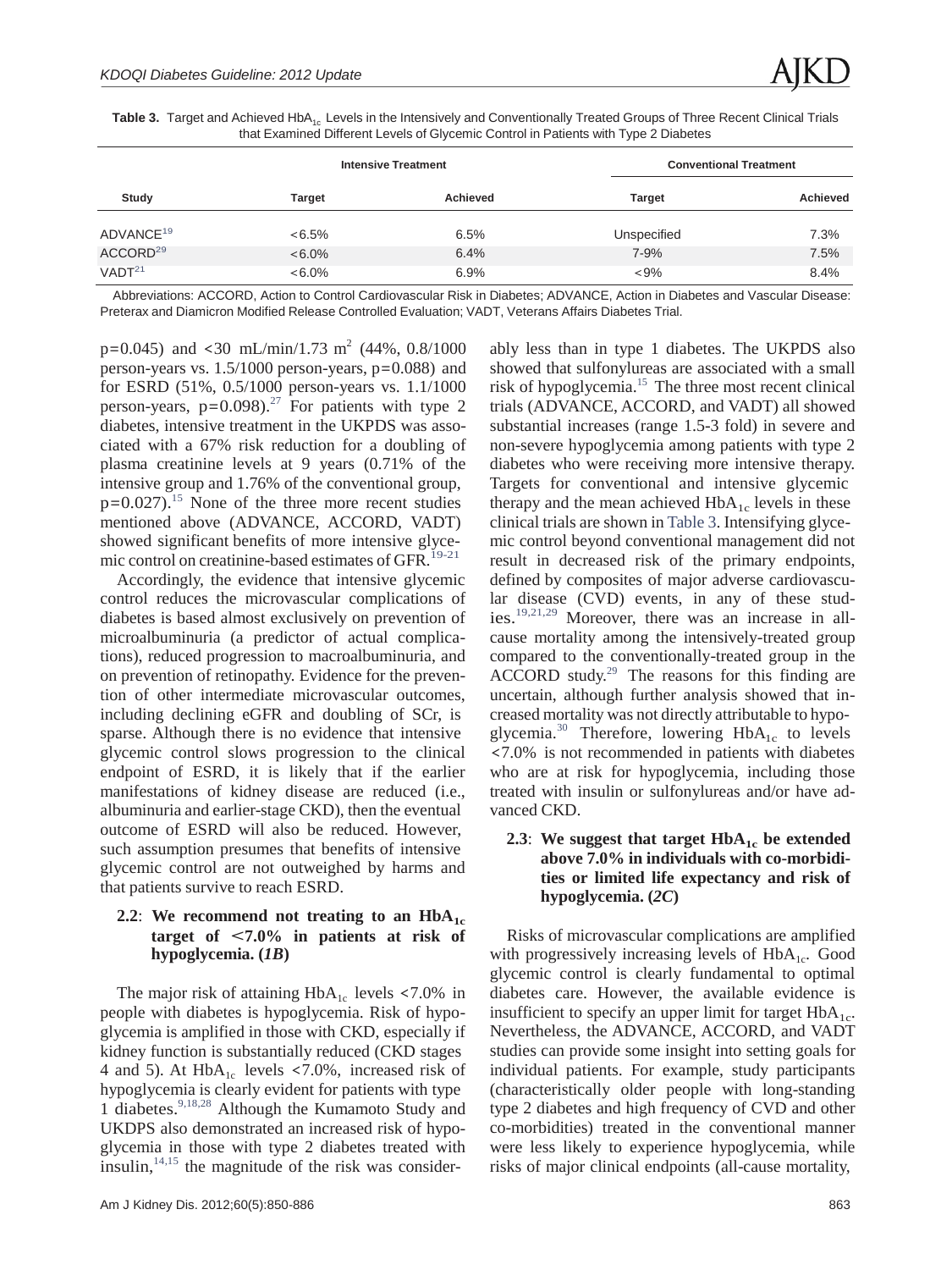CVD mortality, non-fatal CVD events, and loss of kidney function or ESRD) were similar to those treated more intensively. The achieved  $HbA<sub>1c</sub>$  values among the conventional treatment groups in these studies were 7.3-8.4%.

levels on CVD events.<sup>32</sup> Therefore, a target  $HbA_{1c}$  of Years of intensive glycemic control (HbA<sub>1c</sub>  $\otimes$  7%) are required before a reduction in the incidence of complications, such as kidney failure or blindness, becomes evident. $9,10,15,16$  Therefore, when instituting intensive therapy for hyperglycemia in patients with limited life expectancy, the potential benefits must be balanced against risks. With intensified insulin treatment, there is an increased risk of hypoglycemia and weight gain. In individuals 70-79 years of age who are taking insulin, the probability of falls begins to increase with  $HbA_{1c} < 7\%$ .<sup>31</sup> Moreover, in patients with dation 4 of the previously published guideline.<sup>4</sup> type 2 diabetes, one study showed that the presence of co-morbidities abrogates benefits of lower  $HbA_{1c}$ >7.0% is suggested for patients with diabetes who are at risk of hypoglycemia and have clinically-significant co-morbidities or limited life expectancy.

#### LIMITATIONS

Recommendations regarding glycemic control in patients with diabetes and CKD are based primarily on reductions in the appearance and progression of albuminuria, yet the relationship between elevated albuminuria and clinical endpoints is often discordant. Less is known about appropriate glycemic control in patients with diabetes and more advanced CKD, because no prospective, randomized clinical trials evaluating the level of glycemic control on health outcomes have been carried out in patients with CKD stages 3-5. Extended follow-up of patients with type 1 diabetes in DCCT/EDIC showed a beneficial effect of prior intensive therapy on later CKD endpoints, but the numbers of patients were small. A recent observational, claims-based study in people with type 1 or type 2 diabetes and  $CKD<sup>33</sup>$  reported a U-shaped relationship between  $HbA_{1c}$  level and risk of death, with deaths increasing significantly for  $HbA_{1c}$ levels below 6.5% and above 8% over nearly 4 years of follow-up. Risks of doubling of SCr, ESRD, CVD events, and hospitalization increased in a graded manner with higher levels of  $HbA_1c$ .

HbA<sub>1c</sub> levels of  $\bigotimes$ 7-9% are associated with better outcomes for survival, hospitalization, and CVD in patients on hemodialysis in some<sup>34-38</sup> but not all observational studies;  $39,40$  however, this relationship has not been tested in prospective, randomized studies. Nevertheless, patients with diabetes who are treated by dialysis or kidney transplant may continue to benefit from good glycemic control because of reductions in eye and neurologic outcomes. Complicating

glycemic management in patients with diabetes and advanced CKD, however, are the many new medicines now available for glycemic control; some which are potentially useful and others which are harmful or must be used with care due to reduced clearance of the drug or its metabolites by the kidneys.

### IMPLEMENTATION ISSUES

Management of hyperglycemia involves a multifactorial approach that includes medicines, proper nutrition and meal planning, and physical activity. Each of these approaches may need to be modified in the setting of CKD. Nutritional management in diabetes and CKD is addressed in Guideline 5 and physical activity is addressed in Clinical Practice Recommen-

### Special Considerations in Advanced CKD

The risk of hypoglycemia is increased in patients with substantial decreases in eGFR (CKD stages 4 and 5) for two reasons: (1) decreased clearance of insulin and of some of the oral agents used to treat diabetes and (2) impaired renal gluconeogenesis with reduced kidney mass. $41$  The contribution of reduced renal function to the risk of hypoglycemia is difficult to quantify. About one-third of insulin degradation is carried out by the kidneys and impairment of kidney function is associated with a prolonged half-life of insulin. Patients with type 1 diabetes receiving insulin who have significant creatinine elevations (mean 2.2 mg/dL) have a 5-fold increase in the frequency of severe hypoglycemia. $42,43$  Therefore, it is imperative that patients being treated intensively monitor their glucose levels closely and reduce their doses of medicine as needed to avoid hypoglycemia.

Progressive falls in kidney function result in decreased clearances of the sulfonylureas or their active metabolites,<sup>44-46</sup> necessitating a decrease in drug dosing to avoid hypoglycemia. Table 4 provides recommendations for drug dosing of medicines used to treat hyperglycemia in patients with CKD. First generation sulfonylureas (e.g., chlorpropamide, tolazamide, and tolbutamide) should be avoided altogether in patients with CKD. These agents rely on the kidneys to eliminate both the parent drug and its active metabolites, resulting in increased half-lives and the risk of hypoglycemia. Of the second-generation sulfonylureas (e.g., glipizide, glyburide, and glimepiride), glipizide is the preferred agent as it does not have active metabolites and does not increase the risk of hypoglycemia in patients with CKD. An increase in the levels of the active metabolite of nateglinide occurs with decreased kidney function,  $47,48$  but this increase does not occur with the similar drug, repaglinide. $49$  On the other hand, repaglinide can accumulate when the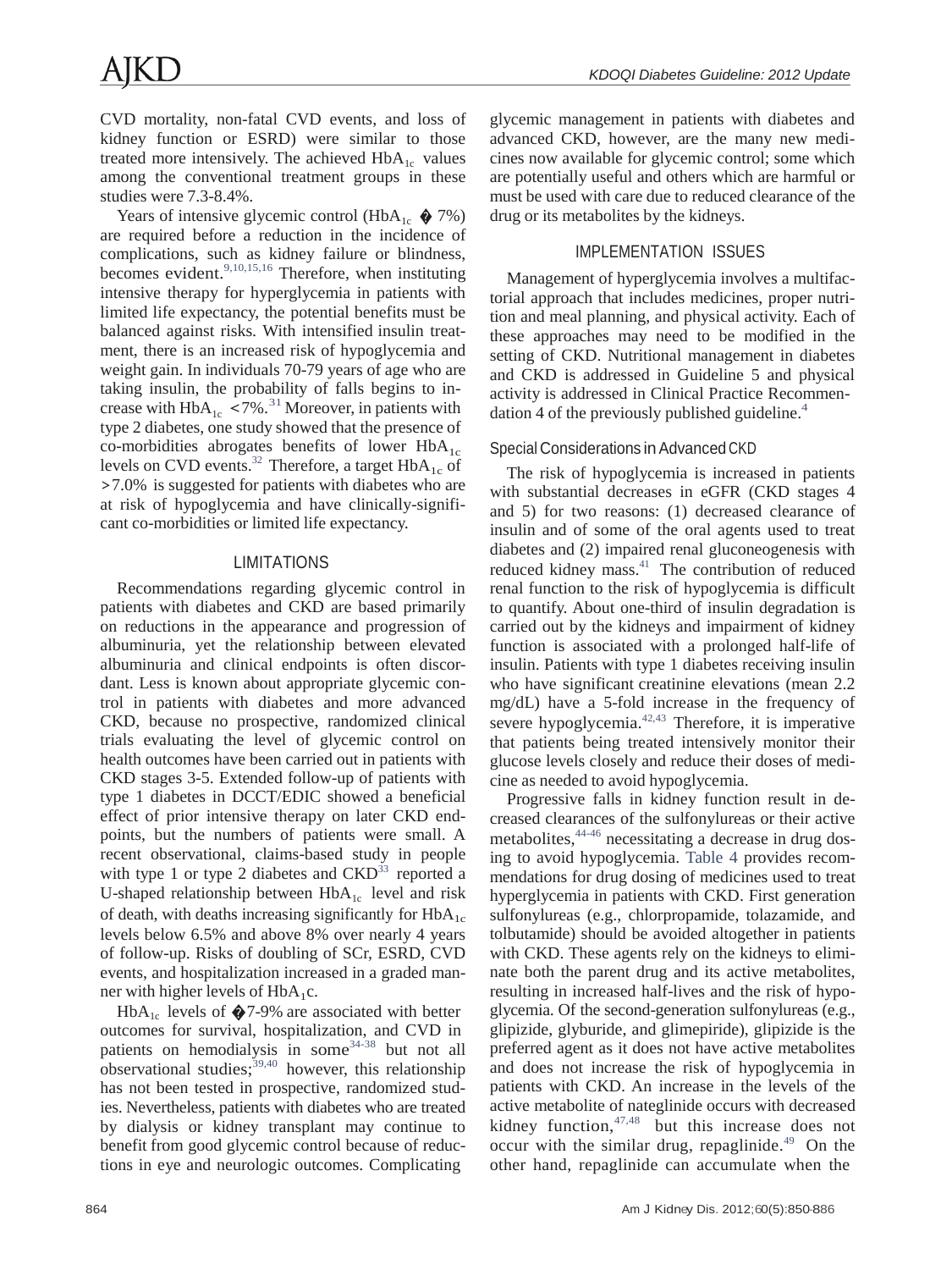**Table 4.** Dose Adjustment for Insulin Compounds and Oral Medicines for Diabetes in CKD

| <b>Medication Class and Agents</b>                   | CKD stages 3, 4, and 5 ND                                                                                                        |
|------------------------------------------------------|----------------------------------------------------------------------------------------------------------------------------------|
| <b>Insulin</b>                                       |                                                                                                                                  |
| Glargine                                             | No advised dose adjustment*                                                                                                      |
| Detemir                                              | No advised dose adjustment*                                                                                                      |
| Neutral Protamine Hagedorn (NPH)                     | No advised dose adjustment*                                                                                                      |
| Regular                                              | No advised dose adjustment*                                                                                                      |
| Aspart                                               | No advised dose adjustment*                                                                                                      |
| Lispro                                               | No advised dose adjustment*                                                                                                      |
| Glulisine                                            | No advised dose adjustment*                                                                                                      |
| <b>First-generation sulfonylureas</b>                |                                                                                                                                  |
| Acetohexamide**                                      | Avoid use                                                                                                                        |
| Chlorpropamide                                       | GFR 50-80 mL/min/1.73 m <sup>2</sup> : reduce dose 50%, GFR <50 mL/min/1.73 m <sup>2</sup> : avoid use                           |
| Tolazamide                                           | Avoid use                                                                                                                        |
| Tolbutamide                                          | Avoid use                                                                                                                        |
| Second-generation sulfonylureas                      |                                                                                                                                  |
| Glipizide                                            | No dose adjustment                                                                                                               |
| Glimepiride                                          | Start conservatively at 1 mg daily                                                                                               |
| Glyburide                                            | Avoid use                                                                                                                        |
| Gliclazide**                                         | No dose adjustment                                                                                                               |
| <b>Meglitinides</b>                                  |                                                                                                                                  |
| Repaglinide                                          | If GFR <30 mL/min/1.73 $m^2$ start conservatively at 0.5 mg with meals                                                           |
| Nateglinide                                          | If GFR <30 mL/min/1.73 $m^2$ start conservatively at 60 mg with meals                                                            |
| <b>Biguanides</b>                                    |                                                                                                                                  |
| Metformin***                                         | United States FDA label states, "do not use if SCr ::: 1.5 mg/dL in men, ::: 1.4 mg/dL in women"                                 |
|                                                      | British National Formulary and the Japanese Society of Nephrology recommend cessation if<br>eGFR < 30 mL/min/1.73 m <sup>2</sup> |
| <b>Thiazolidinediones</b>                            |                                                                                                                                  |
| Pioglitazone                                         | No dose adjustment                                                                                                               |
| Rosiglitazone                                        | No dose adjustment                                                                                                               |
| Alpha-glucosidase inhibitors                         |                                                                                                                                  |
| Acarbose                                             | Avoid if GFR < 30 mL/min/1.73 m <sup>2</sup>                                                                                     |
| Miglitol                                             | Avoid if GFR < 25 mL/min/1.73 m <sup>2</sup>                                                                                     |
| <b>DPP-4 inhibitor</b>                               |                                                                                                                                  |
| Sitagliptin                                          | GFR > 50 mL/min/1.73 m <sup>2</sup> : 100 mg daily                                                                               |
|                                                      | GFR 30-50 mL/min/1.73 m <sup>2</sup> : 50 mg daily                                                                               |
|                                                      | GFR < 30 mL/min/1.73 m <sup>2</sup> : 25 mg daily                                                                                |
| Saxagliptin                                          | GFR > 50 mL/min/1.73 m <sup>2</sup> : 5 mg daily                                                                                 |
|                                                      | GFR :::50 mL/min/1.73 m <sup>2</sup> : 2.5 mg daily                                                                              |
| Linagliptin                                          | No dose adjustment                                                                                                               |
| Vildagliptin**                                       | GFR :::50 mL/min/1.73 m <sup>2</sup> : 50 mg twice daily<br>GFR <50 mL/min/1.73 m <sup>2</sup> : 50 mg daily                     |
| <b>Incretin mimetic</b>                              |                                                                                                                                  |
| Exenatide                                            | Not recommended in GFR < 30 mL/min/1.73 m <sup>2</sup>                                                                           |
| Liraglutide                                          | Not recommended in GFR <60 mL/min/1.73 m <sup>2</sup>                                                                            |
| Amylin analog                                        |                                                                                                                                  |
| Pramlintide                                          | No dose adjustment and not recommended for patients with CKD stage 4 or greater                                                  |
| Dopamine receptor agonist<br>Bromocriptine mesylate* | Not studied in patients with reduced GFR                                                                                         |

\*Adjust dose based on patient response.

\*\*Not currently licensed for use in the U.S.

\*\*\*These levels are controversial (see text).

GFR  $\ldots$ 30 mL/min/1.73 m<sup>2.49</sup> Although hypoglycemia has not been demonstrated to increase substantially with progressive falls in  $GFR$ ,  $49,50$  it would seem prudent to start treatment with a 0.5 mg dose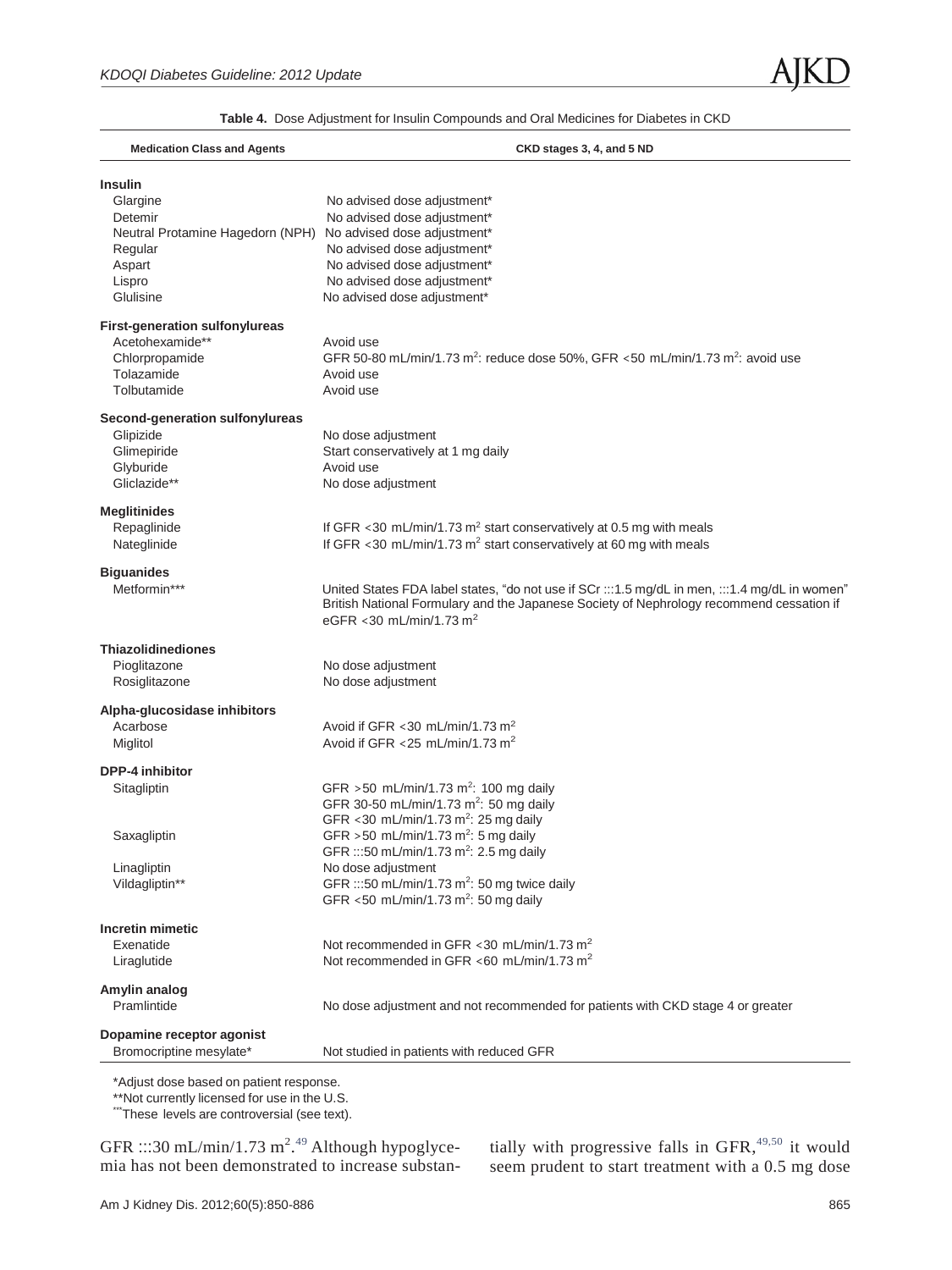of repaglinide with each meal and titrate upwards cautiously when the GFR is <30 mL/min/1.73 m<sup>2</sup>. Similarly, nateglinide should be used with caution when the GFR is  $\lt 30$  mL/min/1.73 m<sup>2</sup>, starting with 60 mg at meals and cautiously titrating upwards.

Metformin does not cause hypoglycemia. Lactic acidosis, however, is a rare and serious side effect of metformin use, which can occur when toxic levels of metformin accumulate. Metformin is cleared by the kidneys, thus its use in CKD is restricted. A United States Food and Drug Administration (FDA) mandated black-box warning exists regarding the risk of lactic acidosis with metformin use. The label indicates that metformin should not be used in men with a SCr of :::1.5 mg/dL or in women with a SCr of :::1.4 mg/dL. It is also reasonable to consider a GFR cutoff for metformin use as well, since SCr can translate into different eGFR levels depending on weight, race or age. The clearance of metformin decreases by about 75% when the GFR is  $\leq 60$  mL/min/1.73 m<sup>2</sup> without further change when the GFR declines to 30 mL/min/  $1.73 \text{ m}^2$ ;<sup>51</sup> however, serum concentrations of metformin at both of these lower GFR levels are only about two-fold higher than in normal kidney function and these levels are still only about 3% of those found in patients with true metformin-associated lactic acidosis.51,52 In studies of patients continuing to receive metformin with GFR levels in the 30-60 mL/min/1.73  $m<sup>2</sup>$  range, lactic acidosis is still exceedingly rare even in the presence of comorbid conditions like congestive heart failure, chronic obstructive pulmonary disease, and liver disease.<sup>53,54</sup> Given its marked clinical benefit, restriction of metformin use based on the creatinine cutoffs provided by the FDA, or a GFR cutoff of  $\leq 60$  mL/min/1.73 m<sup>2</sup>, has been called into question.55,56 At present the exact GFR cutoff for metformin use to avoid lactic acidosis is controversial. A recent review proposed that metformin use be reevaluated when GFR is  $\lt 45$  mL/min/1.73 m<sup>2</sup> and stopped when  $\langle 30 \text{ mL/min}/1.73 \text{ m}^2 \rangle$ ; this advice was adopted by the British National Formulary and the Japanese Society of Nephrology.<sup>57,58,58a</sup>

The thiazolidinediones, pioglitazone and rosiglitazone, do not lead to hypoglycemia, are metabolized by the liver, and thus can be used in CKD. However, fluid retention is a major limiting side effect and they should not be used in advanced heart failure and CKD. They have been linked with increased fracture rates and bone  $loss$ <sup>59</sup>, thus the appropriate use in patients with underlying bone disease (such as renal osteodystrophy) needs to be considered. The FDA has restricted use of rosiglitazone based on information linking the medicine with increased cardiovascular events.<sup>60</sup> Currently, rosiglitazone has to be dispensed

by the manufacturer and may no longer be prescribed, except by physicians registered to do so.

Acarbose, a disaccharidase inhibitor, is only minimally absorbed, but with reduced kidney function, serum levels of the drug and its metabolites increase significantly. Although no adverse effects have been reported, its use in patients with a GFR<26 mL/min/  $1.73 \text{ m}^2$  is not recommended.<sup>61</sup> Miglitol has greater systemic absorption and undergoes kidney excretion, and it should not be used in patients with GFR <25  $mL/min/1.73 m<sup>2.61</sup>$ 

The dipeptidyl peptidase (DPP-4) inhibitors, sitagliptin, saxagliptin, linagliptin, and vildagliptin decrease the breakdown of the incretin hormones, such as glucagon-like peptide 1 (GLP-1), and improve both fasting and post-prandial glucose levels. All can be used in CKD patients but sitagliptin, saxagliptin, and vildagliptin need downward dose adjustments as detailed in Table 4.

Exenatide and liraglutide are injectable incretin mimetics that facilitate insulin secretion, decrease glucagon secretion, delay gastric emptying and cause early satiety. Although their use is associated with pancreatitis in some patients, the overall frequency of pancreatitis with their use is not greater than in patients with diabetes using other agents. Exenatide is excreted by the kidneys, and its clearance is reduced by 36% with a GFR of 45 mL/min/1.73  $m^2$  and by 64% with a GFR of <30 mL/min/1.73 m<sup>2.62</sup> Therefore, exenatide is not recommended for use with a GFR <30 mL/min/1.73 m<sup>2</sup>. Furthermore, exenatide has been associated with acute kidney injury or acceleration of CKD progression in case reports.<sup>63,64</sup> Liraglutide is fully degraded elsewhere in the body, and the kidneys are not a major organ of elimination.<sup>65</sup> In single dosing, there is no effect on the area under the curve in subjects with stages 4 and 5 CKD. $^{65}$  However, there are few data on long term use and the manufacturer recommends avoiding this medicine when GFR is <60 mL/min/1.73 m<sup>2</sup>.<sup>57</sup>

Pramlintide is an injectable amylin analog available as a complement to insulin therapy and normally it is given with each meal. Although pramlintide is metabolized and eliminated predominantly by the kidneys, it has a wide therapeutic index and dosage adjustments are not usually required in the presence of mild-tomoderate decreases in GFR. However, use of pramlintide is not recommended for patients with CKD stage 4 or greater.

Bromocriptine mesylate is a dopamine agonist that is predominantly metabolized in the liver and only 2-6% appears in the urine. No studies evaluating the safety of this medicine in patients with reduced GFR have been performed; therefore it should be used with caution in patients with CKD.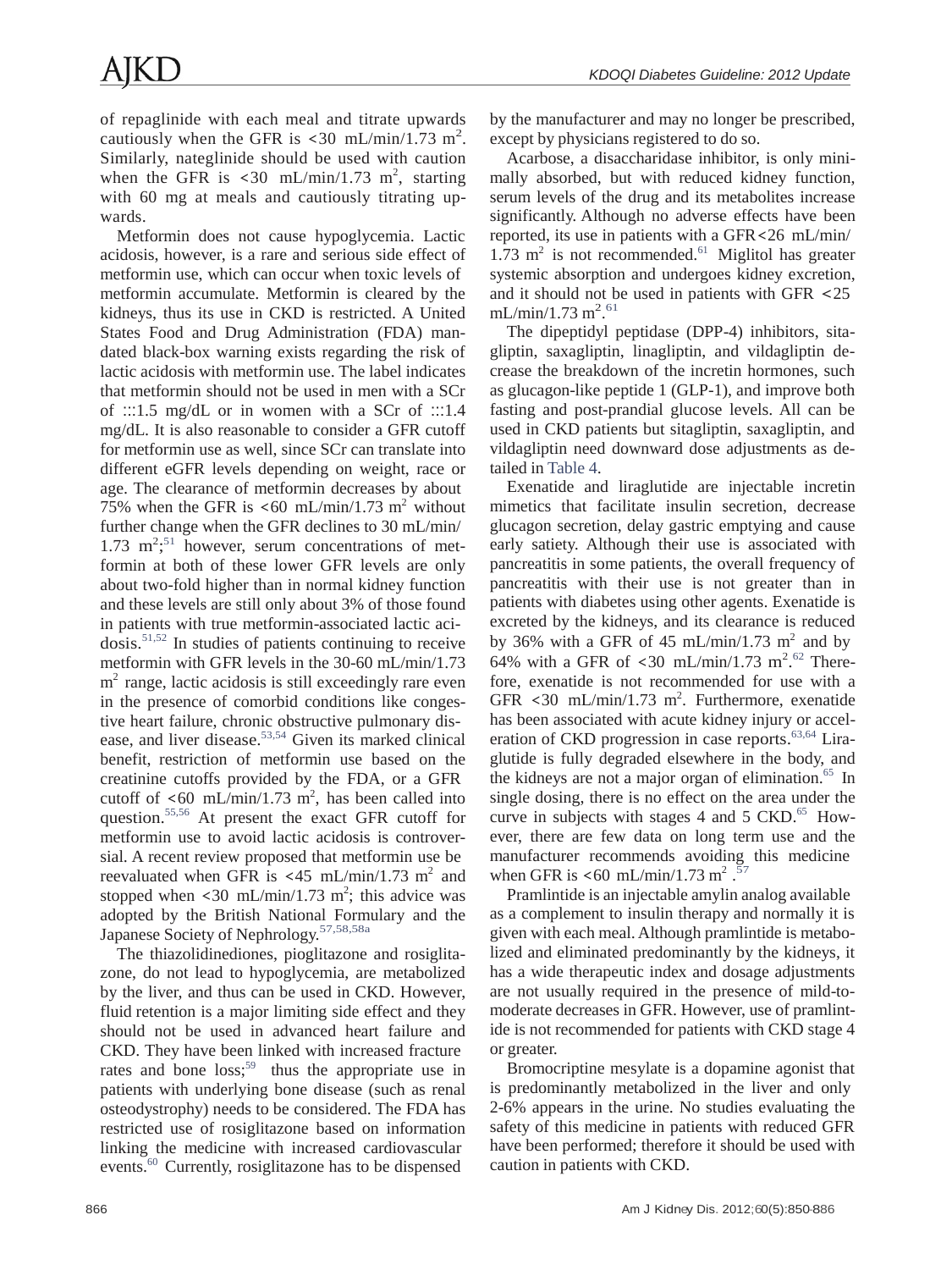#### Assessment of Glycemic Control

els in patients with diabetes on hemodialysis ( $r =$  diabetes.<sup>35</sup> In summary, HbA<sub>1c</sub> remains the best Inaccuracy of the  $HbA_{1c}$  measurement in reflecting ambient glucose concentrations must be considered in the assessment of glycemic control in patients with higher than expected for given  $HbA_{1c}$  levels.<sup>70</sup> Iron progressive kidney disease. Factors that may contribute to falsely decreased values include a reduced red blood cell lifespan, transfusions, and hemolysis. On the other hand, falsely increased values may occur due to carbamylation of the hemoglobin and acidosis. However, Morgan et al found that the relationship between  $HbA_{1c}$  and glucose levels was not different between patients with normal kidney function and those with kidney failure (creatinine mean of 6.6 mg/dL), but some hemodialysis patients had lower than expected  $HbA_{1c}$  levels relative to the ambient glucose concentrations.<sup>66</sup> Opposite findings for dialysis patients were reported by Joy et al;<sup>67</sup> an HbA<sub>1c</sub> increase of 1% correlated with a change in mean glucose of 20 mg/dL in hemodialysis patients and 30 mg/dL in those with normal kidney function. Studies published since the release of the previous KDOQI diabetes guidelines contributed further to our understanding of the relationship between  $HbA_{1c}$  and glucose in advanced CKD. Inaba et al<sup>68</sup> found lower correlation of plasma glucose levels with  $HbA_{1c}$  lev-0.520) compared to those with normal kidney function  $(r = 0.630)$ , and they also had shallower regression slopes. Riveline et  $al^{69}$  also found a shallower regression slope for hemodialysis patients compared to those without DKD. At lower levels of glucose (<160 mg/dL and  $HbA_{1c}$  <7.5%), hemodialysis patients tended to have higher glucose levels for a given

or better<sup>68,70</sup> with blood glucose than HbA <sub>1c</sub> in  $HbA<sub>1c</sub>$ , whereas at higher levels the correlations were similar. When patients with CKD stages 3 and 4 were evaluated, glucose levels were also found to be slightly supplementation or erythropoietin administration lead to a modest fall of  $0.5$ -0.7% in HbA<sub>1c</sub> along with the rise in total hemoglobin in patients with advanced CKD. These effects are likely due to the formation of new red cells and to alterations in hemoglobin glycation rates. $68,71$  Importantly, all of these studies show a very wide variability in the glucose-HbA<sub>1c</sub> relationship.66-71 The modest changes with decreasing eGFR from 75 to 15 mL/min/1.73 m<sup>2</sup>, and even with hemodialysis, do not appear to be of clinical significance compared to the wide inter-individual variability. Neither peritoneal nor hemodialysis acutely change  $HbA_{1c}$  levels.<sup>72</sup> Fructosamine or glycated albumin correlate either more poorly $^{66,67,69}$ patients with stages 4 and 5 CKD. Nevertheless, a recent prospective study found that glycated albumin, which reflects glycemic control over a 2-week period, is a better predictor of mortality and hospitalizations than  $HbA_{1c}$  in dialysis patients with clinical marker of long-term glycemic control, particularly if combined with self-monitoring of blood glucose, in patients with diabetes and CKD. Other markers such as glycated albumin that reflect glycemic control over a shorter period may be of greater value for predicting clinical outcomes in patients with advanced CKD.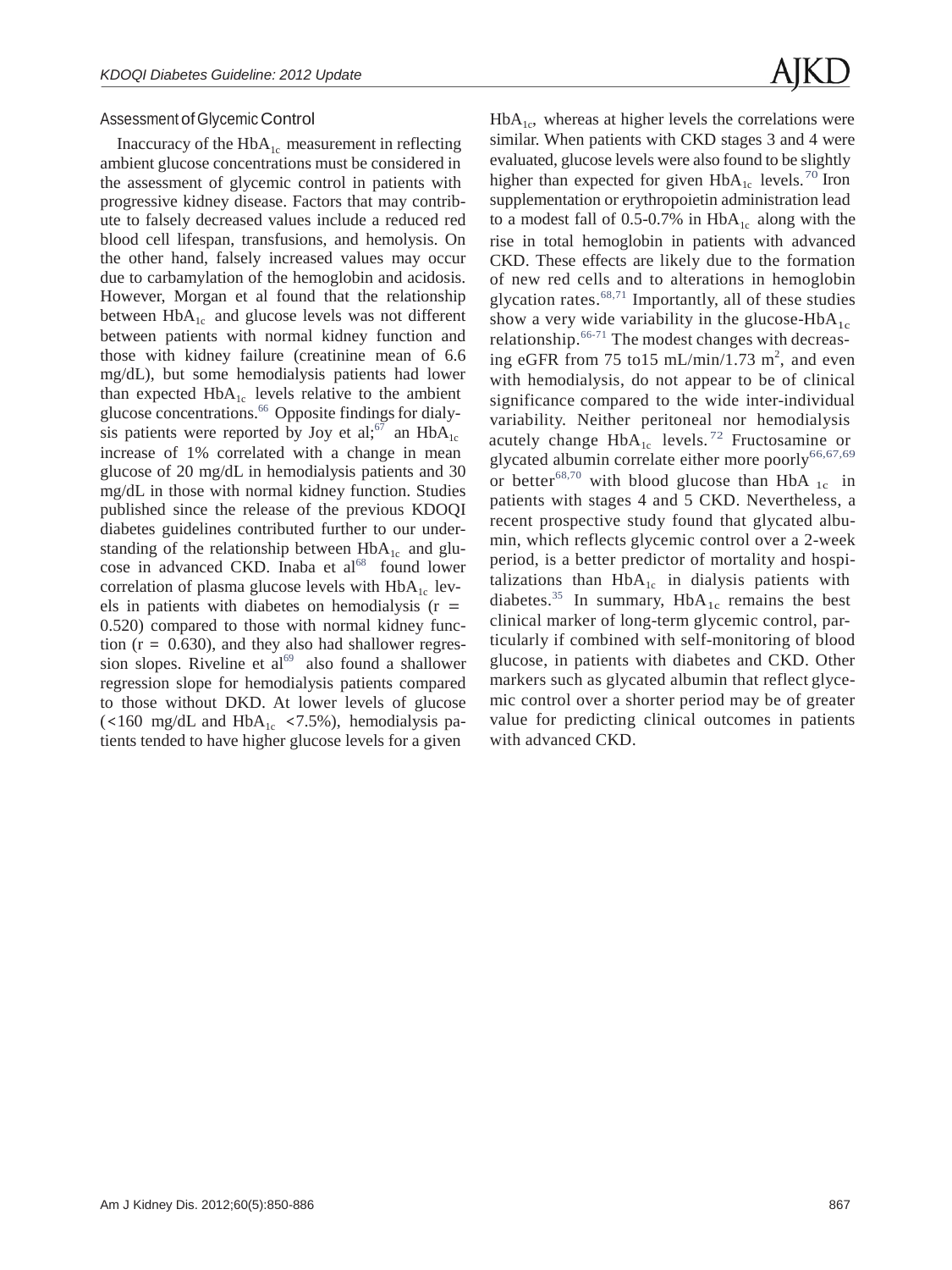### **Guideline 4: Management of Dyslipidemia in Diabetes and CKD**

**Dyslipidemia is common in people with diabetes and CKD. Cardiovascular events are a frequent cause of morbidity and mortality in this population. Lowering low-density lipoprotein cholesterol (LDL-C) with statin-based therapies reduces risk of major atherosclerotic events, but not all-cause mortality, in patients with CKD including those with diabetes**.

**4.1**: **We recommend using LDL-C lowering medicines, such as statins or statin/ezetimibe combination, to reduce risk of major atherosclerotic events in patients with diabetes and CKD, including those who have received a kidney transplant. (***1B***)**

The evidence that lowering the LDL-C concentration reduces the risk of major atherosclerotic events in patients with diabetes and CKD (other than stage 5) was presented in detail in the original KDOQI diabetes guideline.<sup>4</sup> Recommendations were based largely on four post hoc analyses $73-76$  that reported results of lipid lowering therapy for a subpopulation of patients with CKD and diabetes compared with placebo (Table 5).

A new clinical trial has added to the evidence that lowering LDL-C reduces cardiovascular events in a wide range of patients with diabetes and CKD. The Study of Heart and Renal Protection (SHARP) trial<sup>77</sup> randomized 9438 participants :::40 years old with CKD (mean eGFR of 27 mL/min/1.73 m<sup>2</sup>) to receive simvastatin 20 mg plus ezetimibe 10 mg daily or placebo, and followed them for 5 years. Thirty-three percent of the patients (n=3023) were receiving maintenance dialysis at randomization and 23% (n=2094) of the participants had diabetes, with equal proportions in the simvastatin plus ezetimibe and placebo groups. Statin plus ezetimibe therapy was associated with a significant 17% relative reduction in the risk of the primary outcome of major atherosclerotic events (coronary death, myocardial infarction [MI], nonhemorrhagic stroke, or any revascularization) compared with placebo (hazard ratio [HR], 0.83; 95% confidence interval [CI], 0.74-0.94). This finding was attributable in large part to significant reductions in non-hemorrhagic stroke and arterial revascularization procedures. There was no reduction in the risk of all-cause mortality, and among the patients with CKD not treated by dialysis at randomization  $(n=6247)$ , treatment with simvastatin plus ezetimibe did not reduce the frequency of doubling of the baseline SCr concentration or progression to ESRD. Although the

study was not powered to reliably estimate the effect of treatment on primary outcomes among clinical subgroups, the proportional effect on major atherosclerotic events did not appear to differ between those with or without diabetes.

The Assessment of Lescol in Renal Transplant (ALERT) trial<sup>78</sup> examined the effect of statin therapy on cardiovascular risk reduction in 2102 patients with functioning kidney transplants who were followed for 5-6 years. Fluvastatin therapy (40-80 mg/day), compared with placebo, was associated with a significant 35% relative reduction in the risk of cardiac death or definite nonfatal MI (HR, 0.65; 95% CI, 0.48-0.88). The study included a pre-specified analysis for a subset of 396 patients with diabetes, of whom 197 were randomized to fluvastatin and 199 to placebo. In this subset, the benefit was similar in magnitude as in the overall cohort, but was not statistically significant (HR, 0.71; 95% CI, 0.41-1.21), suggesting limitations of under-powering due to small sample size. Given these limitations and the lack of a significant interaction between diabetes and treatment assignment for the primary outcome, the Work Group based its recommendation for statin treatment in kidney transplant patients on the overall results from the ALERT study.

Accordingly, the evidence that treatment with statin or statin/ezetimibe combination improves health outcomes is based primarily on prevention of CVD events. There is no evidence from these trials that such treatment improves kidney disease outcomes, including doubling of SCr or progression to ESRD, or all-cause mortality.

### **4.2**: **We recommend not initiating statin therapy in patients with diabetes who are treated by dialysis. (***1B***)**

Results of the Die Deutsche Diabetes Dialyse Studie  $(4D)^{79}$  motivated the recommendation regarding statin treatment in patients with type 2 diabetes on maintenance hemodialysis in the original KDOQI diabetes guideline. $4$  Concerns that the results of  $4D$ were attributable to the futility of a single intervention in such high-risk patients inspired A Study to Evaluate the Use of Rosuvastatin in Subjects on Regular Hemodialysis (AURORA)<sup>80</sup>, a clinical trial that randomized 2776 patients on hemodialysis to rosuvastatin 10 mg a day and placebo. Only 26% of the patients in AURORA had diabetes. As found in 4D, AURORA reported no significant effect of statin therapy on the primary cardiovascular outcome that included cardiac death or non-fatal MI and fatal or non-fatal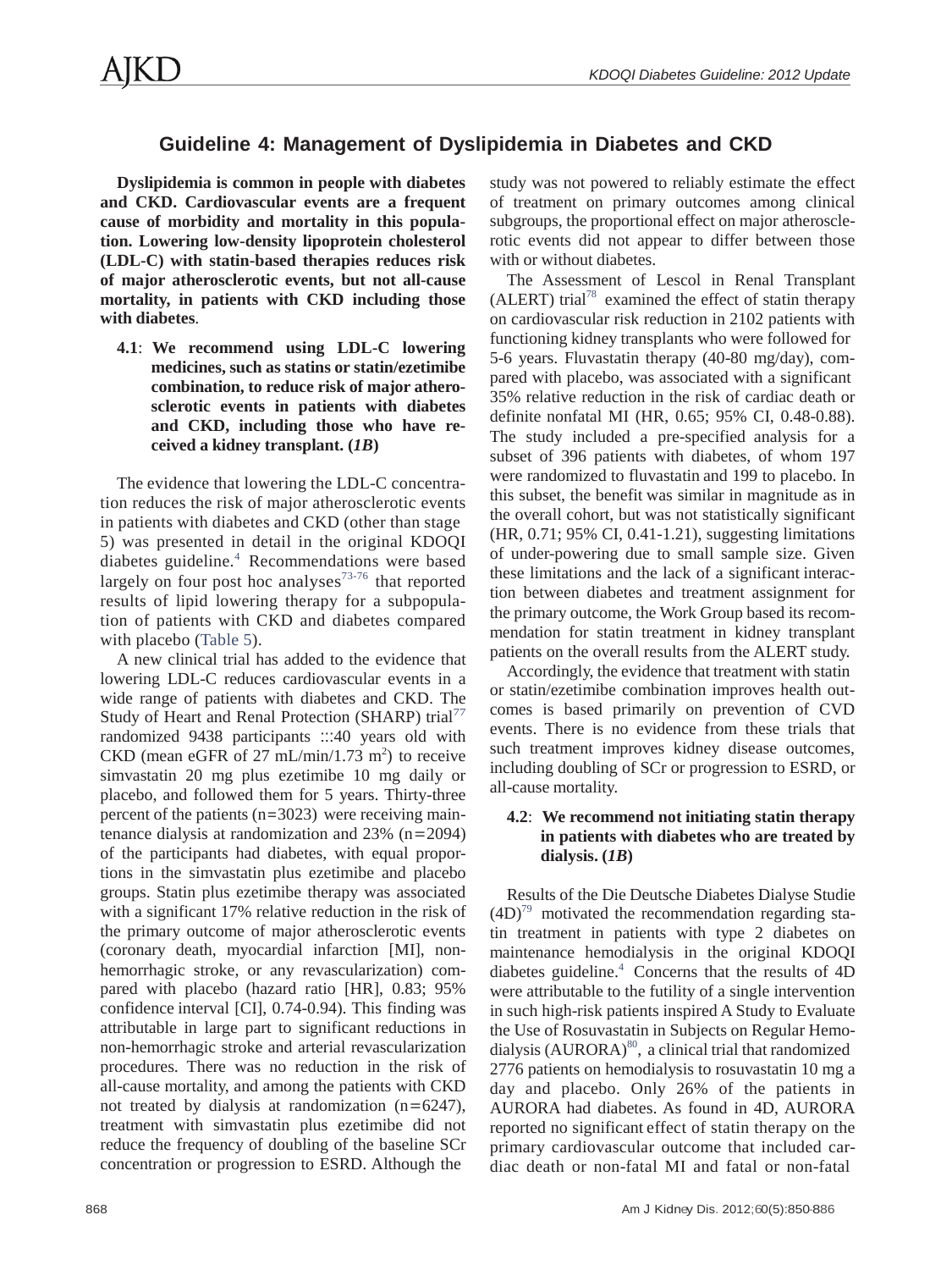| Study                                | # treated/# with<br>DM and CKD | Randomized<br>statin                   | CVD outcome vs. placebo                                                                                                                                                                                                                                                              | Definition of kidney impairment                                                                                                                | Kidney outcome vs. placebo                                                                                                                                                                                                                                                                                                                        |
|--------------------------------------|--------------------------------|----------------------------------------|--------------------------------------------------------------------------------------------------------------------------------------------------------------------------------------------------------------------------------------------------------------------------------------|------------------------------------------------------------------------------------------------------------------------------------------------|---------------------------------------------------------------------------------------------------------------------------------------------------------------------------------------------------------------------------------------------------------------------------------------------------------------------------------------------------|
| OSCOPS, CARE,<br>$LIPID - Tonelli76$ | 290/571                        | Pravastatin,<br>40 mg/day              | All cause mortality 18.0% on<br>pravastatin vs. 19.2%.<br>(Absolute reduction<br>decreased from 6.4 to<br>3.5% comparing people<br>with DM and CKD to<br>those with neither). HR for<br>CABG or PTCA 0.69,<br>(95% CI 0.47-1.01). HR<br>for stroke, 1.12 (95% CI<br>$0.63 - 1.97$ ). | GFR <60 mL/min/1.73 m <sup>2</sup> or GFR 60-89<br>$mL/min/1.73 m2 concomitant with trace$<br>or greater proteinuria on dipstick<br>urinalysis | Not reported                                                                                                                                                                                                                                                                                                                                      |
| $4S - Chonchol73$                    | 105/200                        | Simvastatin,<br>$20 \text{ mg}$<br>day | All cause mortality 13.5% on<br>simvastatin vs. 27.9%                                                                                                                                                                                                                                | GFR <75 mL/min/1.73 m <sup>2</sup>                                                                                                             | Not reported                                                                                                                                                                                                                                                                                                                                      |
| $CARDS - Colhoun74$                  | 482/970                        | Atorvastin,<br>$10 \text{ mg}$<br>day  | All cause mortality 5.6% on<br>atorvastatin vs. 6.2%.<br>Stroke 1.2% on<br>atorvastatin vs. 3.1% on<br>placebo. Coronary<br>revascularization 1.0% on<br>atorvastatin vs. 2.5% on<br>placebo.                                                                                        | GFR <60 mL/min/1.73 m <sup>2</sup>                                                                                                             | 20.5% regression from micro-to<br>normoalbuminuria vs. 19.4%.                                                                                                                                                                                                                                                                                     |
| $HPS - Collins75$                    | 142/310                        | Simvastatin,<br>$40$ mg/<br>day        | All cause mortality not<br>reported.                                                                                                                                                                                                                                                 | Creatinine >110 1-mol/L (1.24 mg/dL) for<br>women, and >130 1-mol/L (1.47 mg/dL)<br>for men                                                    | Significantly smaller fall in the GFR<br>during follow-up (5.9 [0.1] vs. 6.7<br>[0.1] mL/min, difference $-0.8$<br>[0.2] mL/min; $p=0.0003$ ). This<br>difference appeared to be<br>slightly larger among those who<br>had diabetes than among those<br>who did not $(-1.4 [0.4]$ mL/min<br>vs. $-0.5$ [0.2] mL/min;<br>heterogeneity $p=0.08$ ). |

**Table 5.** Summary of Four Post Hoc Analyses Reports of Lipid Lowering in People with Diabetes Mellitus (DM) and CKD

Abbreviations: 4S, Scandinavian Simvastatin Survival Study; CABG, coronary artery bypass graft surgery; CARDS, Collaborative Atorvastatin Diabetes Study; CARE, Cholesterol and Recurrent Events; CI, confidence interval; CKD, chronic kidney disease; GFR, glomerular filtration rate; HPS, Heart Protection Study; HR, hazard ratio; LIPID, Long-Term Intervention with Pravastatin in Ischaemic Disease; PTCA, percutaneous coronary angiography WOSCOPS, West of Scotland Coronary Prevention Study.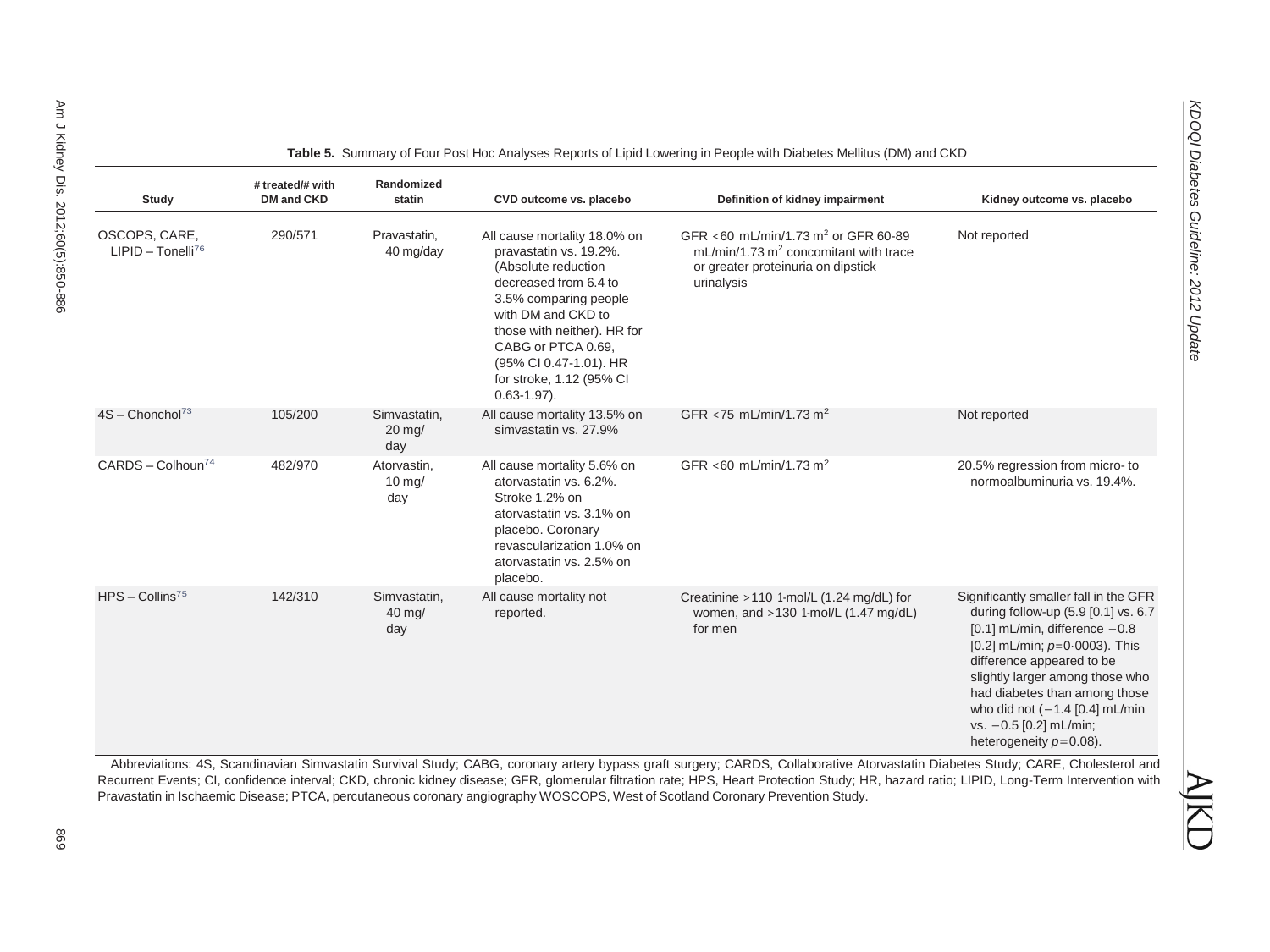| Study                | # treated/# with<br>DM and CKD | Randomized fibrate                        | <b>CVD Outcome</b>                                                                                        | Regression from micro-to<br>normoalbuminuria                                                  |
|----------------------|--------------------------------|-------------------------------------------|-----------------------------------------------------------------------------------------------------------|-----------------------------------------------------------------------------------------------|
| $VA-HIT - Tonelli86$ | 136/297                        | Gemfibrozil.<br>600 mg BID                | Composite outcome 26.5% (36/136) in<br>the gemfibrozil treated group vs.<br>41.0% (66/161) in the placebo | Not reported                                                                                  |
| $FIED - Keech85,87$  | 4895/9795                      | Fenofibrate.<br>200 mg/day<br>(mean dose) | Not reported                                                                                              | 47.0% (462/983) in the<br>fenofibrate group vs. 39.3%<br>$(400/1017)$ in the placebo<br>group |
| $DAIS - Ansquer84$   | 155/314                        | Fenofibrate.<br>200 mg/day                | Not reported                                                                                              | 37.7% (20/53) in the fenofibrate<br>group vs. 34.1% (15/44) in<br>the placebo group           |

|  |  |  |  |  |  | <b>Table 6.</b> Fibrate Treatment in Patients with Diabetes Mellitus (DM) and CKD |
|--|--|--|--|--|--|-----------------------------------------------------------------------------------|
|--|--|--|--|--|--|-----------------------------------------------------------------------------------|

Abbreviations: BID, twice a day; DAIS, Diabetes Atherosclerosis Intervention Study; FIELD, Fenofibrate Intervention and Event Lowering in Diabetes; VA-HIT, Veterans Affairs High-density lipoprotein Intervention Trial.

stroke, either in the overall study population or in the subgroup of patients with diabetes. A subsequent post hoc analysis of the participants with diabetes in  $AURORA<sup>81</sup>$  found that treatment with rosuvastatin significantly reduced the risk of a redefined end point of cardiac death or non-fatal MI by 32%, but significantly increased the risk of hemorrhagic stroke by more than 5-fold. Although the number of hemorrhagic strokes among participants with diabetes in AURORA was small and the overall stroke rate did not differ by treatment group, the finding is concerning, since the original report from the 4D trial found that treatment with atorvastatin was associated with 2-fold increase in fatal stroke.<sup>79</sup> A recent post hoc analysis of the 4D trial<sup>82</sup> found that fatal and nonfatal cardiac events were significantly reduced if the pretreatment LDL-C was >145 mg/dL. Although these post hoc analyses provide a different look at the data from the previous studies, they must be viewed as hypothesis-generating, and therefore do not alter the main message of the guideline update, which is based on the primary pre-specified outcomes from these clinical trials.

The SHARP trial<sup>77</sup> indicated that risk for the primary outcome of major atherosclerotic events other than death was reduced by simvastatin/ezitimibe combination among a wide range of patients with CKD. Yet, the "subgroup" of over 3000 patients on dialysis did not show a statistically significant reduction in risk of the primary outcome. The SHARP investigators advocate that this group is still likely to benefit because of lack of statistical heterogeneity. However, even as a subgroup, this is still the largest trial of LDL cholesterol-lowering conducted to-date in patients on dialysis. Taking into account the 4D and AURORA trials along with the SHARP data, overall evidence to support a favorable effect of initiating LDL-cholesterol lowering treatment on atherosclerotic events in dialysis patients is lacking. Moreover, since most of

the clinical CVD events experienced by hemodialysis patients with diabetes are deaths, for which statins provide little or no benefit as illustrated in the SHARP trial, $77$  the Work Group concluded that the available evidence continues to support the recommendation that statin therapy not be initiated in dialysis patients with diabetes. Whether previously treated patients should be continued on statin therapy once they commence dialysis, or not, has not been studied, and as such, data are insufficient to provide guidance for this group.

### LIMITATIONS

With the exception of SHARP, data to support recommendations for LDL cholesterol-lowering come from post hoc subgroup analyses of clinical trials that included CKD patients with and without diabetes. Nevertheless, a growing body of evidence demonstrates a clear benefit of statin therapy on clinical CVD events among patients with diabetes. This benefit holds true across a wide range of CKD stages, perhaps with the exception of those on dialysis. Of note, the Adolescent type 1 diabetes mellitus cardiorenal Intervention Trial  $(AdDIT)^{83}$  is under way, and will provide data on the effectiveness of atorvastatin and quinapril to prevent cardiovascular and kidney complications in adolescents with type 1 diabetes.

Other lipid altering medicines may also be of value in the management of patients with diabetes and CKD, but the Work Group concluded that the available evidence for these medicines was not yet sufficient to make specific management recommendations. Randomized treatment trials that examined the effect of fibrates relative to placebo in patients with diabetes and CKD are summarized in Table 6. 84-86 The Veterans Affairs High-density lipoprotein Intervention Trial  $(VA-HIT)^{86}$  found evidence that gemfibrozil reduces risk of major cardiovascular events (fatal coronary heart disease, nonfatal MI, and stroke) by 42% com-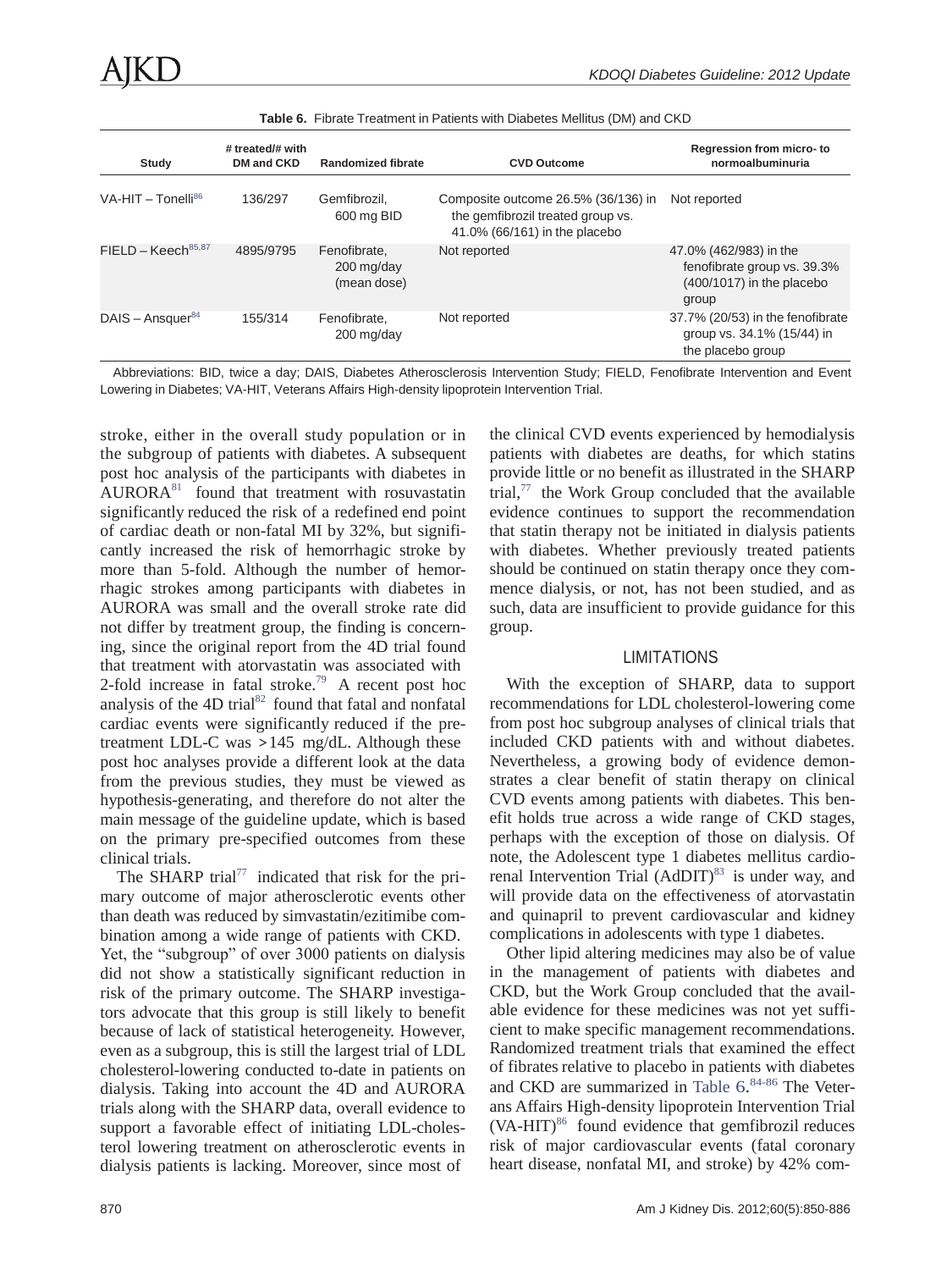|                                    | <b>TWICH BOOD Adjudition for Epid Editority modiumos in Orlo</b> |                |                |                          |
|------------------------------------|------------------------------------------------------------------|----------------|----------------|--------------------------|
| <b>Medication Class and Agents</b> | No CKD or stages 1-2                                             | CKD stage 3    | CKD stages 4-5 | <b>Kidney transplant</b> |
| Statins (mg/day)                   |                                                                  |                |                |                          |
| Atorvastatin                       | $10 - 80$                                                        | $10 - 80$      | $10 - 80$      | $10 - 20$                |
| Fluvastatin                        | $20 - 80$                                                        | 20-80          | $10 - 80$      | 10-80                    |
| Lovastatin                         | 10-80                                                            | 10-80          | $10 - 40$      | $10 - 40$                |
| Pravastatin                        | $10 - 40$                                                        | $10 - 40$      | $10 - 20$      | $10 - 20$                |
| Rosuvastatin                       | $5 - 40$                                                         | $5 - 20$       | $5 - 10$       | 5                        |
| Simvastatin                        | $5 - 40$                                                         | $5 - 40$       | $5 - 20$       | $5 - 20$                 |
| Bile acid sequestrants (g/day)     |                                                                  |                |                |                          |
| Cholestipol                        | $5 - 30$                                                         | $5 - 30$       | $5 - 30$       | $5 - 30$                 |
| Cholestyramine                     | $4 - 16$                                                         | $4 - 16$       | $4 - 16$       | $4 - 16$                 |
| Colesevelam                        | $2.6 - 3.8$                                                      | $2.6 - 3.8$    | $2.6 - 3.8$    | $2.6 - 3.8$              |
| Fibric acid derivatives (mg/day)   |                                                                  |                |                |                          |
| Bezafibrate*                       | 400-600                                                          | 200            | Avoid          | Avoid                    |
| Clofibrate                         | 1000-2000                                                        | 500            | 500            | Avoid                    |
| Ciprofibrate*                      | 200                                                              | <b>Unknown</b> | Avoid          | <b>Unknown</b>           |
| Fenofibrate                        | 96                                                               | 48             | Avoid          | Avoid                    |
| Gemfibrozil                        | 1200                                                             | 1200           | 600            | 600                      |
| Other (mg/day)                     |                                                                  |                |                |                          |
| Ezetimibe                          | 10                                                               | 10             | 10             | <b>Unknown</b>           |
| Niacin                             | 2000                                                             | 2000           | 1000           | Unknown                  |

**Table 7.** Dose Adjustment for Lipid Lowering Medicines in CKD

\*Not currently licensed for use in the U.S.

pared with placebo (RR, 0.58; 95% CI, 0.38-0.89) in a post hoc analysis of 297 individuals with low eGFR  $(GFR < 75 \text{ mL/min}/1.73 \text{ m}^2)$  and diabetes. The Diabetes Atherosclerosis Intervention Study  $(DAIS)^{84}$  and the Fenofibrate Intervention and Event Lowering in Diabetes (FIELD) study<sup>85,87</sup> reported that fenofibrate treatment significantly lowered the risk of developing new onset microalbuminuria compared with placebo (RR, 0.87 in patients with type 2 diabetes; 95% CI, 0.77-0.97). Fenofibrate also promoted regression from microalbuminuria to normoalbuminuria (RR, 1.15; 95% CI, 1.04-1.28, n=2260, 2 trials), but did not change the risk of progression from microalbuminuria to macroalbuminuria (RR, 1.07; 95% CI, 0.43-2.63, 1 trial, n=97). There is moderate evidence that fenofibrate decreases risk of progression from normoalbuminuria to microalbuminuria and leads to regression of microalbuminuria to normoalbuminuria compared with placebo in patients with type 2 diabetes. None of the trials of fibrate therapy in diabetes published since the original guideline reported CVD or kidney disease outcomes for the subgroup of patients with CKD.

### IMPLEMENTATION ISSUES

Management of dyslipidemia involves a multifactorial approach that includes medicines, proper nutrition, and physical activity. Each of these approaches may need to be modified in the setting of CKD. Nutritional management in diabetes and CKD is addressed in Guideline 5 and physical activity is addressed in Clinical Practice Recommendation 4 of the previously published guideline.<sup>4</sup>

Higher doses of statins may be beneficial in some patients with diabetes and mild-to-moderate CKD (stages 1-3). The Treating to New Targets trial  $(TNT)^{88}$  reported a benefit for secondary prevention of major cardiovascular events from treatment with atorvastatin, 80 mg/day compared with atorvastatin, 10 mg/day, in 546 patients with diabetes and CKD and pre-existing coronary artery disease over 5 years of follow-up. The risk of stroke was 4.8% (13/273) for the higher dose, compared with 7.3% (20/271) for the lower dose. There was no reduction in all-cause mortality.

Higher doses of lipid lowering medicines, however, are associated with increased risk of myopathy,<sup>89</sup> particularly among patients with reduced kidney func- $\mu^{90}$  Therefore, doses of some lipid-lowering medicines should be modified in moderate–to-advanced CKD (stages 3-5). Additionally, reliance less on higher dosing of statins and more on combination therapy to reduce LDL-C is an attractive strategy. The SHARP trial<sup>77</sup> addressed this issue by using lower dose simvastatin (20 mg/day) and adding the cholesterol-absorption inhibitor ezetimibe (10 mg/day) to achieve an average LDL-C reduction of about 1 mmol/L. Table 7 provides guidance for drug dosing of lipid-lowering medicines in patients with CKD. Updated recommendations on management of dyslipidemia in CKD (including diabetes) are expected from KDIGO in 2013.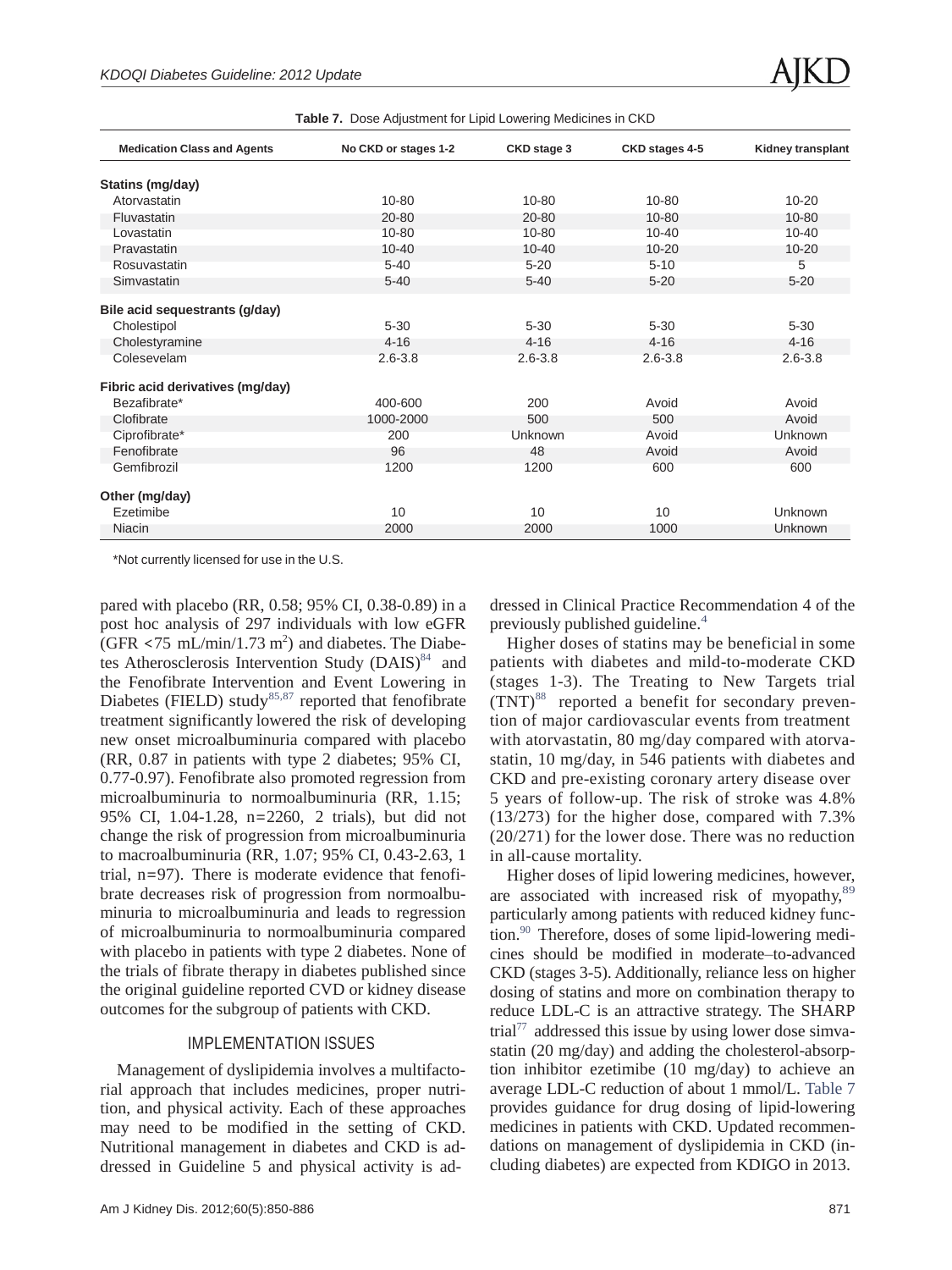Of note, the U.S. FDA issued a Safety Announcement in June 2011 that recommends limited use of the highest approved dose of simvastatin (80 mg) because of increased risk of myopathy. Simvastatin 80 mg should be used only in patients who have been taking this dose for 12 months or more without evidence of muscle injury. Simvastatin 80 mg should not be started in new patients, including patients already taking lower doses of the drug. In addition to these new limitations, the FDA is requiring changes to the simvastatin label to add new contraindications (concurrent cyclosporine or gemfibrozil use) and dose limitations for use with other medicines such as calcium channel

blockers or amiodarone. The lovastatin label has also been updated extensively with new contraindications and dose limitations when it is taken with certain medicines that can increase the risk of myopathy; and human immunodeficiency virus and hepatitis C virus protease inhibitors are now contraindicated with simvastatin and lovastatin because of increased risk of myopathy. The FDA has also added information to statin labels about the potential for generally nonserious and reversible cognitive side effects and reports of increased  $HbA_{1c}$  levels. Further information can be obtained at the FDA website [\(fda.gov/Drugs/](http://fda.gov/Drugs/DrugSafety) [DrugSafety\)](http://fda.gov/Drugs/DrugSafety).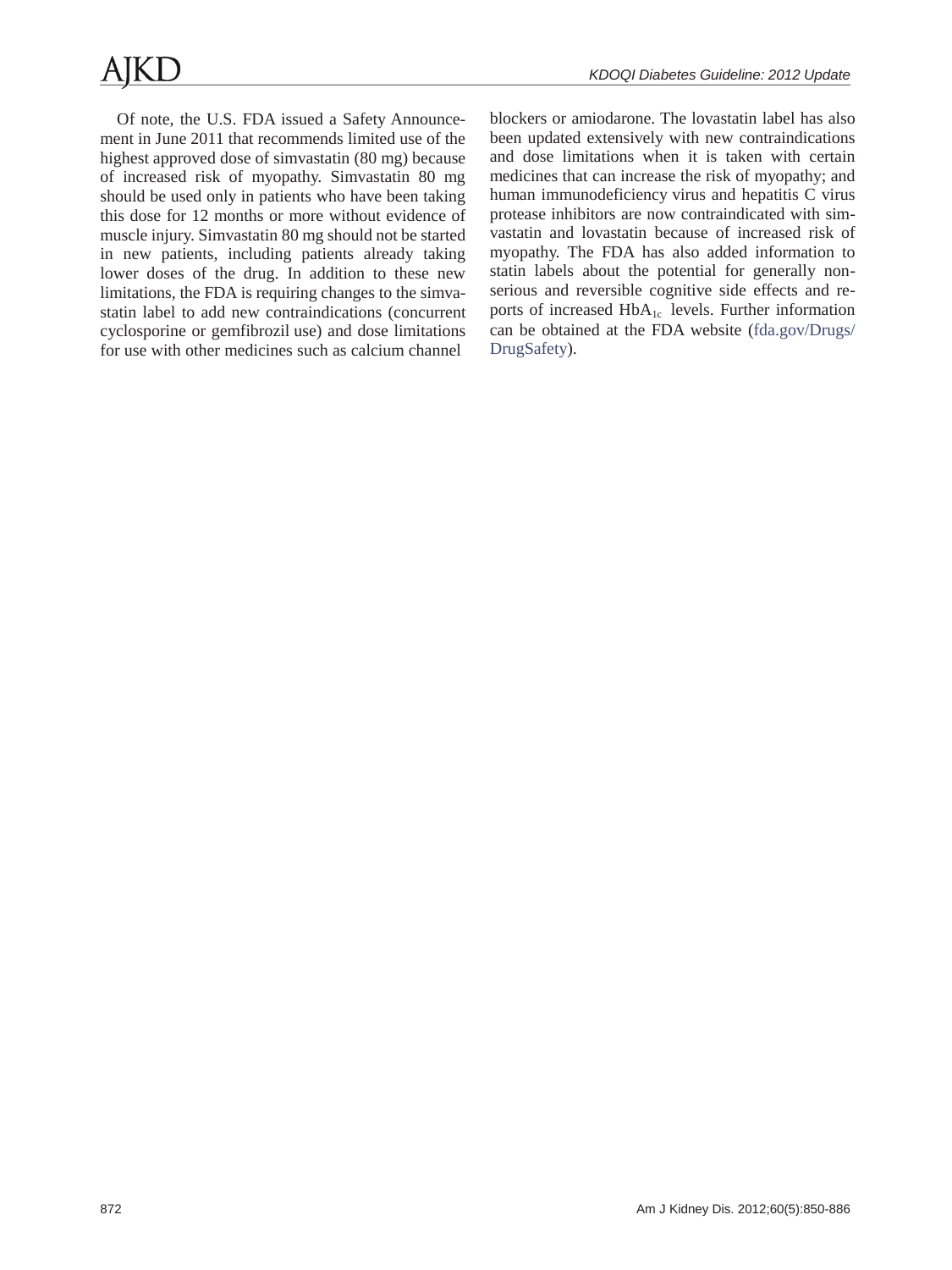### **Guideline 6: Management of Albuminuria in Normotensive Patients with Diabetes**

**Treatments that produce a lasting decrease in urinary albumin excretion may slow the progression of DKD even in the absence of hypertension. However, most people with diabetes and albuminuria have hypertension. Assessment of albuminuria is addressed in Guideline 1.**<sup>4</sup>**Management of hypertension is addressed in Guideline**  $3<sup>4</sup>$  **and the KDIGO Clinical Practice Guideline for the Management of Blood Pressure in CKD**.

**6.1**: **We recommend not using an angiotensinconverting enzyme inhibitor (ACE-I) or an angiotensin receptor blocker (ARB) for the primary prevention of DKD in normotensive normoalbuminuric patients with diabetes. (***1A***)**

There is currently strong evidence that use of agents that block the renin-angiotensin system (RAS) does not prevent the development of microalbuminuria or slow the rate of biopsy-assessed diabetic renal lesions in normoalbuminuric normotensive patients with type 1 diabetes, at least over a study duration of 4-5 years.  $91-93$ 

Studies in normoalbuminuric normotensive patients with type 2 diabetes are fewer but also show no benefit.  $91,94$  For normoalbuminuric patients with type 2 diabetes and hypertension, or pre-existing CVD, use of ACE-Is with or without diuretics reduces the absolute risk of developing microalbuminuria by 2-4% over 4-5 years.  $95-97$  However, these studies used a variety of definitions of microalbuminuria, were often based on single urine samples taken at 1-2 year intervals, and were not tested for a durable effect vs. a transient hemodynamic effect of RAS blockade. More stringent definitions of microalbuminuria using multiple timed collections at more frequent intervals revealed incidence rates of  $3-4%$  per annum,  $91,97$  less than half the incidence reported by studies using less stringent definitions of microalbuminuria such as MICROHOPE $96$  and ADVANCE.<sup>95</sup> Thus, the evidence does not support a clinical benefit of intervention to prevent the intermediate outcome of persistent microalbuminuria or the changes in kidney structure associated with DKD.

### **6.2**: **We suggest using an ACE-I or an ARB in normotensive patients with diabetes and albuminuria levels** >**30 mg/g who are at high risk of DKD or its progression. (***2C***)**

There are no long-term studies that show a benefit of treatment with RAS blocking agents on CKD

progression or health outcomes in normotensive patients with diabetes and increased levels of albuminuria. Some of these patients, perhaps especially those with additional risk factors for DKD, may benefit from such treatment, although there is no strong evidence to support this belief. Those more likely to develop or progress to more serious DKD include patients with increasing levels of albuminuria in the microalbuminuria range, macroalbuminuria, declining glomerular filtration rate, increasing blood pressure, presence of retinopathy, elevated lipids and/or uric acid concentrations, or a family history of hypertension, macrovascular disease, or DKD. Patients with microalbuminuria and none of these additional risk factors may be at relatively low risk of DKD or its progression and could be followed without treatment with RAS blocking agents to see whether some of these additional risk factors subsequently develop. The presence of macroalbuminuria without retinopathy, especially if present within 10 years of diabetes onset, suggests a need for investigations to rule out nondiabetic kidney diseases.

In hypertensive patients with type 1 and type 2 diabetes, RAS blocking agents prevent development of macroalbuminuria, but even after two or more years of treatment, albuminuria increases soon after the withdrawal of these drugs.<sup>98</sup> This observation calls into question the durability of the treatment effect on underlying disease processes.

For patients with macroalbuminuria and moderately reduced eGFR, there is strong evidence showing that angiotensin-converting enzyme (ACE) inhibition  $99$  and ARBs in type  $2^{100,101}$  diabetes confer benefit in terms of loss of GFR (both rates of decline in eGFR and doubling of baseline SCr) and ESRD, but few of these patients are normotensive. Furthermore, there are no long-term studies that examine the renoprotective efficacy of ACE-Is in type 2 or ARBs in type 1 diabetes.

Fundamental to the interpretation of all of these studies is the definition of hypertension, which is currently under review by KDIGO and the Joint National Committee on Prevention, Detection, Evaluation, and Treatment of High Blood Pressure (JNC). Early studies in "normotensive" patients with type 1 diabetes used definitions of the upper limit of normal for blood pressure that would now be considered hypertension. The meta-analysis published by the ACE Inhibitors in Diabetic Nephropathy Trialist Group<sup>102</sup> included studies in patients with type  $1$ diabetes whose upper limit of baseline blood pressures at inclusion ranged from 145-160 mm Hg systolic and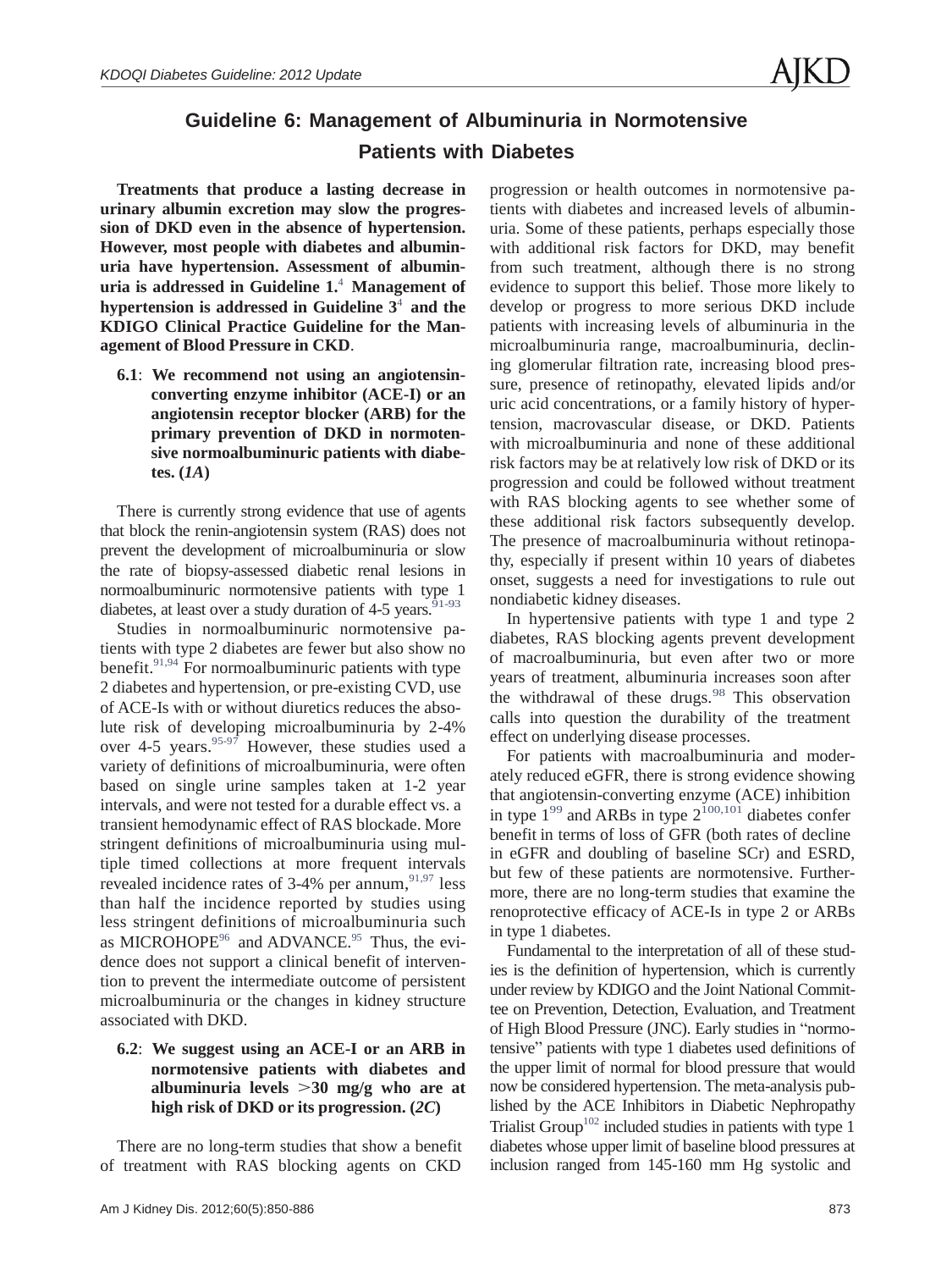90-120 mm Hg diastolic. These investigators also did not report correction for systolic pressure, only for diastolic. Moreover, preferred statistical approaches to controlling for the effects of blood pressure are debatable, and assuch, are not established methodologies.

### LIMITATIONS

Past recommendations regarding management of albuminuria in patients with diabetes assumed that the appearance of microalbuminuria signaled an inevitable progression to macroalbuminuria. There is increasing evidence, however, of spontaneous remission of microalbuminuria in up to 40% of patients with type 1 diabetes,  $103,104$  while about 30-40% remain microalbuminuric and do not progress to macroalbuminuria over 5-10 years of follow-up.<sup>105</sup> Whether this observation reflects a better understanding of the natural course of albuminuria in diabetes or is, in part, a response to treatment is uncertain, but the adoption of a blanket policy for the use of RAS blocking drugs in these patients has made it difficult to explore other potential therapies and hindered studies of the natural history of early diabetic nephropathy.

The use of albuminuria as a surrogate marker of benefit of intervention in DKD was the subject of an FDA/NKF symposium in 2008.<sup>106</sup> Major questions were raised about how to define abnormal albuminuria; at what level should intervention take place; how many tests over what period of time would be required before intervention should commence; what would be regarded as an adequate response to intervention and how would this be defined; and how would long term benefit be measured? The conference produced a consensus report that concluded that the evidence was not strong enough to use changes in albuminuria as an adequate surrogate endpoint of long term kidney benefit in people with diabetes or other kidney disease.

A major confounding problem with interpreting studies of intervention in the course of DKD is changing natural history. In the 1970s, the median time to ESRD from the development of overt (dipstick positive) proteinuria in type 1 diabetes was  $\leq 7$  years;<sup>107</sup> it is now  $>14$  years.<sup>105</sup> The incidence of ESRD in type 1 diabetes from Finland is now only 7.8% at 30 years duration.<sup>108</sup> Recent data from the DCCT/EDIC cohort shows a 10 year incidence of 3% for ESRD in 325 patients with incident microalbuminuria during the course of the study. <sup>105</sup> Thus, intervention studies with benefit in terms of health outcomes related to kidney disease as their primary end point could require many years of observation, and be costly in terms of resource. For these reasons, such studies are unlikely to be performed. In clinical practice, changes in eGFR and albuminuria are suggested to be used together to monitor kidney status, even in the absence of conclusive evidence that they predict precisely long-term reduction in risk of actual health outcomes such as ESRD.

### IMPLEMENTATION ISSUES

### Dosages for ACE-Is or ARBs

In normotensive persons with diabetes and albuminuria the target dose of ACE-Is or ARBs is unknown. In the absence of side effects or adverse events (e.g., hyperkalemia or acute kidney injury) the Work Group suggests titration up to the maximum approved dose for the treatment of hypertension.

### Cautions About Usage of ACE-Is and ARBs

The use of a combination of ACE-Is and ARBs as a dual blockade of the RAS cannot be recommended at present. At least 1 clinical trial has shown an increase in adverse events, particularly impaired kidney function and hyperkalemia, compared to either agent alone, despite a reduction in albuminuria using combination therapy. $109,110$ 

The use of ACE-Is and ARBs in early pregnancy is reportedly associated with harm to the fetus (neonatal acute kidney injury; lung toxicity; skull hypoplasia; congenital malformations of the cardiovascular system, central nervous system, and kidney), $^{111}$  although more recent studies have not confirmed these risks.112,113 The FDA is currently reviewing its advice on the use of these agents in the first trimester.

### Newer Agents that Target the RAS

One 6-month phase 2 study of Aliskiren in the Evaluation of Proteinuria in Diabetes (AVOID) reported a further reduction of albuminuria with the addition of the direct renin inhibitor aliskiren to losartan in patients with type 2 diabetes and microalbuminuria.<sup>114</sup> A phase 3 study, Aliskiren Trial in Type 2 Diabetes Using Cardio-Renal Endpoints (ALTITUDE), was subsequently initiated in 3 groups of patients with type 2 diabetes: 1) albuminuria :::200 mg/g; 2) eGFR 30-60 mL/min/1.73 m<sup>2</sup> with albuminuria :::20 mg/g and <200 mg/g; 3) eGFR 30-60 mL/min/1.73 m<sup>2</sup> with CVD. However, ALTITUDE was stopped early due to therapeutic futility and increased risk of stroke and adverse events including hyperkalemia, hypotension, and ESRD or death due to kidney disease. Given these findings, dual blockade of the RAS with direct renin inhibition and either ACE-I or ARB cannot be recommended. Indeed, the manufacturer (Novartis) recommends that aliskiren be stopped in diabetic patients treated with ACE-I or ARB, and in April 2012 the U.S. FDA announced a new contraindication against the use of aliskiren with ACE-Is or ARBs in patients with diabetes because of the risk of kidney impairment, hypotension, and hyperkalemia.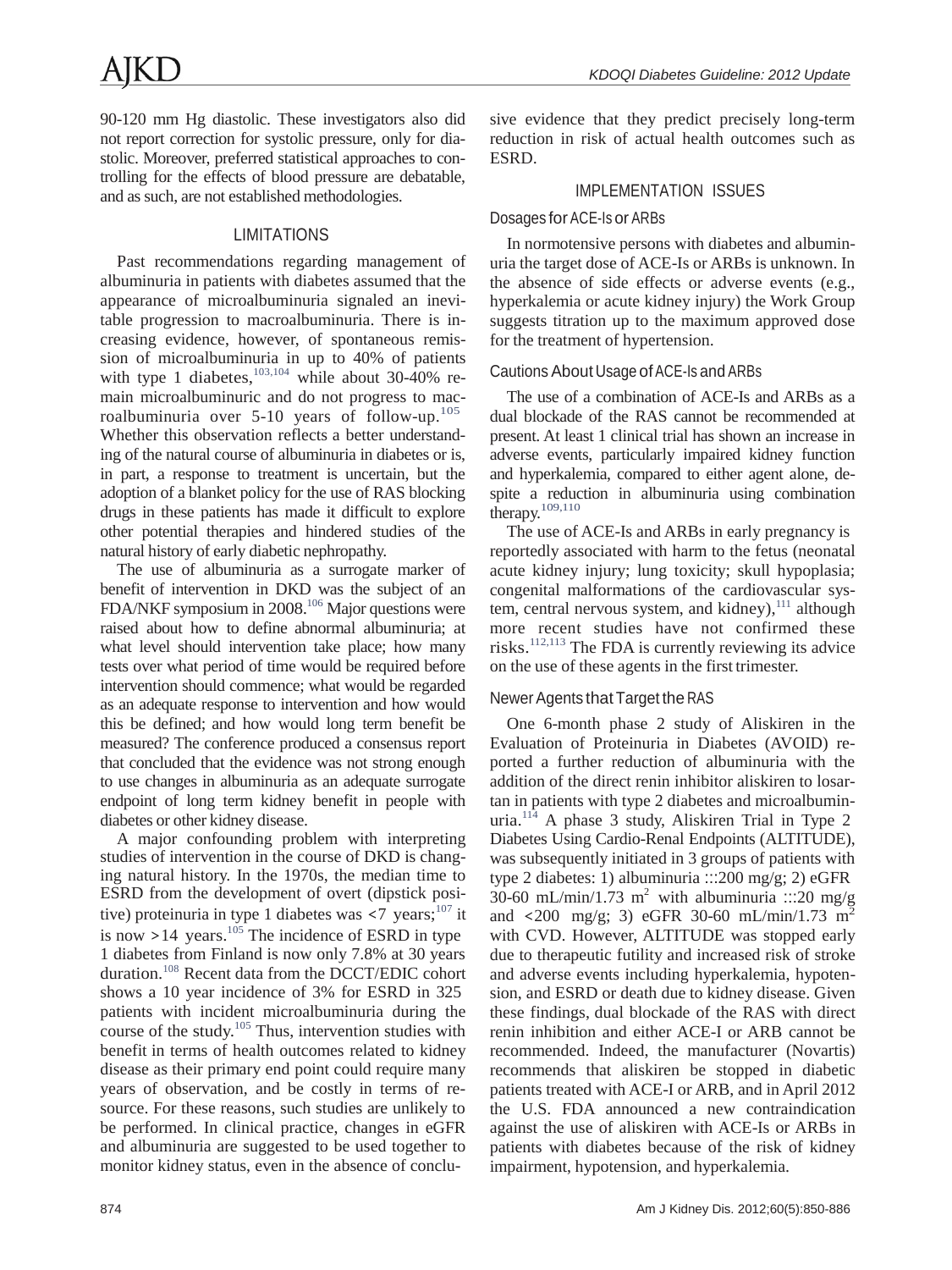### **Research Recommendations**

These guideline updates, and the clinical trials on which they were based, illustrate the importance of continuing to conduct research that challenges or expands established clinical practice. As stated in the original guideline, uncertainty is an immutable element of all scientific research, and the establishment of a guideline should neither preclude nor render unethical further inquiry. <sup>4</sup> Even as knowledge regarding approaches to managing diabetes to prevent or treat DKD and related complications has advanced substantially since the publication of the original KDOQI Clinical Practice Guidelines and Clinical Practice Recommendations for Diabetes and Chronic Kidney Disease, many essential questions remain to be answered. The original guideline publication provided a list of research suggestions that meaningfully informed the investigative agenda, one of many indications of the importance of these efforts. The present research recommendations arose directly from the guideline update process. The Work Group provided research suggestions they considered key to advancing knowledge concerning clinical care. These suggestions are arranged by topic area in order to link back to the specific guidelines. Some of the recommendations are not for new research studies *per se*, but are proposals for how research studies might be designed to enhance their value, validity, or generalizability.

### Guideline 2: Management of Hyperglycemia and General Diabetes Care in CKD

- 1. Determine effects of glycemic control on early and late GFR loss and health outcomes of CKD. Evaluate different levels of glycemic control to optimize safety as well as clinical outcomes of survival, hospitalization, and CVD events in advanced CKD and/or ESRD.
- 2. Perform validation studies of  $HbA_{1c}$ , glycated albumin, and potentially other markers of longterm glycemic control in patients with diabetes and various stages of CKD.
- 3. Assess metformin safety in patients with CKD stages 4 and 5.

### Guideline 4: Management of Dyslipidemia in Diabetes and CKD

- 1. Perform clinical trials of statins for primary and secondary prevention of CVD in patients with diabetes and CKD stages 1-4 and metaanalyses of completed studies in CKD stage 5.
- 2. Conduct studies of other lipid-lowering agents for primary and secondary prevention of CVD,

or patient level meta-analyses of completed studies, in patients with diabetes and CKD stages 1-4.

- 3. Establish LDL-C levels for treatment and initiation of therapy as well as targets for primary and secondary prevention in patients with diabetes by CKD stage.
- 4. Evaluate lipid-lowering therapy for CVD in patients with diabetes who are treated by hemodialysis or peritoneal dialysis, or who have received a kidney transplant.
- 5. Examine results of previous studies, e.g., SHARP, by CKD stage.
- 6. Examine data from completed clinical trials to assess effects of lipid lowering agents on outcomes such as albuminuria, eGFR, and ESRD in participants with diabetes.
- 7. Examine lipid-lowering therapy for CVD in adolescent patients with diabetes.

### Guideline 6: Management of Albuminuria in Normotensive Patients with Diabetes

- 1. Durability of RAS inhibition for the delay in microalbuminuria onset should be tested by a treatment washout phase of at least two months duration.
- 2. Post hoc adjustment for blood pressure differences may be fraught with faulty assumptions. Therefore, equivalent blood pressure levels are an important design element to be considered in future clinical trials that test specificity of a drug's mechanism of action independent of blood pressure effects.
- 3. Since the "endpoint" of preventing incident albuminuria derives validity from predicting increased risk of GFR loss, treatments to reduce albuminuria should not be offset by greater GFR decline. Measurement of GFR (e.g., eGFR or other more precise methods) should be performed as a companion to albuminuria. In clinical trials to demonstrate prevention of elevated albuminuria, the demonstration of normoalbuminuria at baseline should follow washout of at least of two months duration from previous RAS blockade, with careful blood pressure control by alternative antihypertensive agents. This approach is necessary to avoid randomization of participants in whom albuminuria is already present, but masked by RAS treatment, an effect which may be posited in several studies where there was rapid progres-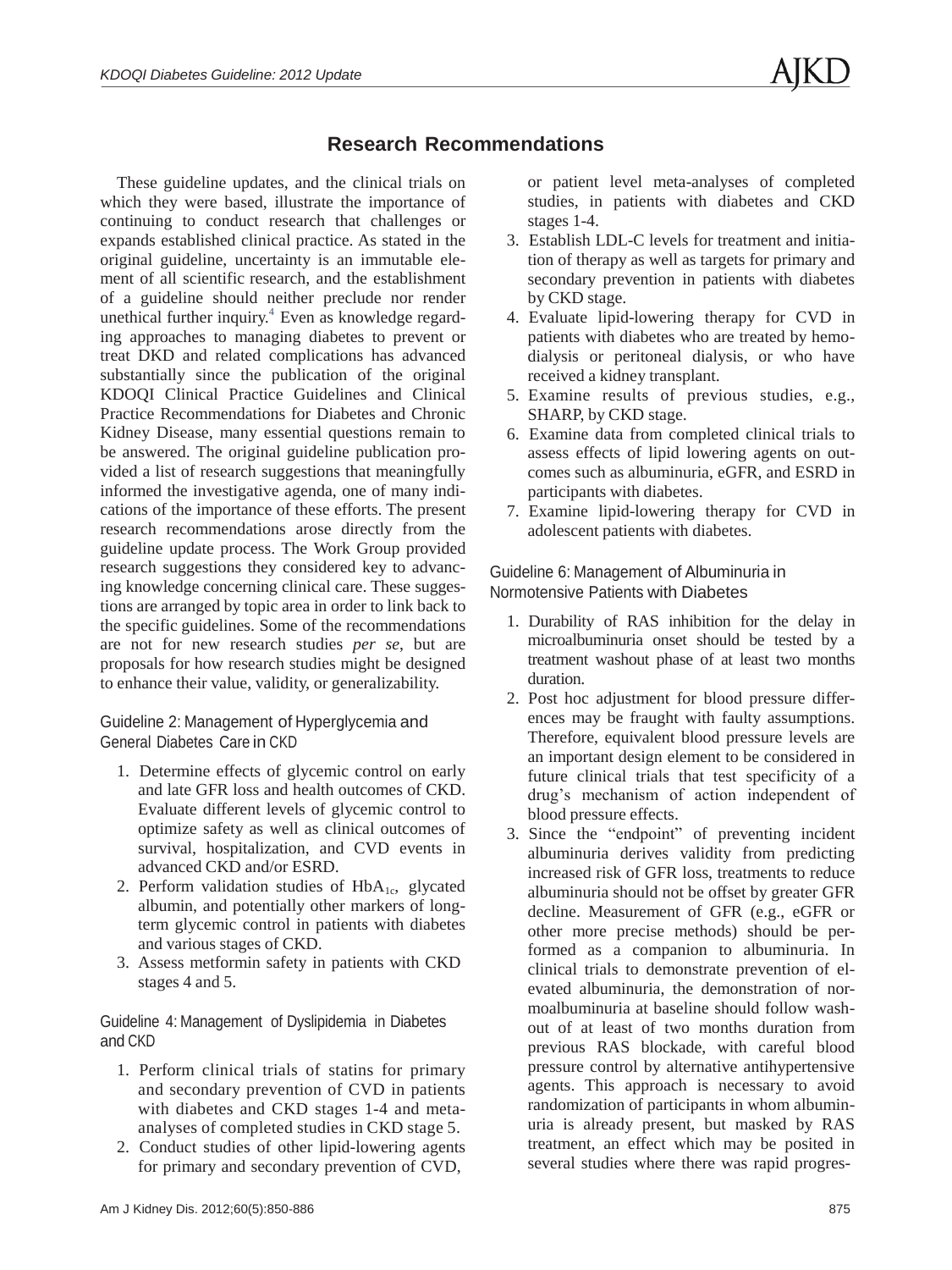sion to microalbuminuria in the first few months after randomization to placebo.

- 4. Given the limitations of albuminuria as an outcome measure and the recent consensus panel's recommendation against acceptance of albuminuria as a surrogate outcome,<sup>106</sup> studies are needed to evaluate durability of effects on urinary albumin excretion. The categorization of albuminuria outcomes should be based on a minimum of two of three consecutive urine samples being in the same category.<sup>115</sup>
- 5. Consider an indication for regulatory approval based on demonstration of a lasting reduction in urinary albumin excretion, but conditional upon firm commitment to continue long-term studies to determine effects on GFR loss and clinically relevant outcomes.
- 6. Evaluate the relative roles of ACE-Is, ARBs, renin blockers, and mineralocorticoid receptor blockers on progression of DKD in patients with albuminuria.
- 7. Kidney biopsy outcomes based on carefully measured structural variables that correlate strongly with GFR loss may reduce the duration of primary prevention or early intervention DKD clinical trials.<sup>93</sup> Consider enzyme replacement for Fabry's Disease as an example.<sup>116</sup>
- 8. Clinical trials represent important opportunities to advance knowledge beyond addressing the primary hypotheses themselves. Protocols should include plans for acquiring and banking blood, urine, DNA, and other samples for eventual biomarker discovery and validation. Consider the DCCT as an example. $117$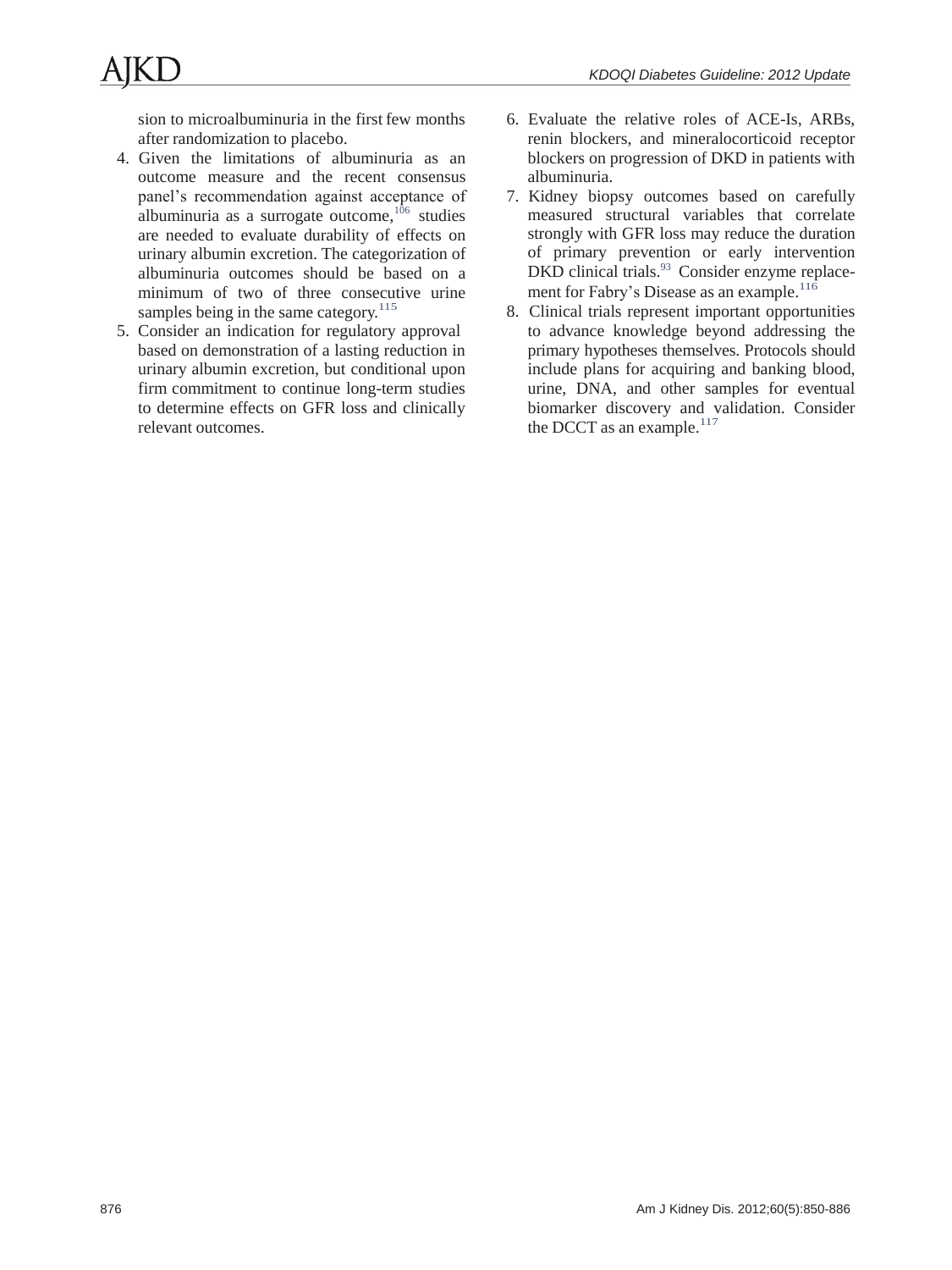### **Conclusion**

E arlier and more aggressive therapeutic interven-<br>tion is believed to be responsible, at least in I tion is believed to be responsible, at least in part, for the general decline in the incidence of ESRD attributable to diabetes among several racial and ethnic groups in recent years. $^{2}$  Encouraged by these observations and by the results of previous trials using less aggressive endpoints, several large, well-designed clinical trials were conducted among patients with diabetes to determine whether even earlier or more intensive therapy might further reduce the frequency of CKD and important health outcomes of CKD, including ESRD. Results from these trials suggest that "more is not always better," as such interventions often did not improve clinical outcomes, and in some settings were actually harmful. After examining the new evidence, the Work Group moved each guideline to a more conservative position than was taken in the original guideline published in 2007.

high.<sup>19-21</sup> Therefore, a target  $HbA_{1c}$  <7% is not This update to the KDOQI Clinical Practice Guide-Clinical Practice Guideline 2 was modified to recommend that a target  $HbA_{1c}$  of  $\bigcirc$  7% is mainly useful to prevent or delay microvascular complications including DKD in both type 1 and type 2 diabetes. A recent series of three large clinical trials found nominal to no benefit of more intensive glycemic control (target HbA<sub>1c</sub> levels <7%) on macrovascular compli- of DKD.<sup>91,93</sup> The use of ACE-Is or ARBs is still cations or clinical kidney disease endpoints (loss of function or requirements for dialysis or transplantation) in older people with established type 2 diabetes. Moreover, the risk of severe hypoglycemia was recommended for patients with diabetes at risk of hypoglycemia, a group that includes many in the CKD population. Finally, patients with diabetes and advanced CKD often have multiple co-morbidities or limited life expectancy that would nullify the potential benefits of intensive glycemic control. In such patients, an extension of target  $HbA_{1c}$  to >7% is suggested.

Clinical Practice Guideline 4 was updated to reflect the results of recent clinical trials of lipid-lowering therapies that included patients with diabetes and CKD. In particular, the SHARP trial added new data

to support treatment with a statin-ezitimibe combination in patients with  $CKD$ .<sup>77</sup> This treatment reduced risks of major atherosclerotic events, but not deaths or health outcomes related to kidney disease. Additionally, SHARP and AURORA expanded the knowledge base about initiating statins or statin-ezitimibe in patients with diabetes treated by hemodialysis.<sup>77,80</sup> Taken together, these data do not provide convincing evidence for benefits on overall clinical CVD events in this specific group. Guideline 4 no longer includes recommendations for an LDL-C concentration at which statin therapy should be initiated or a therapeutic target concentration to be achieved because the studies were not conducted in this manner and evidence is lacking to guide therapy by LDL-C concentration.

Clinical Practice Recommendation 1, now referred to as Clinical Practice Guideline 6, was revised to recommend that ACE-Is and ARBs not be used in patients with diabetes and CKD who have normal blood pressure and normoalbuminuria. Clinical trials of patients with either type 1 or 2 diabetes found these treatments did not reduce the development of elevated urinary albumin excretion or the structural evidence suggested in normotensive patients with diabetes and elevated albuminuria who are at high risk of DKD or its progression, but this suggestion is based on lowlevel evidence.

lines and Clinical Practice Recommendations for Diabetes and Chronic Kidney Disease reflects our understanding of the present state of knowledge. Many questions about optimal management of DKD remain unanswered and numerous new ones have arisen. The research recommendations described above are intended to guide forthcoming research agendas and, hopefully, lead to results that further advance knowledge and inform future updates. Ultimately, the goal of this quest is to deliver optimal care that improves and prolongs the lives of people with diabetes and CKD.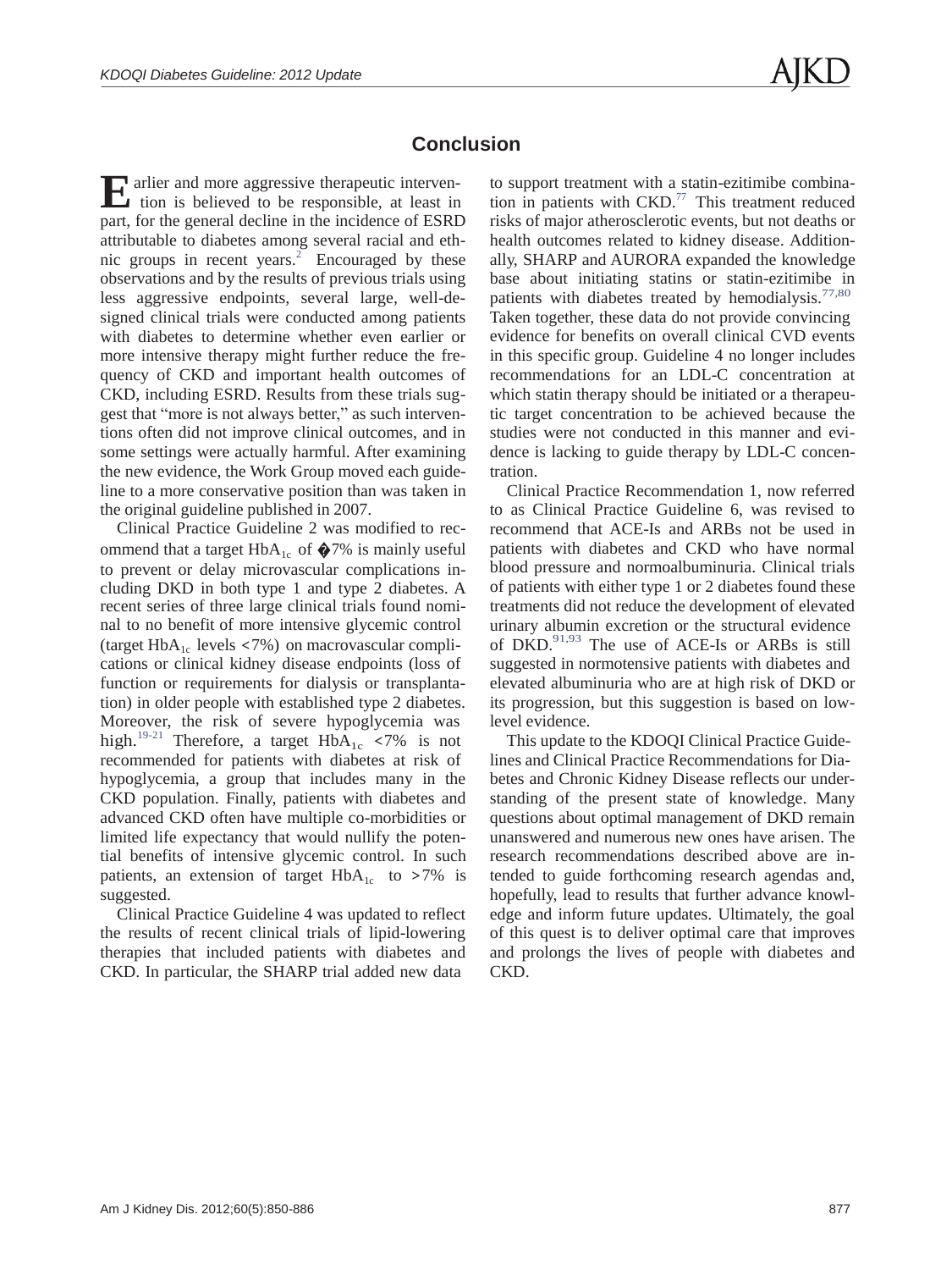### **Acknowledgements**

Guideline recommendations included in this Update were published originally in the American uideline recommendations included in this Up-Journal of Kidney Diseases in 2007 and were reproduced with permission from the NKF.

We thank Drs Michael Rocco and Jeffrey Berns for their careful review of this manuscript; and Kerry Willis, Emily Howell, and Michael Cheung from the National Kidney Foundation for help coordinating the work of the group and preparing the manuscript.

The Work Group is indebted to the evidence review team from the Minneapolis Veterans Administration Center for Chronic Disease Outcomes Research, who worked tirelessly to assemble the evidence and creatively to synthesize the information. The Work Group appreciates the careful review of the draft guideline and suggestions for improvement by external reviewers. Each comment was carefully considered and, whenever possible, suggestions for change were incorporated into the final report. As a result, this Update of the KDOQI Clinical Practice Guideline for Diabetes and Chronic Kidney Disease is the product of the Work Group, the Evidence Review Team, the NKF, and all those who contributed their effort to improve the updated guideline.

The following individuals provided feedback on the draft guideline during public review. Participation in the review does not necessarily constitute endorsement of the content of the report by the individuals or the organization or institution they represent.

Muhamed Al Rohani; Mona Al-Rukhaimi; Mustafa Arici; Brent Arnold; Juan F Agurto Ayala; Ninos

Ayez; Li Baohua; Karen Basinger; Tran Thanh Binh; Anabelle Blas; Karen Burchell; Eduardo Guimarães Camargo; Vicente Girard Campolo; Anup Chaudhari; Xianggeng Chi; Danielle Cooney; Andrew Crannage; Paul Crawford; William C Cushman; Mary Date; Chaicharn Deerochanawong; Pam Earll; Magdy El Sharkawy; Alicia Elbert; Thomas G Ferguson; Olivia Georgescu; Mirela Liana Gliga; Elaine Go; Teresia Goldberg; Suzanne Gore; Linda B Haas; Georg Hasche; Parin Hedayati; Koen Hens; Chih-Jung Ho; Adriana M Hung; Deepa Jayaram; Chandra Mauli Jha; Sharon Karp; Johannes Kessel; J S Kumar; Craig B Langman; Brian J Lee; Edgar V Lerma; Benjamin Littenberg; Zhi-Hong Liu; Tarek S H Mahmoud; Kay Marioni; Mahendra Maru; Aletha Matsis; Amanda Medland; Klemens B Meyer; Sergio Mezzano; Gabriel Mircescu; Linda W Moore; Giuseppe Mule; John Ndungo Nderitu; Allen R Nissenson; Shashidhar Shree Niwas; Oscar Noboa; Nazanin Noori; Karim Nooruddin; David K Ofsa; John Okogbaa; Vuddhidej Ophascharoensuk; Bassam Abu Oun; Päivi Maria Paldánius; Meda E Pavkov; Jessie Pavlinac; Frederik Persson; Kevin A Peterson; Cibele Rodrigues; Bento Fortunato Cardoso dos Santos; Sharon R Schatz; Michael Schwenk; Mitesh B Sheth; Sandra Pinho Silveiro; David R Smith; María José Soler Romeo; Laura Strickland; Tony Tanrongshao; Rowan G Walker; David C Wheeler; Sara Wolfson; Mai-Szu Wu; Jing Xu; Yukio Yuzawa; Zhao Zhenwu; Yun-Ping Zhou; Carmine Zoccali; Kim Zuber.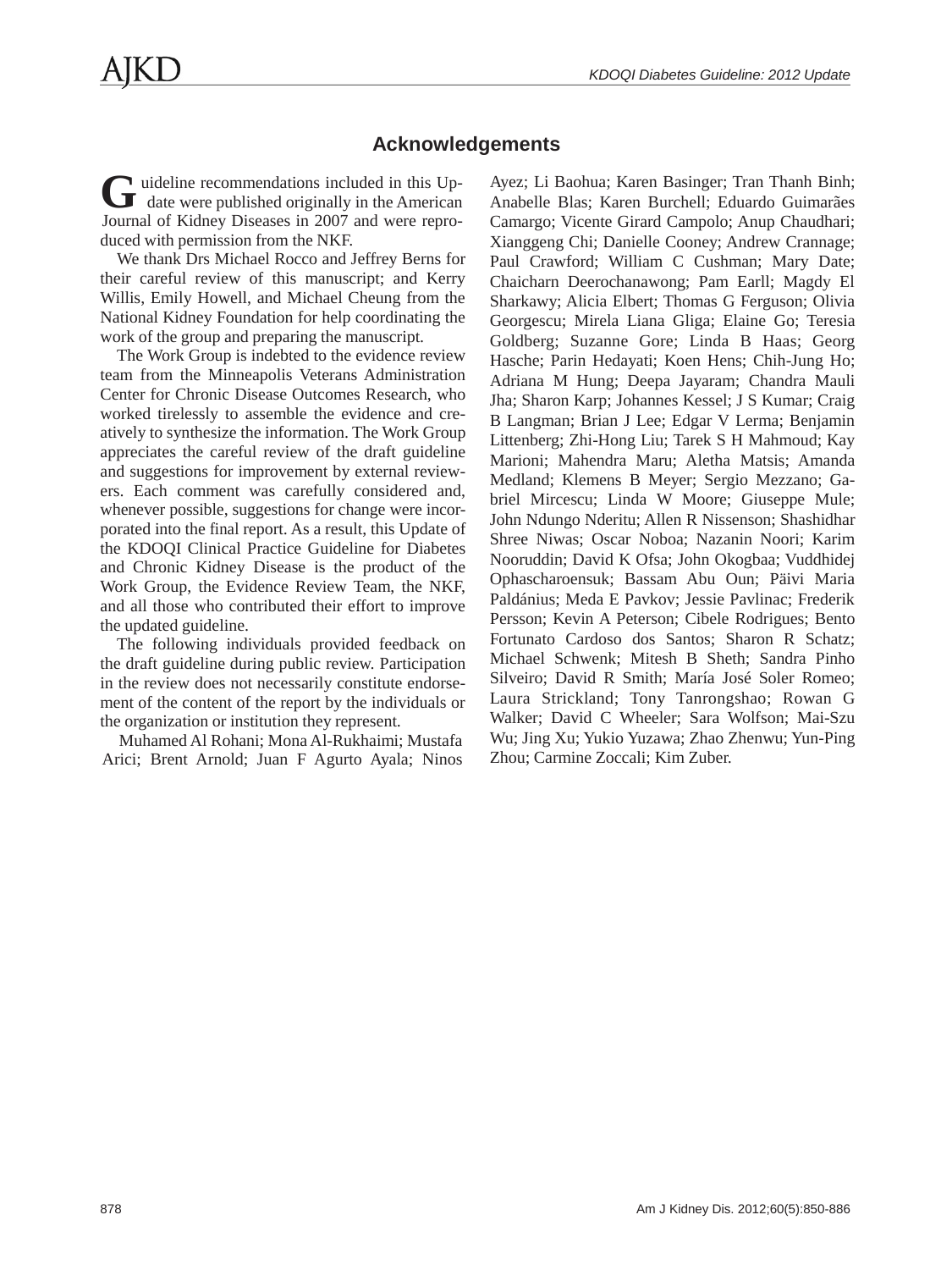### **Biographic and Disclosure Information**

**Rudolf W. Bilous, MD,** is Professor of Clinical Medicine at Newcastle University and Honorary Consultant Physician at the James Cook University Hospital, Middlesbrough, UK. He studied medicine at Guy's Hospital and completed his clinical training at various hospitals in London. He was an NIH Fellow at the Unit for Metabolic Medicine at Guy's from 1980-1982 working for Professor Harry Keen and with Drs John Pickup and Giancarlo Viberti examining the effects of metabolic control on microvascular complications. From 1985- 1987 he was Juvenile Diabetes Research Foundation (JDRF) Fellow at the University of Minnesota working for Drs Mike Steffes and Michael Mauer. He was awarded his MD from the University of London in 1987 and elected Fellow of the Royal College of Physicians of London in 1991. He served as secretary and Chair of the Specialty Advisory Committee for Endocrinology and Diabetes and Chairman of the Professional section of Diabetes UK. He is currently Chairman of the workgroup reviewing the National Institute for Health and Clinical Excellence (NICE) guideline for Diabetes in Pregnancy and President of the European Diabetic Nephropathy Study Group of the European Association for the Study of Diabetes. Dr Bilous reported the following disclosures: Travel bursaries: Boehringer Ingelheim; Speaker honoraria: Animas Corp, Boehringer Ingelheim, Novo Nordisk and Roche. He is the recipient of research funding from Diabetes UK.

**J. Michael Gonzalez-Campoy, MD, PhD, FACE,** is medical director and CEO of the Minnesota Center for Obesity, Metabolism, and Endocrinology (MNCOME). He is a recognized national expert on diabetes and obesity, and a proponent of adiposopathy as a treatment target. He received his MD, PhD degree (PhD in physiology and biophysics – hormonal regulation of renal function) from Mayo Medical School and Mayo Graduate School in Rochester, MN, and completed his residency in internal medicine at the Mayo Graduate School of Medicine. Dr Gonzalez-Campoy obtained a fellowship in diabetes, metabolism and endocrinology at the University of Minnesota Medical School. Dr Gonzalez-Campoy is member of the Board of Trustees of the American College of Endocrinology, past member of the American Association of Clinical Endocrinologists (AACE) board of directors, and the AACE liaison to the National Diabetes Education Program (NDEP). Dr Gonzalez-Campoy reported the following disclosures: Ownership: Minnesota Center for Obesity, Metabolism and Endocrinology, PA. Payments accepted from patients and third party payers (HMOs, PPOs, government, relatives); Speaker honoraria: American Association of Clinical Endocrinologists, Amylin, Boehringer Ingelheim, Consensus Medical Communications, Council of State Bioscience Associations (CSBA), Eastern European Medical Society, Forest, Hennepin County Medical Center, International Society of Clinical Densitometrists, OurCreatus, Santarus, and Tethys; Research Grants: Astra-Zeneca, Boehringer Ingelheim, Bristol Myers Squibb, Eli Lilly, Ipsen, Leptos, MNCOME Foundation, Novo Nordisk, Sanofi-Aventis; Consultant: Allergan, Amylin, Boehringer Ingelheim, Centers for Disease Control, Consensus Medical Communications, EndocrineWeb, Kitch Attorneys and Counselors, Leptos, Medtronic, Merck, National Diabetes Education Program, National Institutes of Health, National Minority Quality Forum, Pfizer, Roche, Shindler-Neff (law firm), Tethys, ValenTx, and WebMD/Medscape.

**Judith E. Fradkin, MD,** is the Director of the Division of Diabetes, Endocrinology, and Metabolic Diseases (DEMD) for the National Institute of Diabetes and Digestive and Kidney Diseases (NIDDK) at the National Institutes of Health (NIH). Previously, Dr Fradkin directed the Institute's research programs in diabetes, cystic fibrosis, endocrinology, and metabolic diseases. Dr Fradkin came to NIDDK as a clinical associate in 1979 after an endocrinology fellowship at Yale University. She studied at the University of California at San Francisco in 1975 and completed an internship and residency at Harvard's Beth Israel Hospital in Boston. Dr Fradkin is currently responsible for planning and implementation of multiple major clinical trials initiated by NIDDK, while coordinating diabetes research as chair of the Diabetes Mellitus Interagency Coordinating Committee (DMICC) and coordinating the trans-DHHS planning and implementation of a special appropriation for type 1 diabetes research. Dr Fradkin works in collaboration with the Centers for Disease Control and Prevention to develop and implement activities of the National Diabetes Education Program. As a practicing endocrinologist, she continues to treat patients at the National Naval Medical Center in Bethesda, MD, where she has worked as a staff endocrinologist since the early 1980s. Dr Fradkin reported no relevant financial relationships.

**Michael Mauer, MD,** is Professor of Pediatrics and Medicine and Director of Pediatric Solid Organ Transplantation at the University of Minnesota School of Medicine. He has more than 35 years of research interest in diabetic nephropathy, including diabetic nephropathy animal models, and human structuralfunctional relationships, pathophysiology, natural history, effects of pancreas transplantation, and clinical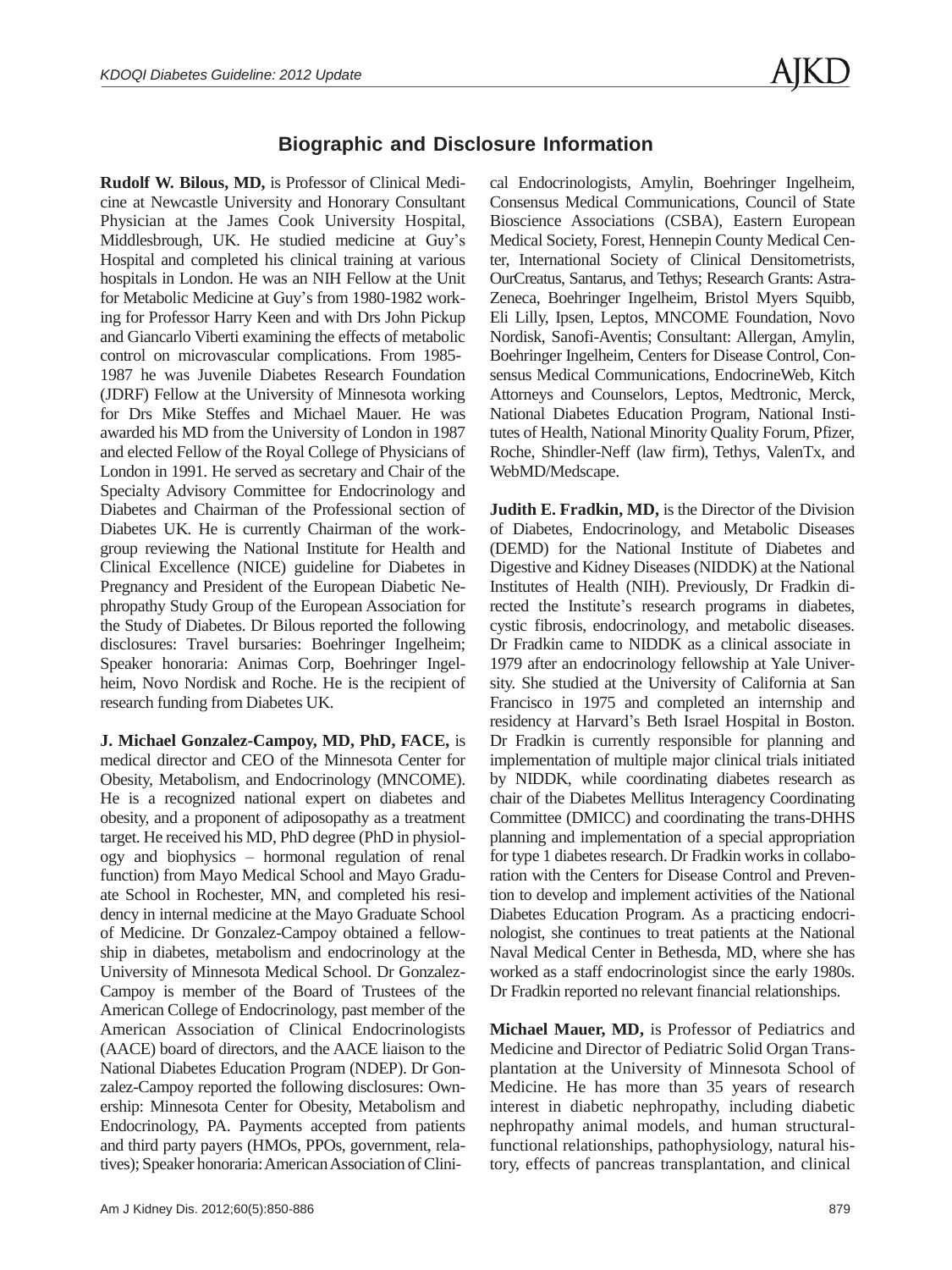trials of glycemic control and renin-angiotensin system blockade. He is also working on diabetic nephropathy biomarkers and predictors and studies of Fabry renal disease. Dr Mauer reported the following disclosures: Grant/Research Support: Genzyme, JDRF, NIH; Consultant: Abbott, Boehringer Ingelheim, Cebix, Noxxon, Genzyme, and Sanofi-Aventis.

**Mark E. Molitch, MD,** is the Martha Leland Sherwin Professor of Endocrinology in the Division of Endocrinology, Metabolism, and Molecular Medicine at Northwestern University Feinberg School of Medicine. He received his fellowship at UCLA-Harbor General Hospital and is certified in Internal Medicine, as well as Endocrinology and Metabolism. Dr Molitch's areas of special interest are pathogenesis and treatment of diabetic nephropathy and pituitary tumors. He has participated in the analysis of kidney function in several long-term diabetes studies, including the Diabetes Control and Complications Trial (DCCT)/Epidemiology of Diabetes Interventions and Complications (EDIC) Study, the Diabetes Prevention Program (DPP), and the Bypass Angioplasty Revascularization Investigation 2 Diabetes (BARI 2D) Study. Dr Molitch reported the following disclosures: Grant/Research Support: Abbott, Eli Lilly, NIH, Novartis, Sanofi-Aventis, and Reata.

**Andrew S. Narva, MD,** has served as Director of the National Kidney Disease Education Program at the National Institute of Diabetes and Digestive and Kidney Diseases since 2006. From 1981 to 2006 he worked as a physician for the Indian Health Service (IHS) providing direct care to American Indian patients with kidney disease throughout New Mexico as the Albuquerque Area Nephrologist and providing technical consultation and support to all IHS areas and to tribes as the Chief Clinical Consultant for Nephrology for IHS. He has served as a member of the Medical Review Board of End-Stage Renal Disease Network 15, the NKF Kidney Early Evaluation Program, and on the Steering Committee for the National Quality Forum Renal Endorsement Maintenance Project. Dr Narva serves on the Expert Panel on JNC 8 and the Working Group on CKD, International Federation of Clinical Chemistry and Laboratory Medicine. Dr Narva reported no relevant financial relationships.

**Robert G. Nelson, MD, PhD (Work Group Co-Chair),** is a Senior Investigator at the National Institute of Diabetes and Digestive and Kidney Diseases in Phoenix, Arizona. His research interests for the past 26 years include the complications of type 2 diabetes, and his primary research focus is diabetic nephropathy. He served previously as a Work Group member on the KDOQI Clinical Practice Guidelines for Chronic Kidney Disease

(CKD): Evaluation, Classification, and Stratification. Dr Nelson has received study drugs from Merck for a clinical trial.

**Kumar Sharma, MD, FAHA,** is Professor of Medicine and Director of the Center for Renal Translational Medicine at the University of California, San Diego. Dr Sharma has maintained a strong clinical practice with a focus on patients with type 1 and type 2 diabetes and kidney disease. He has conducted NIH-funded and industry supported investigator-initiated clinical trials. He has a major interest in the development of clinical biomarkers of kidney disease progression. His research efforts have focused on the pathogenesis of diabetic kidney disease (diabetes nephropathy, DN). His laboratory helped define the central role of the cytokine Transforming Growth Factor-b (TGF-b) in DN by using cell culture and animal models and translated these findings to the human condition. These studies contributed to the development of the highly innovative anti-fibrotic approaches (e.g., pirfenidone) that are currently being tested in clinical research trials under Dr Sharma's guidance. Recently, Dr Sharma has focused his attention on the contribution of the kidney to systemic complications in diabetes and obesity. His group was the first to describe the role of adiponectin on podocyte function and has also focused on the role of energy metabolism (via AMP-activated protein kinase) on development of kidney disease. His group has also used novel genomic, proteomic, and metabolomic methods for clinical applications and for kidney disease. The goal of his research efforts is to develop new diagnostic and therapeutic approaches for personalized medicine in diabetes complications and kidney disease. Dr Sharma reported the following disclosures: Grant/Research Support: Abbott, American Diabetes Association, JDRF, NIDDK, and Veterans Administration; Consultant: Johnson & Johnson, Pfizer.

**Katherine R. Tuttle, MD, FASN, FACP (Work Group Co-Chair),** is the Executive Director for Research at Providence Sacred Heart Medical Center, Spokane, Washington. Her research interests are in the areas of diabetic kidney disease, hypertension, renal vascular disease, and nutrition. She is Associate Editor of the *Clinical Journal of the American Society of Nephrology*. Dr Tuttle was chair of the Healthcare Professional Workgroup for the National Diabetes Education Program (NIH and CDC) from 2007-2011. She has been chair of the Institutional Review Board – Spokane since 1999. Dr Tuttle has received the Outstanding Clinical Faculty award and is a Clinical Professor of Medicine at the University of Washington School of Medicine with a dual appointment as Professor of Basic Medical Sciences at Washington State University. In 2009, she received the YWCA woman of Achievement Award in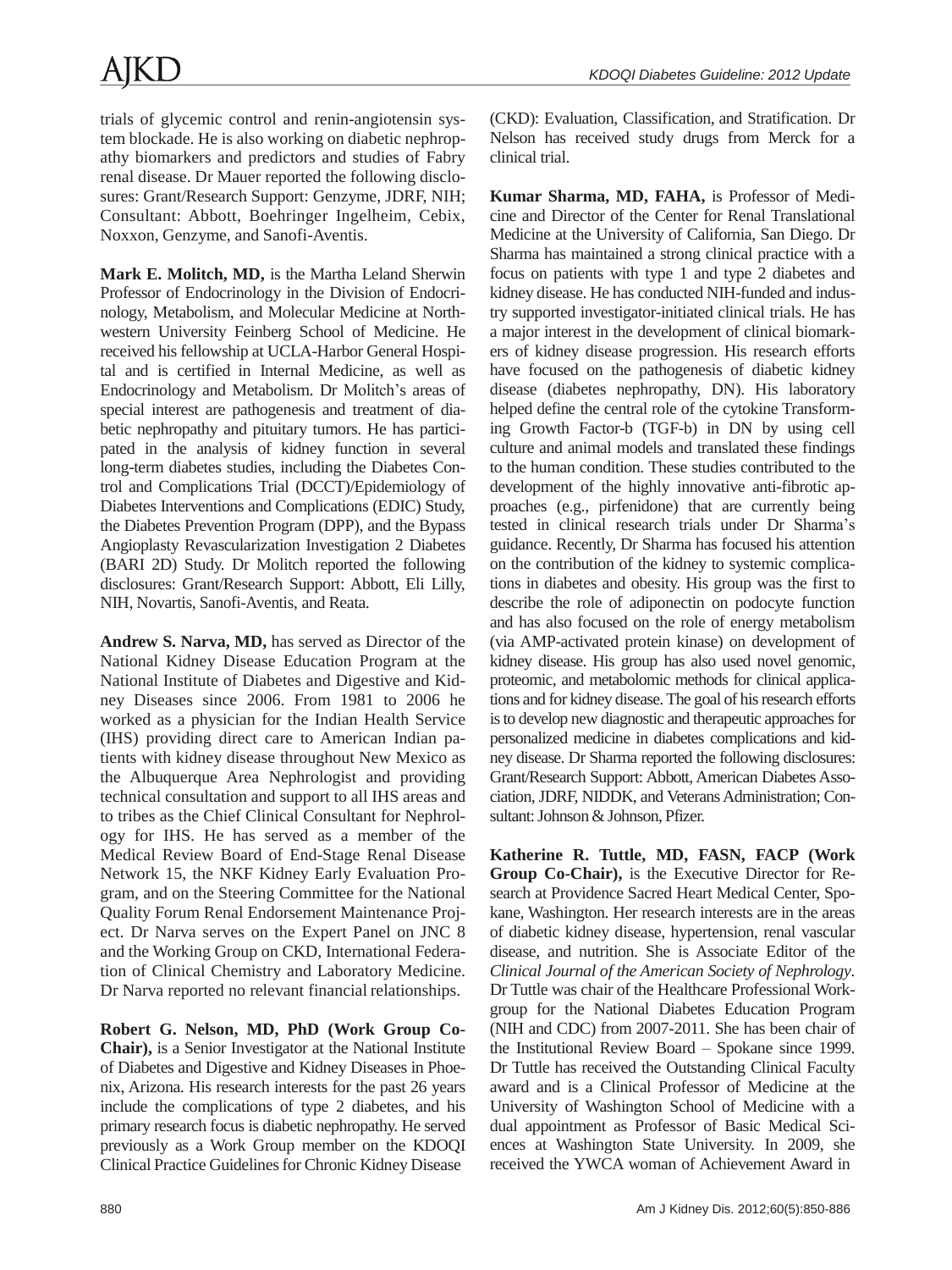Science. Dr Tuttle has received research funds, grants, or contracts from Eli Lilly and Johnson & Johnson.

#### KDOQI LEADERSHIP

**Michael V. Rocco, MD, MSCE (KDOQI Chair),** is Professor of Medicine and Nephrology at Wake Forest University School of Medicine in Winston-Salem, North Carolina. He received his MD degree at Vanderbilt University in Nashville, Tennessee and also served his Internal Medicine residency at Vanderbilt. He completed a nephrology fellowship at the University of Pennsylvania in Philadelphia, Pennsylvania and received a master's degree in epidemiology at Wake Forest University. He was the Principal Investigator (PI) at the Wake Forest clinical site for the NIH-sponsored HEMO Study, Dialysis Access Consortium fistula study, and the Acute Renal Failure Trial Network (ATN Study). He is the principal investigator for the NIH Frequent Hemodialysis Network (FHN) clinical trial in daily nocturnal hemodialysis and is the clinical center PI at Wake Forest for both the FHN daily study and the NIH SPRINT study. He currently serves asthe Chair for the National Kidney Foundation's KDOQI. Dr Rocco reported the following disclosures: Consultant: Amgen, DaVita, and Mitsubishi-Tanabe.

**Jeffrey S. Berns, MD (Vice Chair, Guidelines and Commentary),** is Professor of Medicine at the Perelman School of Medicine, University of Pennsylvania and the Penn Presbyterian Medical Center of Philadelphia, University of Pennsylvania School of Medicine. Dr Berns is also the Associate Dean for Graduate Medical Education, Nephrology Fellowship Program Director and Associate Chief of Renal, Electrolyte and Hypertension Division at the University of Pennsylvania Health System. He obtained his medical degree from Case Western Reserve University and completed his nephrology fellowship at Yale University School of Medicine. His professional activities include his service as a longstanding Work Group member of the KDOQI Anemia guideline from 1995-2007 and currently he isthe KDOQI Vice Chair for Guidelines and Commentary and Updates and also a member of the National Quality Forum ESRD Steering Committee. Dr Berns has authored over 130 publications and is on the editorial board of *Clinical Nephrology*, *CJASN*, and *Seminars in Dialysis*. In recognition for his contributions, he received the Leonard Berwick Memorial Teaching Award in 2008 and the Penn Medicine Patient Advocacy Award in 2010. Dr Berns reported the following disclosures: Advisor/ Consultant:Affymax, Amgen, and Takeda.

### EVIDENCE REVIEW TEAM

**Timothy J. Wilt, MD, MPH,** is a Professor of Medicine at the University of Minnesota and Core Investi-

gator in the Center for Chronic Disease Outcomes Research at the Veterans Affairs Medical Center in Minneapolis, MN. He has a research agenda which involves conducting clinical trials, systematic reviews and meta-analysis to evaluate the effects of health care interventions on outcomes in adults with chronic diseases. Dr Wilt primarily focuses on the epidemiology, prevention and treatment of prostate disease. Dr Wilt reported no relevant financial relationships.

**Areef Ishani, MD, MS,** is the Chief of Nephrology at the Minneapolis VA Health Care System and an Associate Professor of Medicine at the University of Minnesota. His primary research interests are in chronic kidney disease, acute kidney injury and end-stage renal disease. Dr Ishani reported no relevant financial relationships.

**Thomas S. Rector, PhD, PharmD,** is a Professor of Medicine at the University of Minnesota and Core Investigator in the Center for Chronic Disease Outcomes Research at the Veterans Affairs Medical Center in Minneapolis, MN. He has collaborated on several systematic reviews commissioned by the Agency for Healthcare Research and Quality and the VA Evidence Synthesis Program. His primary research interests are heart failure, clinical epidemiology of pharmaceutical outcomes, patient-reported outcome measures and research methods. Dr Rector reported no relevant financial relationships.

**Yelena Slinin, MD, MS,** is a staff Nephrologist at the Minneapolis VA Medical Center and an Assistant Professor of Medicine at the University of Minnesota. Dr Slinin completed her term as a Clinical Scholar at the Minneapolis Center for Epidemiologic and Clinical Research. Her primary research interests are optimal medical care delivery and outcomes of patient with kidney disease, evidence-based medicine, and critical literature appraisal. Dr Slinin reported no relevant financial relationships.

**Patrick Fitzgerald, MPH,** is a Project Manager at the Center for Chronic Disease Outcomes Research (CCDOR) in Minneapolis, Minnesota. Mr. Fitzgerald received his Master's in Public Health Administration and Policy Management from the University of Minnesota where the primary focus of his graduate work was health care policy and payment system reform. He has worked as a project coordinator at the Veterans Affairs Medical Center performing drug efficacy and comparative effectiveness trials. His current position involves conducting systematic reviews of literature for public and private entities looking to develop best practice recommendations for evidence-based medi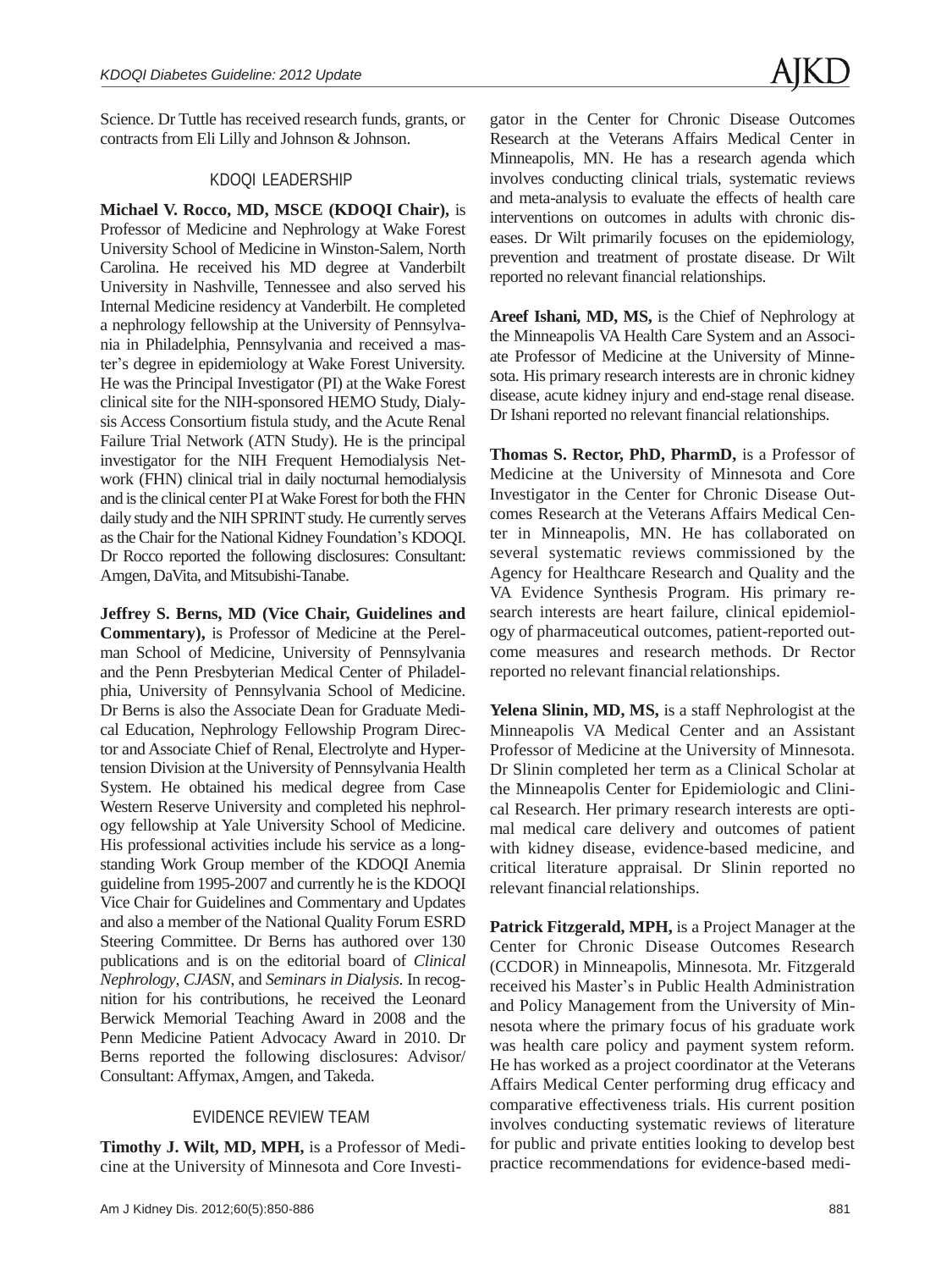cine. Mr Fitzgerald reported no relevant financial relationships.

**Maureen Carlyle, MPH,** is a medical editor and project coordinator, at the Minneapolis VA Center for Chronic Disease Outcomes Research and is

affiliated with the Minnesota Evidence-based Practice Center at the University of Minnesota. Her primary research interests are evidence-based medicine, systematic review methodology and chronic diseases research. Ms Carlyle reported no relevant financial relationships.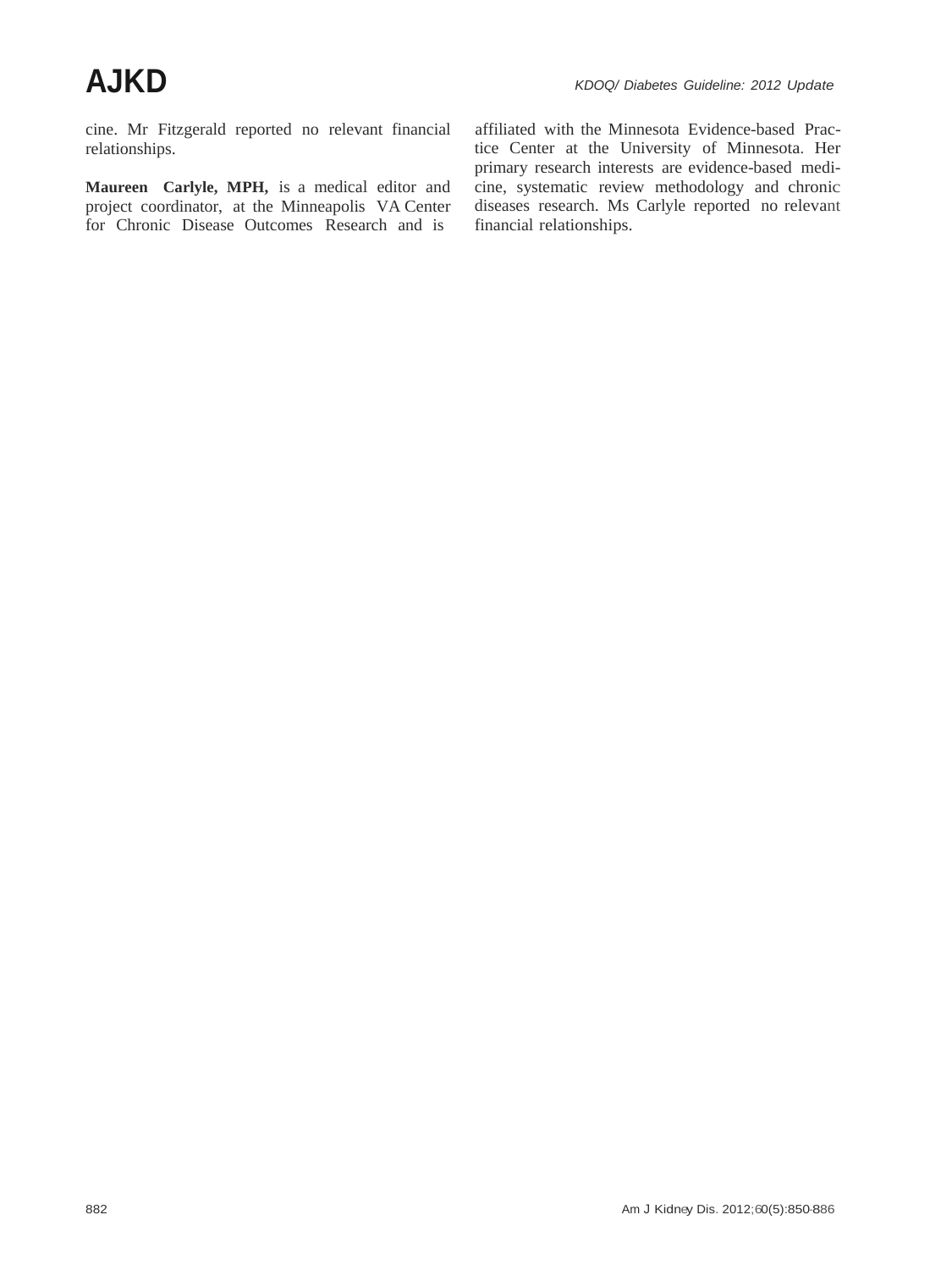### **References**

1. de Boer IH, Rue TC, Hall YN, Heagerty PJ, Weiss NS, Himmelfarb J. Temporal trends in the prevalence of diabetic kidney disease in the United States. *JAMA*. Jun 22 2011;305(24): 2532-2539.

2. US Renal Data System. USRDS 2011 Annual Data Report: Atlas of Chronic Kidney Disease and End-Stage Renal Disease in the United States. *Am J Kidney Dis*. 2012;59(1)(suppl 1):e1-e420.

3. Eknoyan G, Levin NW. Impact of the new K/DOQI guidelines. *Blood Purif*. 2002;20(1):103-108.

4. National Kidney Foundation. KDOQI Clinical Practice Guidelines and Clinical Practice Recommendations for Diabetes and Chronic Kidney Disease. *Am J Kidney Dis*. Feb 2007;49(2 Suppl 2):S1-S180.

5. Rocco MV, Berns JS. KDOQI in the era of global guidelines. *Am J Kidney Dis*. Nov 2009;54(5):781-787.

6. Eknoyan G, Lameire N, Barsoum R, et al. The burden of kidney disease: improving global outcomes. *Kidney Int*. Oct 2004; 66(4):1310-1314.

7. Slinin Y, Ishani A, Rector T, et al. Management of hyperglycemia, dyslipidemia, and albuminuria in patients with diabetes and chronic kidney disease: A systematic review for a clinical practice guideline for the National Kidney Foundation. *Am J Kidney Dis*. 2012; 60(5):747-769.

8. Uhlig K, Macleod A, Craig J, et al. Grading evidence and recommendations for clinical practice guidelines in nephrology. A position statement from Kidney Disease: Improving Global Outcomes (KDIGO). *Kidney Int*. Dec 2006;70(12):2058-2065.

9. The DCCT Research Group. The effect of intensive treatment of diabetes on the development and progression of long-term complications in insulin-dependent diabetes mellitus. *N Engl J Med*. Sep 30 1993;329(14):977-986.

10. The DCCT Research Group. Effect of intensive therapy on the development and progression of diabetic nephropathy in the Diabetes Control and Complications Trial. *Kidney Int*. Jun 1995; 47(6):1703-1720.

11. Wang PH, Lau J, Chalmers TC. Meta-analysis of effects of intensive blood-glucose control on late complications of type I diabetes. *Lancet*. May 22 1993;341(8856):1306-1309.

12. Nathan DM, Zinman B, Cleary PA, et al. Modern-day clinical course of type 1 diabetes mellitus after 30 years' duration: the diabetes control and complications trial/epidemiology of diabetes interventions and complications and Pittsburgh epidemiology of diabetes complications experience (1983-2005). *Arch Intern Med*. Jul 27 2009;169(14):1307-1316.

13. Ohkubo Y, Kishikawa H, Araki E, et al. Intensive insulin therapy prevents the progression of diabetic microvascular complications in Japanese patients with non-insulin-dependent diabetes mellitus: a randomized prospective 6-year study. *Diabetes Res Clin Pract*. May 1995;28(2):103-117.

14. Shichiri M, Kishikawa H, Ohkubo Y, Wake N. Long-term results of the Kumamoto Study on optimal diabetes control in type 2 diabetic patients. *Diabetes Care*. Apr 2000;23 Suppl 2:B21-29.

15. UK Prospective Diabetes Study (UKPDS) Group. Intensive blood-glucose control with sulphonylureas or insulin compared with conventional treatment and risk of complications in patients with type 2 diabetes (UKPDS 33). *Lancet*. Sep 12 1998;352(9131): 837-853.

16. UK Prospective Diabetes Study (UKPDS) Group. Effect of intensive blood-glucose control with metformin on complications in overweight patients with type 2 diabetes (UKPDS 34). *Lancet*. Sep 12 1998;352(9131):854-865.

17. Levin SR, Coburn JW, Abraira C, et al. Effect of intensive glycemic control on microalbuminuria in type 2 diabetes. Veterans Affairs Cooperative Study on Glycemic Control and Complications in Type 2 Diabetes Feasibility Trial Investigators. *Diabetes Care*. Oct 2000;23(10):1478-1485.

18. Reichard P, Nilsson BY, Rosenqvist U. The effect of longterm intensified insulin treatment on the development of microvascular complications of diabetes mellitus. *N Engl J Med*. Jul 29 1993;329(5):304-309.

19. Patel A, MacMahon S, Chalmers J, et al. Intensive blood glucose control and vascular outcomes in patients with type 2 diabetes. *N Engl J Med*. Jun 12 2008;358(24):2560-2572.

20. Ismail-Beigi F, Craven T, Banerji MA, et al. Effect of intensive treatment of hyperglycaemia on microvascular outcomes in type 2 diabetes: an analysis of the ACCORD randomised trial. *Lancet*. Aug 7 2010;376(9739):419-430.

21. Duckworth W, Abraira C, Moritz T, et al. Glucose control and vascular complications in veterans with type 2 diabetes. *N Engl J Med*. Jan 8 2009;360(2):129-139.

22. Breyer JA, Bain RP, Evans JK, et al. Predictors of the progression of renal insufficiency in patients with insulindependent diabetes and overt diabetic nephropathy. The Collaborative Study Group. *Kidney Int*. Nov 1996;50(5):1651-1658.

23. Klein R, Klein BE, Moss SE, Cruickshanks KJ, Brazy PC. The 10-year incidence of renal insufficiency in people with type 1 diabetes. *Diabetes Care*. May 1999;22(5):743-751.

24. Mulec H, Blohme G, Grande B, Bjorck S. The effect of metabolic control on rate of decline in renal function in insulindependent diabetes mellitus with overt diabetic nephropathy. *Nephrol Dial Transplant*. Mar 1998;13(3):651-655.

25. Nyberg G, Blohme G, Norden G. Impact of metabolic control in progression of clinical diabetic nephropathy. *Diabetologia*. Feb 1987;30(2):82-86.

26. Parving HH, Rossing P, Hommel E, Smidt UM. Angiotensinconverting enzyme inhibition in diabetic nephropathy: ten years' experience. *Am J Kidney Dis*. Jul 1995;26(1):99-107.

27. de Boer IH, Sun W, Cleary PA, et al. Intensive diabetes therapy and glomerular filtration rate in type 1 diabetes. *N Engl J Med*. Dec 22 2011;365(25):2366-2376.

28. The DCCT Research Group. TDR. Hypoglycemia in the Diabetes Control and Complications Trial. *Diabetes*. Feb 1997; 46(2):271-286.

29. Gerstein HC, Miller ME, Byington RP, et al. Effects of intensive glucose lowering in type 2 diabetes. *N Engl J Med*. Jun 12 2008;358(24):2545-2559.

30. Bonds DE, Miller ME, Bergenstal RM, et al. The association between symptomatic, severe hypoglycaemia and mortality in type 2 diabetes: retrospective epidemiological analysis of the ACCORD study. *BMJ*. 2010;340:b4909.

31. Schwartz AV, Vittinghoff E, Sellmeyer DE, et al. Diabetesrelated complications, glycemic control, and falls in older adults. *Diabetes Care*. Mar 2008;31(3):391-396.

32. Greenfield S, Billimek J, Pellegrini F, et al. Comorbidity affects the relationship between glycemic control and cardiovascular outcomes in diabetes: a cohort study. *Ann Intern Med*. Dec 15 2009;151(12):854-860.

33. Shurraw S, Hemmelgarn B, Lin M, et al. Association between glycemic control and adverse outcomes in people with diabetes mellitus and chronic kidney disease: a population-based cohort study. *Arch Intern Med*. Nov 28 2011;171(21):1920-1927.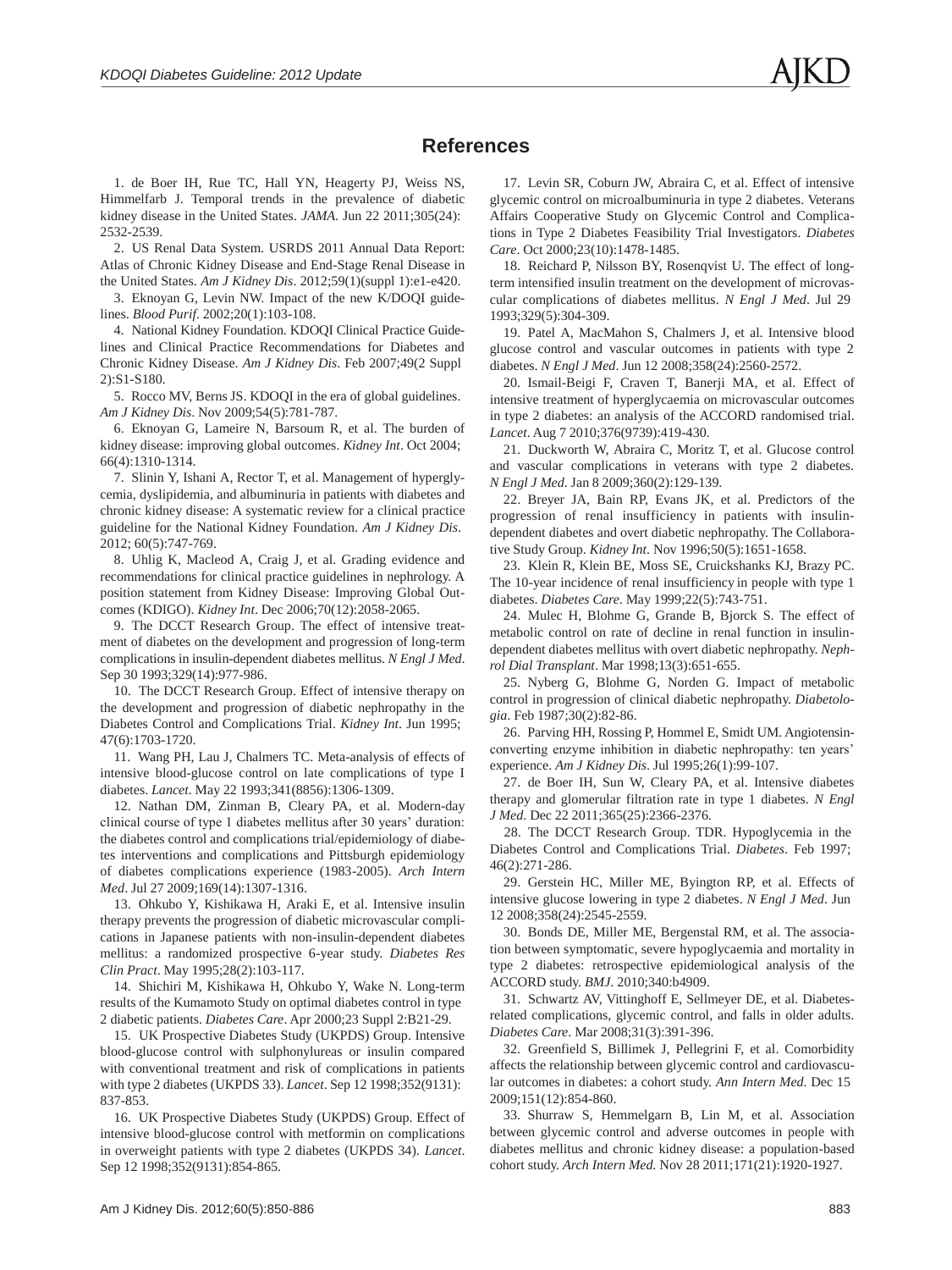34. Drechsler C, Krane V, Ritz E, Marz W, Wanner C. Glycemic control and cardiovascular events in diabetic hemodialysis patients. *Circulation*. Dec 15 2009;120(24):2421-2428.

35. Freedman BI, Andries L, Shihabi ZK, et al. Glycated albumin and risk of death and hospitalizations in diabetic dialysis patients. *Clin J Am Soc Nephrol*. Jul 2011;6(7):1635-1643.

36. Hayashino Y, Fukuhara S, Akiba T, et al. Diabetes, glycaemic control and mortality risk in patients on haemodialysis: the Japan Dialysis Outcomes and Practice Pattern Study. *Diabetologia*. Jun 2007;50(6):1170-1177.

37. Kalantar-Zadeh K, Kopple JD, Regidor DL, et al. A1C and survival in maintenance hemodialysis patients. *Diabetes Care*. May 2007;30(5):1049-1055.

38. Oomichi T, Emoto M, Tabata T, et al. Impact of glycemic control on survival of diabetic patients on chronic regular hemodialysis: a 7-year observational study. *Diabetes Care*.Jul 2006;29(7): 1496-1500.

39. Shurraw S, Majumdar SR, Thadhani R, Wiebe N, Tonelli M. Glycemic control and the risk of death in 1,484 patients receiving maintenance hemodialysis. *Am J Kidney Dis*. May 2010; 55(5):875-884.

40. Williams ME, Lacson E, Jr., Wang W, Lazarus JM, Hakim R. Glycemic control and extended hemodialysis survival in patients with diabetes mellitus: comparative results of traditional and time-dependent Cox model analyses. *Clin J Am Soc Nephrol*. Sep 2010;5(9):1595-1601.

41. Gerich JE, Meyer C, Woerle HJ, Stumvoll M. Renal gluconeogenesis: its importance in human glucose homeostasis. *Diabetes Care*. Feb 2001;24(2):382-391.

42. Hasslacher C, Wittmann W. [Severe hypoglycemia in diabetics with impaired renal function]. *Dtsch Med Wochenschr*. Feb 7 2003;128(6):253-256.

43. Muhlhauser I, Toth G, Sawicki PT, Berger M. Severe hypoglycemia in type I diabetic patients with impaired kidney function. *Diabetes Care*. Apr 1991;14(4):344-346.

44. Asplund K, Wiholm BE, Lundman B. Severe hypoglycaemia during treatment with glipizide. *Diabet Med*. Oct 1991;8(8): 726-731.

45. Jonsson A, Rydberg T, Sterner G, Melander A. Pharmacokinetics of glibenclamide and its metabolites in diabetic patients with impaired renal function. *Eur J Clin Pharmacol*. Feb 1998;53(6): 429-435.

46. Rosenkranz B, Profozic V, Metelko Z, Mrzljak V, Lange C, Malerczyk V. Pharmacokinetics and safety of glimepiride at clinically effective doses in diabetic patients with renal impairment. *Diabetologia*. Dec 1996;39(12):1617-1624.

47. Inoue T, Shibahara N, Miyagawa K, et al. Pharmacokinetics of nateglinide and its metabolites in subjects with type 2 diabetes mellitus and renal failure. *Clin Nephrol*. Aug 2003;60(2):90-95.

48. Nagai T, Imamura M, Iizuka K, Mori M. Hypoglycemia due to nateglinide administration in diabetic patient with chronic renal failure. *Diabetes Res Clin Pract*. Mar 2003;59(3):191-194.

49. Schumacher S, Abbasi I, Weise D, et al. Single- and multiple-dose pharmacokinetics of repaglinide in patients with type 2 diabetes and renal impairment. *Eur J Clin Pharmacol*. May 2001;57(2):147-152.

50. Hasslacher C. Safety and efficacy of repaglinide in type 2 diabetic patients with and without impaired renal function. *Diabetes Care*. Mar 2003;26(3):886-891.

51. Sambol NC, Chiang J, Lin ET, et al. Kidney function and age are both predictors of pharmacokinetics of metformin. *J Clin Pharmacol*. Nov 1995;35(11):1094-1102.

52. Frid A, Sterner GN, Londahl M, et al. Novel assay of metformin levels in patients with type 2 diabetes and varying levels of renal function: clinical recommendations. *Diabetes Care*. Jun 2010;33(6):1291-1293.

53. Rachmani R, Slavachevski I, Levi Z, Zadok B, Kedar Y, Ravid M. Metformin in patients with type 2 diabetes mellitus: reconsideration of traditional contraindications. *Eur J Intern Med*. Oct 2002;13(7):428-433.

54. Salpeter SR, Greyber E, Pasternak GA, Salpeter EE. Risk of fatal and nonfatal lactic acidosis with metformin use in type 2 diabetes mellitus. *Cochrane Database Syst Rev*. 2010(4): CD002967.

55. Nye HJ, Herrington WG. Metformin: the safest hypoglycaemic agent in chronic kidney disease? *Nephron Clin Pract*. 2011; 118(4):c380-383.

56. Pilmore HL. Review: metformin: potential benefits and use in chronic kidney disease. *Nephrology (Carlton)*. Jun 2010;15(4): 412-418.

57. British National Formulary: [www.bnf.org.](http://www.bnf.org/) Accessed November 15th, 2011.

58. Lipska KJ, Bailey CJ, Inzucchi SE. Use of metformin in the setting of mild-to-moderate renal insufficiency. *Diabetes Care*. Jun 2011;34(6):1431-1437.

58a. Japanese Society of Nephrology Clinical Practice Guidebook for Diagnosis and Treatment of Chronic Kidney Disease 2012 (In Japanese). Tokyo Igakusya (Tokyo, Japan), 2012.

59. Grey A. Skeletal consequences of thiazolidinedione therapy. *Osteoporos Int*. Feb 2008;19(2):129-137.

60. FDA Postmarket Drug Safety Information for Patients and Providers, FDA significantly restricts access to the diabetes drug Avandia. [http://www.fda.gov/Drugs/DrugSafety/PostmarketDrug](http://www.fda.gov/Drugs/DrugSafety/PostmarketDrugSafetyInformationforPatientsandProviders/ucm226956.htm) [SafetyInformationforPatientsandProviders/ucm226956.htm. S](http://www.fda.gov/Drugs/DrugSafety/PostmarketDrugSafetyInformationforPatientsandProviders/ucm226956.htm)eptember 23, 2010.

61. Snyder RW, Berns JS. Use of insulin and oral hypoglycemic medications in patients with diabetes mellitus and advanced kidney disease. *Semin Dial*. Sep-Oct 2004;17(5):365-370.

62. Linnebjerg H, Kothare PA, Park S, et al. Effect of renal impairment on the pharmacokinetics of exenatide. *Br J Clin Pharmacol*. Sep 2007;64(3):317-327.

63. Johansen OE, Whitfield R. Exenatide may aggravate moderate diabetic renal impairment: a case report. *Br J Clin Pharmacol*. Oct 2008;66(4):568-569.

64. Weise WJ, Sivanandy MS, Block CA, Comi RJ. Exenatideassociated ischemic renal failure. *Diabetes Care*. Feb 2009;32(2): e22-23.

65. Jacobsen LV, Hindsberger C, Robson R, Zdravkovic M. Effect of renal impairment on the pharmacokinetics of the GLP-1 analogue liraglutide. *Br J Clin Pharmacol*. Dec 2009;68(6):898- 905.

66. Morgan L, Marenah CB, Jeffcoate WJ, Morgan AG. Glycated proteins as indices of glycaemic control in diabetic patients with chronic renal failure. *Diabet Med*. Jun 1996;13(6):514-519.

67. Joy MS, Cefalu WT, Hogan SL, Nachman PH. Long-term glycemic control measurements in diabetic patients receiving hemodialysis. *Am J Kidney Dis*. Feb 2002;39(2):297-307.

68. Inaba M, Okuno S, Kumeda Y, et al. Glycated albumin is a better glycemic indicator than glycated hemoglobin values in hemodialysis patients with diabetes: effect of anemia and erythropoietin injection. *J Am Soc Nephrol*. Mar 2007;18(3):896-903.

69. Riveline JP, Teynie J, Belmouaz S, et al. Glycaemic control in type 2 diabetic patients on chronic haemodialysis: use of a continuous glucose monitoring system. *Nephrol Dial Transplant*. Sep 2009;24(9):2866-2871.

70. Freedman BI, Shihabi ZK, Andries L, et al. Relationship between assays of glycemia in diabetic subjects with advanced chronic kidney disease. *Am J Nephrol*. 2010;31(5):375-379.

71. Ng JM, Cooke M, Bhandari S, Atkin SL, Kilpatrick ES. The effect of iron and erythropoietin treatment on the A1C of patients with diabetes and chronic kidney disease. *Diabetes Care*. Nov 2010;33(11):2310-2313.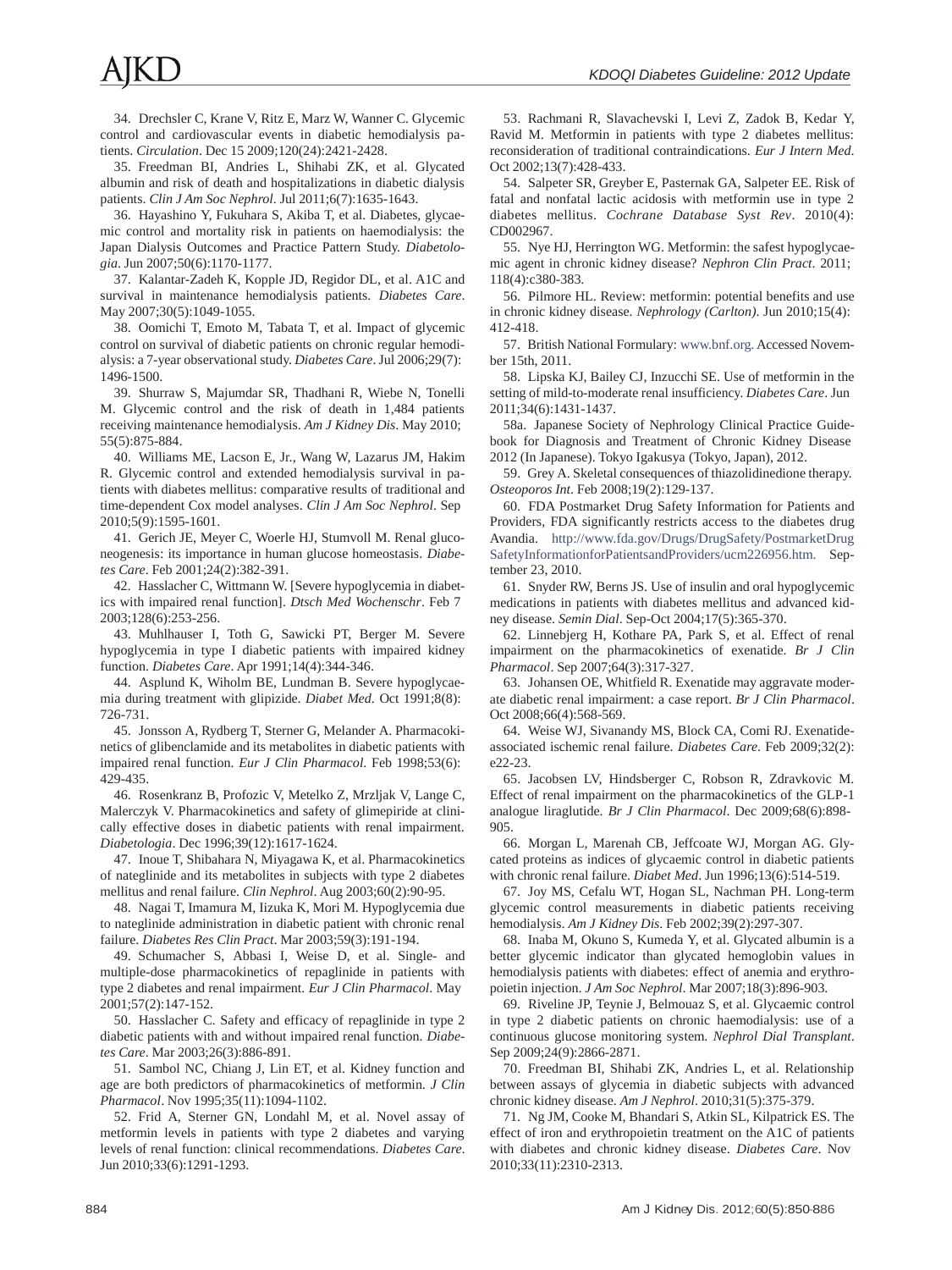72. Saloranta C, Groop L, Ylinen K, Teramo K, Tolppanen EM, Tallgren LG. The usefulness of micro- and macrochromatographic determinations of glycohemoglobin in diabetic patients with nephropathy. *Clin Nephrol*. Apr 1986;25(4):186-192.

73. Chonchol M, Cook T, Kjekshus J, Pedersen TR, Lindenfeld J. Simvastatin for secondary prevention of all-cause mortality and major coronary events in patients with mild chronic renal insufficiency. *Am J Kidney Dis*. Mar 2007;49(3):373-382.

74. Colhoun HM, Betteridge DJ, Durrington PN, et al. Effects of atorvastatin on kidney outcomes and cardiovascular disease in patients with diabetes: an analysis from the Collaborative Atorvastatin Diabetes Study (CARDS). *Am J Kidney Dis*. Nov 2009;54(5): 810-819.

75. Collins R, Armitage J, Parish S, Sleigh P, Peto R. MRC/ BHF Heart Protection Study of cholesterol-lowering with simvastatin in 5963 people with diabetes: a randomised placebo-controlled trial. *Lancet*. Jun 14 2003;361(9374):2005-2016.

76. Tonelli M, Keech A, Shepherd J, et al. Effect of pravastatin in people with diabetes and chronic kidney disease. *J Am Soc Nephrol*. Dec 2005;16(12):3748-3754.

77. Baigent C, Landray MJ, Reith C, et al. The effects of lowering LDL cholesterol with simvastatin plus ezetimibe in patients with chronic kidney disease (Study of Heart and Renal Protection): a randomised placebo-controlled trial. *Lancet*. Jun 25 2011;377(9784):2181-2192.

78. Jardine AG, Holdaas H, Fellstrom B, et al. Fluvastatin prevents cardiac death and myocardial infarction in renal transplant recipients: post-hoc subgroup analyses of the ALERT Study. *Am J Transplant*. Jun 2004;4(6):988-995.

79. Wanner C, Krane V, Marz W, et al. Atorvastatin in patients with type 2 diabetes mellitus undergoing hemodialysis. *N Engl J Med*. Jul 21 2005;353(3):238-248.

80. Fellstrom BC, Jardine AG, Schmieder RE, et al. Rosuvastatin and cardiovascular events in patients undergoing hemodialysis. *N Engl J Med*. Apr 2 2009;360(14):1395-1407.

81. Holdaas H, Holme I, Schmieder RE, et al. Rosuvastatin in diabetic hemodialysis patients. *J Am Soc Nephrol*. Jul 2011;22(7): 1335-1341.

82. Marz W, Genser B, Drechsler C, et al. Atorvastatin and low-density lipoprotein cholesterol in type 2 diabetes mellitus patients on hemodialysis. *Clin J Am Soc Nephrol*. Jun 2011;6(6): 1316-1325.

83. Adolescent type 1 Diabetes cardio-renal Interventional Trial Research Group. Adolescent type 1 Diabetes Cardio-renal Intervention Trial (AdDIT). *BMC Pediatr*. 2009;9:79.

84. Ansquer JC, Foucher C, Rattier S, Taskinen MR, Steiner G. Fenofibrate reduces progression to microalbuminuria over 3 years in a placebo-controlled study in type 2 diabetes: results from the Diabetes Atherosclerosis Intervention Study (DAIS). *Am J Kidney Dis*. Mar 2005;45(3):485-493.

85. Davis TM, Ting R, Best JD, et al. Effects of fenofibrate on renal function in patients with type 2 diabetes mellitus: the Fenofibrate Intervention and Event Lowering in Diabetes (FIELD) Study. *Diabetologia*. Feb 2011;54(2):280-290.

86. Tonelli M, Collins D, Robins S, Bloomfield H, Curhan GC. Gemfibrozil for secondary prevention of cardiovascular events in mild to moderate chronic renal insufficiency. *Kidney Int*. Sep 2004;66(3):1123-1130.

87. Keech A, Simes RJ, Barter P, et al. Effects of long-term fenofibrate therapy on cardiovascular events in 9795 people with type 2 diabetes mellitus (the FIELD study): randomised controlled trial. *Lancet*. Nov 26 2005;366(9500):1849-1861.

88. Shepherd J, Kastelein JP, Bittner VA, et al. Intensive lipid lowering with atorvastatin in patients with coronary artery disease, diabetes, and chronic kidney disease. *Mayo Clin Proc*. Aug 2008; 83(8):870-879.

89. Armitage J, Bowman L, Wallendszus K, et al. Intensive lowering of LDL cholesterol with 80 mg versus 20 mg simvastatin daily in 12,064 survivors of myocardial infarction: a double-blind randomised trial. *Lancet*. Nov 13 2010;376(9753):1658-1669.

90. Link E, Parish S, Armitage J, et al. SLCO1B1 variants and statin-induced myopathy--a genomewide study. *N Engl J Med*. Aug 21 2008;359(8):789-799.

91. Bilous R, Chaturvedi N, Sjolie AK, et al. Effect of candesartan on microalbuminuria and albumin excretion rate in diabetes: three randomized trials. *Ann Intern Med*. Jul 7 2009;151(1):11-20.

92. The EUCLID Study Group. Randomised placebo-controlled trial of lisinopril in normotensive patients with insulindependent diabetes and normoalbuminuria or microalbuminuria. *Lancet*. Jun 21 1997;349(9068):1787-1792.

93. Mauer M, Zinman B, Gardiner R, et al. Renal and retinal effects of enalapril and losartan in type 1 diabetes. *N Engl J Med*. Jul 2 2009;361(1):40-51.

94. Haller H, Ito S, Izzo JL, Jr., et al. Olmesartan for the delay or prevention of microalbuminuria in type 2 diabetes. *N Engl J Med*. Mar 10 2011;364(10):907-917.

95. Patel A, MacMahon S, Chalmers J, et al. Effects of a fixed combination of perindopril and indapamide on macrovascular and microvascular outcomes in patients with type 2 diabetes mellitus (the ADVANCE trial): a randomised controlled trial. *Lancet*. Sep 8 2007;370(9590):829-840.

96. Heart Outcomes Prevention Evaluation Study Investigators. Effects of ramipril on cardiovascular and microvascular outcomes in people with diabetes mellitus: results of the HOPE study and MICRO-HOPE substudy. *Lancet*. Jan 22 2000;355(9200):253- 259.

97. Ruggenenti P, Fassi A, Ilieva AP, et al. Preventing microalbuminuria in type 2 diabetes. *N Engl J Med*. Nov 4 2004;351(19): 1941-1951.

98. Andersen S, Brochner-Mortensen J, Parving HH. Kidney function during and after withdrawal of long-term irbesartan treatment in patients with type 2 diabetes and microalbuminuria. *Diabetes Care*. Dec 2003;26(12):3296-3302.

99. Lewis EJ, Hunsicker LG, Bain RP, Rohde RD. The effect of angiotensin-converting-enzyme inhibition on diabetic nephropathy. The Collaborative Study Group. *N Engl J Med*. Nov 11 1993;329(20):1456-1462.

100. Brenner BM, Cooper ME, de Zeeuw D, et al. Effects of losartan on renal and cardiovascular outcomes in patients with type 2 diabetes and nephropathy. *N Engl J Med*. Sep 20 2001;345(12): 861-869.

101. Lewis EJ, Hunsicker LG, Clarke WR, et al. Renoprotective effect of the angiotensin-receptor antagonist irbesartan in patients with nephropathy due to type 2 diabetes. *N Engl J Med*. Sep 20 2001;345(12):851-860.

102. ACE Inhibitors in Diabetic Nephropathy Trialist Group. Should all patients with type 1 diabetes mellitus and microalbuminuria receive angiotensin-converting enzyme inhibitors? A metaanalysis of individual patient data. *Ann Intern Med*. Mar 6 2001; 134(5):370-379.

103. Hovind P, Tarnow L, Rossing P, et al. Predictors for the development of microalbuminuria and macroalbuminuria in patients with type 1 diabetes: inception cohort study. *BMJ*. May 8 2004;328(7448):1105-1109.

104. Perkins BA, Ficociello LH, Silva KH, Finkelstein DM, Warram JH, Krolewski AS. Regression of microalbuminuria in type 1 diabetes. *N Engl J Med*. Jun 5 2003;348(23):2285-2293.

105. de Boer IH, Rue TC, Cleary PA, et al. Long-term renal outcomes of patients with type 1 diabetes mellitus and microalbuminuria: an analysis of the Diabetes Control and Complications Trial/Epidemiology of Diabetes Interventions and Complications cohort. *Arch Intern Med*. Mar 14 2011;171(5):412-420.